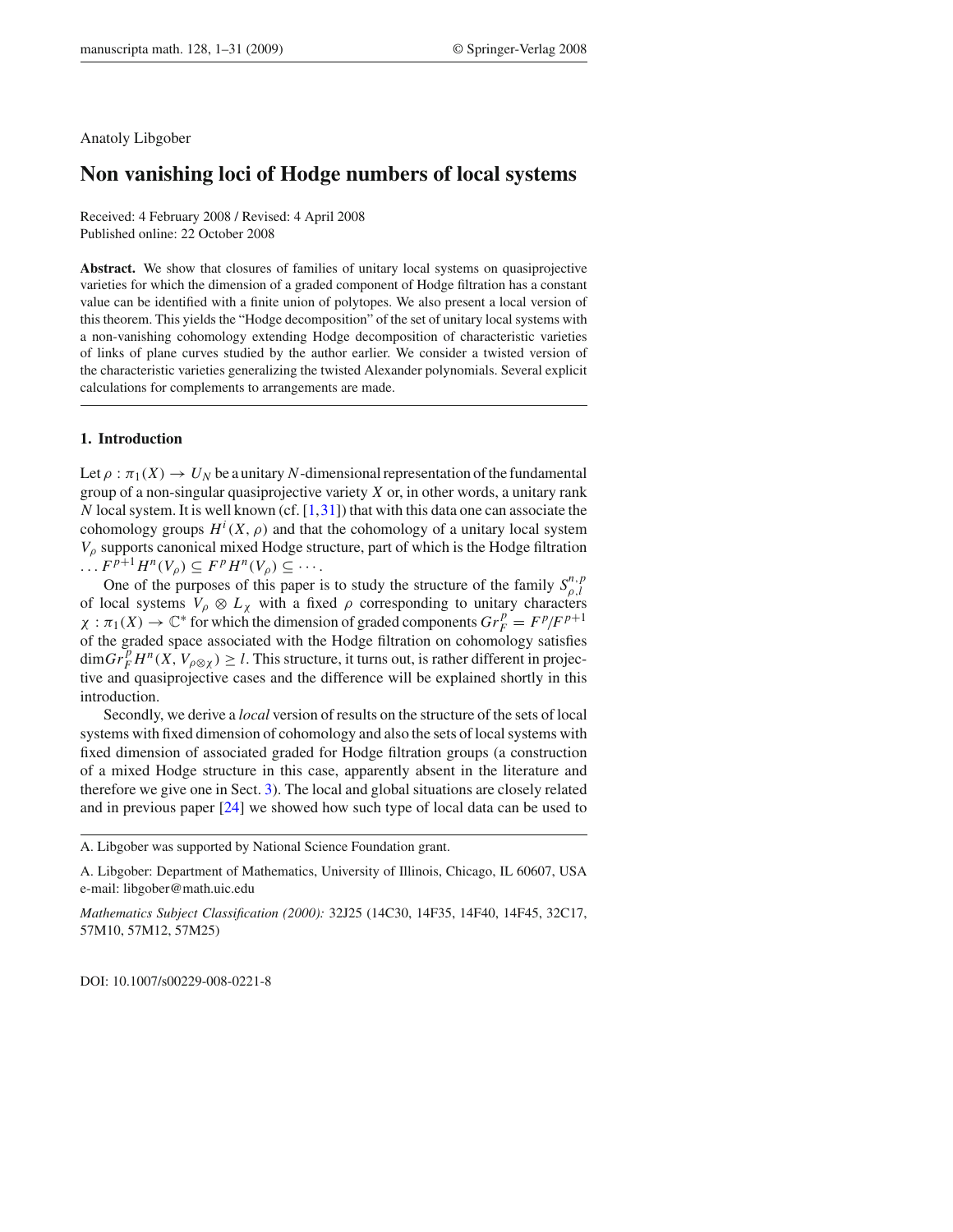derive information about sets of local systems with fixed dimension of cohomology in some quasiprojective cases. For simplicity, we assume in this paper that there are no non-trivial rank one local systems on a non-singular compactification  $\bar{X}$  of *X* i.e.  $H^1(\bar{X}, \mathbb{C}^*) = 0$ .

Let us first describe our local results (which global counterparts are in  $[1,9,30]$ ) and consider a pair  $(\mathcal{X}, \mathcal{D})$  consisting of a germ of a complex space  $\mathcal{X}$  having as its link a simply connected manifold and a divisor  $D = \bigcup D_i$  on X which is a union of *r* irreducible components. In this case the family of the rank one local systems on  $\mathcal{X} - \mathcal{D}$  is parameterized by a *r*-dimensional affine torus:  $H^1(\mathcal{X} - \mathcal{D}, \mathbb{C}^*) = \mathbb{C}^{*r}$ (cf.  $[11]$ ). In Sect. 3 we show the following:

**Theorem 1.1.** *The collection of local systems*

 $S_l^n = {\chi \in H^1(\mathcal{X} - \mathcal{D}, \mathbb{C}^*) | \dim H^n(\mathcal{X} - \mathcal{D}, L_\chi) \ge l}$ 

*is a finite union of translated by points of finite order sub-tori of*  $H^1(\mathcal{X}-\mathcal{D}, \mathbb{C}^*)$ *.*<sup>1</sup>

This is a local counterpart of the translated subgroup property of the families of rank one local systems with jumping cohomology on quasiprojective manifolds (cf. [1]). Note that  $X - D$  is Stein but not quasiprojective and so, except for occasional cases when it is homotopy equivalent to a quasiprojective manifold, this does not follow immediately from [1]. Rather, we use a Mayer-Vietoris spectral sequence for the union of tori bundles on quasiprojective manifolds, which, as we show, degenerates in term  $E_2$  and this together with  $[1]$  yields the claim. As in  $[23]$  (cf. also [12]) we call  $S_l^n$  the characteristic variety of  $(X, \mathcal{D})$ .

The Theorem 1.1 was conjectured in [23] where we also conjectured a procedure for calculation of the translated sub-tori from the Theorem 1.1 in the case when *X* is non-singular and *D* is an isolated non-normal crossing divisor (see Sect. 4 for discussion of this case). The idea in [23] was to calculate the dimensions  $h_{\gamma}^{p,q,n}$  of the vector spaces defined in terms of the mixed Hodge structure on the cohomology of a local system  $L<sub>x</sub>$ , using their relation to the homology of abelian covers and then to apply the results to obtain the translated sub-tori in the Theorem 1.1 as the Zariski closure in  $H^1(\mathcal{X} - \mathcal{D}, \mathbb{C}^*)$  of the image of the jumping loci of the Hodge group under the exponential map. A special case of this approach is the algebro-geometric calculation of the zeros of multivariable Alexander polynomials carried out in [22]. In Sect. 3 we address the issue of the existence of a Mixed Hodge structure on the cohomology of local systems on  $X - D$ , which admit logarithmic extension with eigenvalues belonging to [0*,* 1*)*. This is a local version of the result of Timmescheidt [31] (also [1]) and in the case of trivial local systems reduces to construction in [13]. The Hodge numbers of local systems corresponding to  $\chi$ 's having finite order in  $H^1(\mathcal{X} - \mathcal{D}, \mathbb{C}^*)$  obtained from the construction in Sect. 3 coincide with the Hodge numbers  $h_{\chi}^{p,q,n}$  which are the dimensions of  $\chi$ -eigenspaces of the covering group acting on the Deligne's Hodge groups of finite abelian covers of  $X - D$ . This allows us in Sect. 4 to use the information obtained in Sect. 3 to study the Hodge decomposition of abelian covers corresponding to isolated non normal crossings.

<sup>&</sup>lt;sup>1</sup> The assumption of simply connectedness of the link of  $\mathcal X$  is used only to simplify the exposition and can be dropped after some modification in the statement. Cf. work [3] for such modification in related context.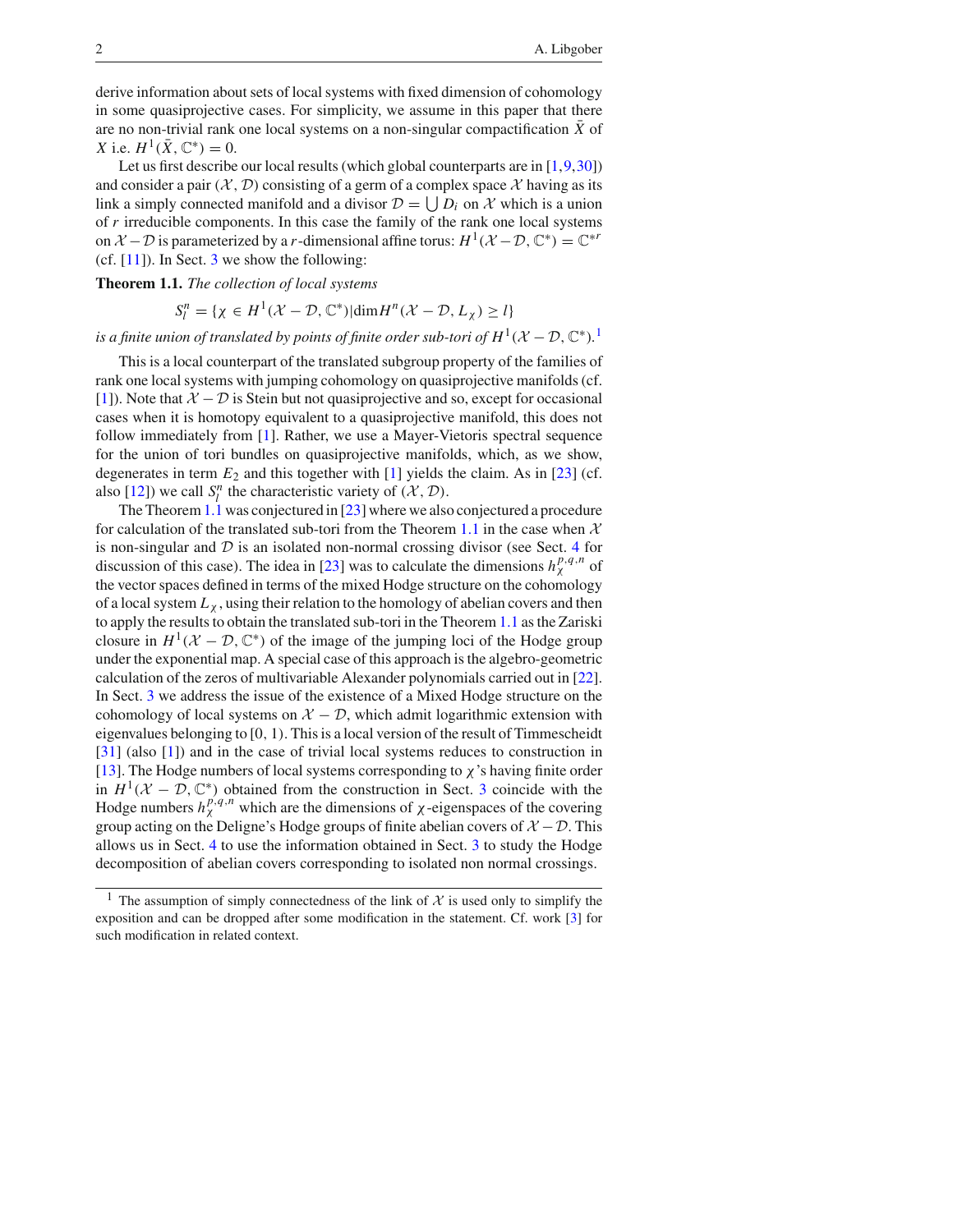Now let us explain the difference between the loci with fixed dimension of  $Gr_F^p H^n$  in projective and quasiprojective cases. On compact Kahler manifolds, the families of local systems can be identified with the families of topologically trivial<sup>2</sup> holomorphic line bundles (cf. [30] or [3]) and those with jumping Hodge numbers are the unions of translated abelian subvarieties of the Picard groups (cf. [9]). As an example in quasiprojective case, let us look at the cohomology of local systems on  $\mathbb{P}^1$  – (0, 1,  $\infty$ ). The unitary local systems are parameterized by the maximal compact subgroup in  $\mathbb{C}^* \times \mathbb{C}^*$ . One can show that the cohomology  $H^1(\mathbb{P}^1 (0, 1, \infty), L_\chi$  of a local system corresponding to  $\chi : \pi_1(\mathbb{P}^1 - (0, 1, \infty)) \to \mathbb{C}^*$ and having a finite order *n* is isomorphic to the  $\chi$ -eigenspace  $H^1(X_{n,n}, \mathbb{C})_\chi \subset$  $H^1(X_{n,n}, \mathbb{C})$  where  $X_{n,n}$  is the abelian cover of  $\mathbb{P}^1 - (0, 1, \infty)$  corresponding to the reduction modulo *n*:

$$
H_1(\mathbb{P}^1 - (0, 1, \infty), \mathbb{Z}) = \mathbb{Z} \oplus \mathbb{Z} \to \mathbb{Z}/n\mathbb{Z} \oplus \mathbb{Z}/n\mathbb{Z}
$$

(in other words:  $H^1(X_{n,n}, \mathbb{C})_\chi = \{a \in H^1(X_{n,n}, \mathbb{C}) | g \cdot a = \chi(g)a$  where  $g \in$  $\mathbb{Z}/n\mathbb{Z} \oplus \mathbb{Z}/n\mathbb{Z}$ ). Such an abelian cover has as a model the complement to the fixed points of non identity elements in the group  $\mathbb{Z}/n\mathbb{Z} \oplus \mathbb{Z}/n\mathbb{Z}$  acting on a Fermat curve:

$$
F_n: x^n + y^n = z^n, (x, y, z) \to (\zeta_n^a x, \zeta_n^b y, z)
$$

 $(\zeta_n)$  is a primitive root of degree *n*, *a*, *b*  $\in \mathbb{Z}/n\mathbb{Z}$ ). In particular, each  $H^1(\mathbb{P}^1 (0, 1, \infty)$ ,  $L_\chi$  acquires the Hodge and weight filtrations induced from  $H^1(X_{n,n}, \mathbb{C})$ <sub>*x*</sub>. We shall focus on the weight 1 component  $Gr_1^W H^1(X_{n,n}) =$  $H^1(F_n)$  and will look for those  $\chi$  for which

$$
Gr_F^1 Gr_1^W H^1(\mathbb{P}^1 - (0, 1, \infty), L_\chi) = Gr_F^1 Gr_1^W H^1(F_n, \mathbb{C})_\chi \neq 0
$$

Now the cohomology classes  $H^{1,0}(F_n, \mathbb{C})$  are represented by the residues of meromorphic 2-forms on  $\mathbb{P}^2$  with poles *having order one* along  $F_n$  cf. [10]:

$$
\frac{P(x, y, z)z dx \wedge dy}{x^n + y^n - z^n}
$$

where  $P(x, y, z)$  is a homogeneous polynomial of degree  $n - 3$ . Since the group  $\mathbb{Z}/n\mathbb{Z} \oplus \mathbb{Z}/n\mathbb{Z}$  acts via multiplication of the coordinates (in particular generators act as follows:  $g_x$ :  $(x, y, z) \rightarrow (\zeta_n x, y, z), g_y$ :  $(x, y, z) \rightarrow (x, \zeta_n y, z)$ ) each non zero eigenspace of the character  $\chi_{a,b}$  such that  $\chi_{a,b}(g_a) = e^{\frac{2\pi i(a+1)}{n}}$ ,  $\chi_{a,b}(g_b) = e^{\frac{2\pi i(b+1)}{n}}$ is generated by the monomial forms  $\frac{x^a y^b z^{n-3-a-b} z dx \wedge dy}{x^n + y^n - z^n}$  ( $0 \le a + b \le n - 3$ ). On the universal cover of the space of unitary characters, they are represented in terms of  $\bar{a} = a + 1$ ,  $\bar{b} = b + 1$  by the triangle

$$
\left\{\frac{\bar{a}}{n}, \frac{\bar{b}}{n} | \bar{a} > 0 \bar{b} > 0, \bar{a} + \bar{b} < n \right\}^{3}
$$

<sup>2</sup> One can also work with bundles for which the first Chern class is a torsion.

<sup>&</sup>lt;sup>3</sup> One can check that weight two part  $Gr_F^1 Gr_Y^W H^1(X_{n,n})_\chi$  adds characters on the boundary of this triangle.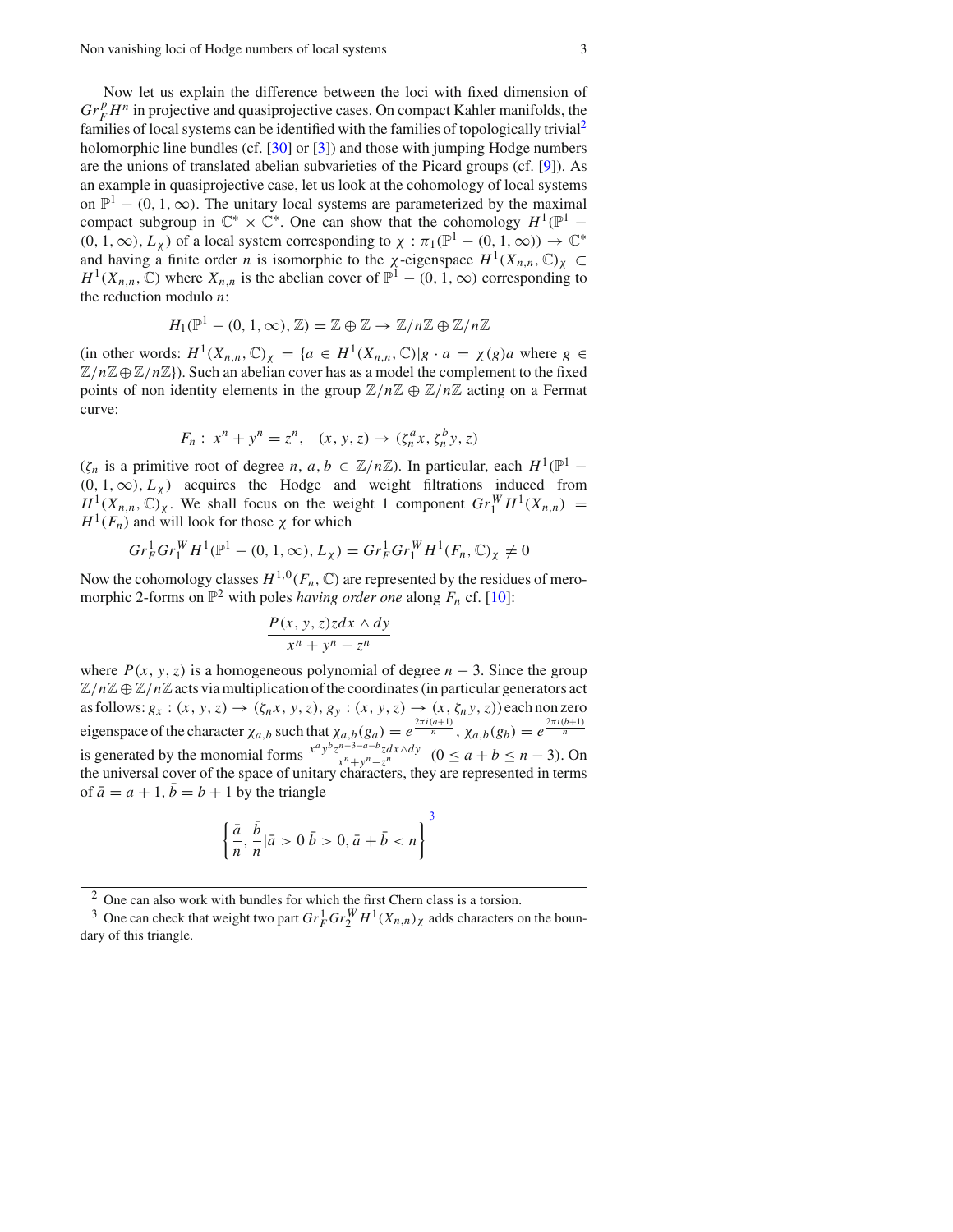The situation described in this example is quite general. In Sect. 2.1 we prove the following:

**Theorem 1.2.** *Let X be a quasiprojective manifold without non-trivial rank one local systems on a non singular compactification,*  $\rho : \pi_1(X) \rightarrow U_N$  *be a*  $N$ -dimensional unitary representation,  $Char_{1}(X)$  be the torus of characters of *the fundamental group and*  $Char<sup>u</sup> \pi_1(X)$  *be the subgroup of unitary characters. Let U be the fundamental domain of*  $\pi_1$ (Char<sup>*u*</sup> $\pi_1$ (*X*)) *acting on the universal cover*  $Char<sup>u</sup>π<sub>1</sub>(X)$  *of the torus*  $Char<sup>u</sup>π<sub>1</sub>(X)$  *and exp* :  $\mathcal{U} \rightarrow Char<sup>u</sup>π<sub>1</sub>(X)$  *be the universal covering map.*<sup>4</sup> *Then*

$$
S_{\rho,l}^{n,p} = \{ \chi \in \text{Char}^u \pi_1(X) | \dim Gr_F^p H^n (V_\rho \otimes L_\chi) \ge l \}
$$
 (1)

*is a finite union of polytopes in U, i.e., the subsets, each of which is the set of solutions for a finite set of inequalities*  $L \geq 0$  *where* L *is a linear function.* 

The argument is based on a study of Deligne extensions and yields an independent proof of quasiprojective version of Theorem 1.1 (i.e., the result of [1]).

We also prove that in the local situation of Theorem 1.1 the structure of the families local system with fixed Hodge numbers is similar to the one in quasiprojective case as described in Theorem 1.2. More precisely, we show the following:

**Theorem 1.3.** *Let (X , D) be a germ of a divisor with r irreducible components on a germ of a complex space as in Theorem 1.1. Let*  $X = X - D$  *and Char*  $X = D$ *Char* $\pi_1(X)$  *be the space of characters of the fundamental group of X.* 

*Let*  $Char<sup>u</sup> \pi_1(X) \subset Char\pi_1(X)$  *be the maximal torus of unitary characters and let*  $U \subset \text{Char}^u \pi_1(X)$  *be a fundamental domain of the covering group of the universal cover*  $Char<sup>u</sup>π<sub>1</sub>(X)$  *of*  $Char<sup>u</sup>π<sub>1</sub>(X)$ *<i>. For each pair*  $(p, n)$  *and*  $l \in \mathbb{N}$ *there exists a collection of polytopes*  $S_l^{p,n} \subset \mathcal{U}$  *such that the image of*  $S_l^{p,n}$  *under the covering map*  $U \to Char^{u}\pi_{1}(X)$  *consists of the local systems* L *satisfying*  $rkF^p/F^{p+1}H^n(L) = l$ . The image of the union  $\cup_{p,(...,l_i,...),\sum l_p=l} S_{l_i}^{n,p}$  under the *covering map*  $\operatorname{Char}^u \overline{\pi_1}(X) \to Char^u X$  *is the unitary part of characteristic variety:*  $S_l^n \cap \text{Char}^u \pi_1(X)$ *.* 

One of the tools used in the Proof of theorem 1.3 is the Mayer Vietoris spectral sequence for the cohomology of rank one local systems on the union of quasiprojective manifolds with normal crossings which is discussed in Lemma 3.5.

In the case when  $(X, D)$  is an isolated non-normal crossing (which is studied in [11,23]) this has as a consequence the fact that the support of the homotopy groups of the complements has canonical decomposition into a union of polytopes. These polytopes can be related to the distribution of the Hodge numbers of abelian covers and will be discussed in Sect. 4.

<sup>&</sup>lt;sup>4</sup> We identify the universal cover with the tangent space to Char<sup>u</sup> $\pi_1(X)$ , the universal covering map with the exponential map and the fundamental domain  $U$  with the unit cube in the tangent space.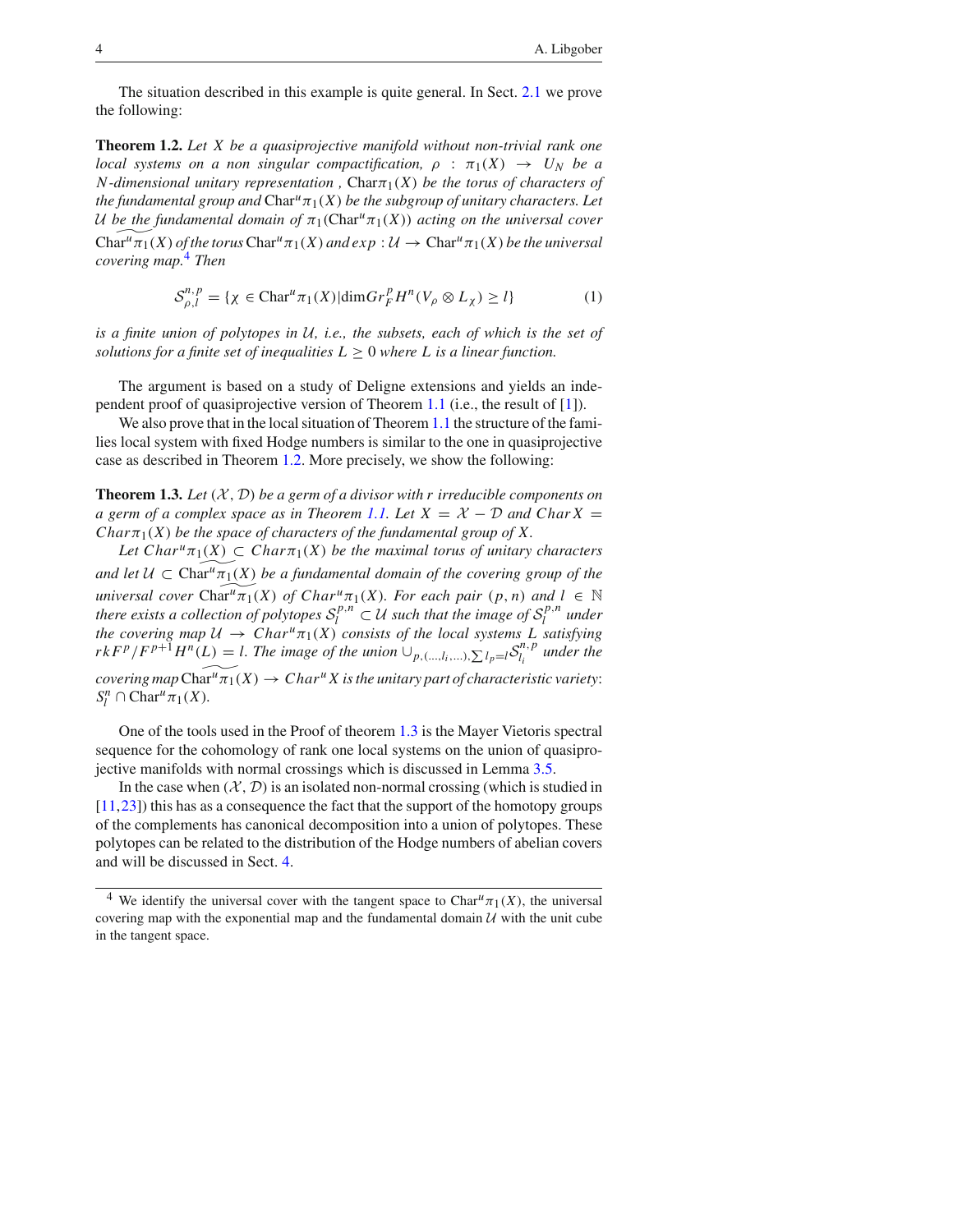The next section studies an abelian generalization of the twisted Alexander polynomials studied in [4]. We also prove a generalisation of the cyclotomic property of the roots of Alexander polynomials (cf. Theorem 5.4) which lead to a restrictions on class of groups which are isomorphic to the fundamental groups of the complements to plane algebraic curves (cf. Theorem 5.7). Finally, in the last section, we make explicit calculations of polytopes  $S_l^{n,p}$  in several examples.

The author wants to thank N.Budur and J.I.Cogolludo for their comments on a draft of this paper. Note that the polytopes<sup>5</sup> in this circle of questions were introduced in [21] (cf. also [22]). Polytopes in the quasiprojective case were studied recently by Nero Budur in [3] using Mochizuki's work.

#### **2. Hodge numbers of local systems on quasiprojective varieties**

Let *X* be a quasiprojective manifold and let  $\overline{X}$  be a compact projective manifold such that  $H^1(\bar{X}, \mathbb{C}^*) = 0$ ,  $\bar{X} - D = X$  where *D* is a divisor with normal crossings. Denote by  $\Omega^1_{\bar{X}}(\log D)$  the sheaf of logarithmic 1-forms. We shall fix a *N*-dimensional unitary representation  $\rho : \pi_1(X) \to U_N$  such that there is a locally trivial bundle *V* on  $\bar{X}$ , a meromorphic connection  $\nabla : V \to \Omega^1_{\bar{X}}(\log D) \otimes V$  for which the restriction on  $X$  is flat and the corresponding holonomy representation is  $\rho$  (cf. [6]). Let  $\chi : \pi_1(X) \to \mathbb{C}^*$  be a unitary character of the fundamental group. Denote by  $V_{\rho \otimes \chi}$  the local system corresponding to representation  $\rho \otimes \chi$ . It follows from [1,31] that the cohomology groups  $H^i(X, V_{\rho \otimes \chi})$  support three filtrations *F*,  $\hat{F}$ , *W* (*F*,  $\hat{F}$  being decreasing and *W* increasing) such that

$$
\dim Gr_n^W H^i(X, V_\rho \otimes L_\chi) = \dim F^p Gr_n^W + \dim \hat{F}^q Gr_n^W \quad (p+q=n)
$$

Moreover, these filtrations on the cohomology are independent of a particular compactification *X* used in their construction but rather depend only on *X* and  $\rho$ . Note that  $F$ -filtration is the one resulting from the degenerating in  $E_1$ -term Hodge– deRham spectral sequence (cf. [31]):

$$
E_1^{p,q} = H^p(\Omega^q(\log D) \otimes V_{\rho \otimes \chi}) \Rightarrow H^{p+q}(V_{\rho \otimes \chi}).
$$
 (2)

Here  $V_{\rho \otimes \chi}$  is a vector bundle on  $\bar{X}$  with flat logarithmic connection  $\nabla$  such that the eigenvalues of the residues matrices *Res*∇ along components of *D* satisfy  $0 \leq \text{Re} < 1$  and such that on X the holonomy of  $\nabla$  is the representation  $\rho \otimes \chi$ . We call such  $V$  the Deligne's (canonical) extension of a bundle on  $X$  supporting the local system.

The set of unitary rank one local systems  $Char^u(\pi_1(X))$  is parameterized by the maximal compact subgroup of the torus  $Hom(\pi_1(X), \mathbb{C}^*)$ . We assume for simplicity *throughout this paper* that this torus is connected (i.e.,  $H_1(X, \mathbb{Z})$  is torsion free) leaving to an interested reader the general case. As already was mentioned, we view the universal cover Char<sup>*u*</sup>( $\pi_1(X)$ ) as the tangent space to Char<sup>*u*</sup>( $\pi_1(X)$ ) at the identity with the covering map being the exponential map. A choice of generators

<sup>5</sup> Called "polytopes of quasiadjunction".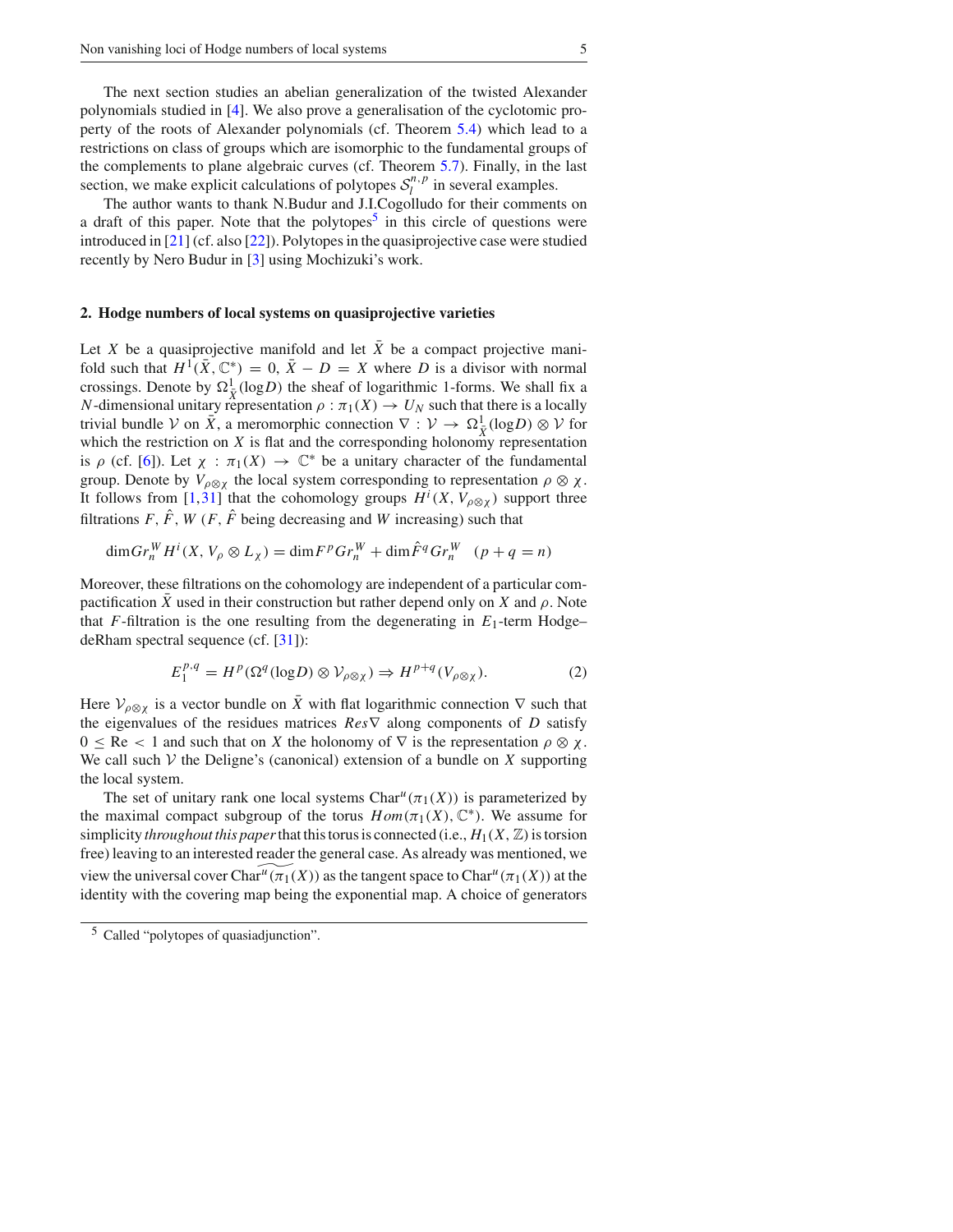in  $H_1(X, \mathbb{Z}) = \bigoplus \mathbb{Z}^r$  allows one to identify the universal cover Char<sup>u</sup> $(\pi_1(X))$  with  $\mathbb{R}^n$  so that the generator of the *i*-th summand acts as  $(x_1, \ldots, x_r) \rightarrow (x_1, \ldots, x_i +$ 1, ..., *x<sub>r</sub>*). An exponential map yields the lattice Char<sup>*u*</sup>(π<sub>1</sub>(*X*))<sub> $Z$ </sub> = Ker(*exp*) ⊂ Char<sup>*u*</sup>( $\pi_1(X)$ ). We use the unit cube

$$
\mathcal{U}: \ \{(x_1, \ldots, x_r) | 0 \le x_i < 1\} \tag{3}
$$

as the fundamental domain for the action of  $Char^u(\pi_1(X))_{\mathbb{Z}} = H_1(X, \mathbb{Z})$  on the universal cover Char<sup>*u*</sup>( $\pi_1(X)$ ). A subset of *U* is called *a polytope* if there exists a collection of linear functions  $l_i \in Hom(\text{Char}^u(\pi_1(X))_{\mathbb{Z}}, \mathbb{Q})$  on the universal cover Char<sup> $u$ </sup>( $\pi$ <sub>1</sub>(*X*)) so that this subset is the set of solutions of a finite collection of inequalities  $a_j \le l_j(u) < a'_j$   $(a_j, a'_j \in \mathbb{R})$ .

The main result in this section is the following:

**Theorem 2.1.** *Let X be a quasiprojective variety and let*  $\bar{X} = X \cup D$  *be a compactification such that*  $H^1(\bar{X}, \mathbb{C}^*) = 0$ *. Let*  $S_{\rho,l}^{n,p}$  *be the subset of U defined as follows.*

$$
S_{\rho,l}^{n,p} = \{ u \in \mathcal{U} | \dim Gr_F^p H^n (V_{\rho \otimes exp(u)}) \ge l \}
$$
 (4)

*Then* (4) *is a finite union of polytopes.*

*Proof.* Let  $\pi$  :  $(\tilde{X}, \tilde{D}) \rightarrow (\tilde{X}, D)$  be a log-resolution of  $(\tilde{X}, D)$ , i.e. the total transform  $\tilde{D} = \bigcup_{k=1,\dots,K} \tilde{D}_k$  of *D* is a normal crossing divisor. We claim that on  $\tilde{X}$  there are only finitely many bundles  $V$  which are the Deligne's extensions of the local systems in the family  $V \otimes L_{\chi}$  where  $\chi \in \text{Char}_{\mathcal{T}_1}(X)$ . Moreover, the collection of unitary local systems in the torus  $Char<sup>u</sup>(\pi_1(X))$  having a fixed Deligne's extension is the image via the exponential map of a polytope in the universal cover Char<sup>*u*</sup>( $\pi_1(X)$ ). The above theorem clearly follows from this.

Let  $||\omega_{i,i}(\rho)||$  (resp.  $\omega^{\chi}$ ) be the connection matrix of a flat logarithmic connection (for a locally trivial bundle *V* on  $\tilde{X}$ ) corresponding to the local system  $\rho$ (resp.  $\chi$ ), where  $\omega_{i,j}(\rho), \omega^{\chi} \in \Gamma(U, \Omega^1_{\tilde{X}}(\log(\tilde{D}))$  are logarithmic 1-forms in a chart *U*  $\subset \tilde{X}$  biholmorphic to a disk so that *U*  $\cap$  *D* in *U* is given by  $z_1 \cdots z_k = 0$ . For a component  $\tilde{D}_k$  of the normal crossing divisor  $\tilde{D}$  let  $R_{i,j}^{\tilde{D}_k}(\rho) = Res_{\tilde{D}_k} \omega_{i,j}(\rho)$ be the entries of the matrix of residues along  $\tilde{D}_k$  (for the extension *V*). Let  $\beta_i^{D_k}(\rho)$  be the collection of eigenvalues of the matrix  $R^{D_k}_{i,j}(\rho)$ . The components of the matrix of connection corresponding to the local system  $V \otimes L_\chi$  in a basis  $v_i, i = 1, \ldots, N$ (resp. *e*) of *V* (resp.  $L_\chi$ ) are  $\omega_{i,j}v_j \otimes e + \omega^\chi v_i \otimes e$  (the connection on the tensor product is given by  $\nabla(v \otimes e) = \nabla(v) \otimes e + v \otimes \nabla(e)$ . Hence the eigenvalues of  $Res_{D_k} \nabla_{\rho \otimes \chi}$  can be computed as:

$$
\beta_i^{D_k}(\rho) + Res_{\tilde{D}_k} \nabla_{\chi} \quad (i = 1, \dots, N). \tag{5}
$$

where  $Res_{\tilde{D}_k} \nabla_{\chi}$  is the residue of the log-connection  $\nabla_{\chi}$  in the rank one bundle along  $D_k$ .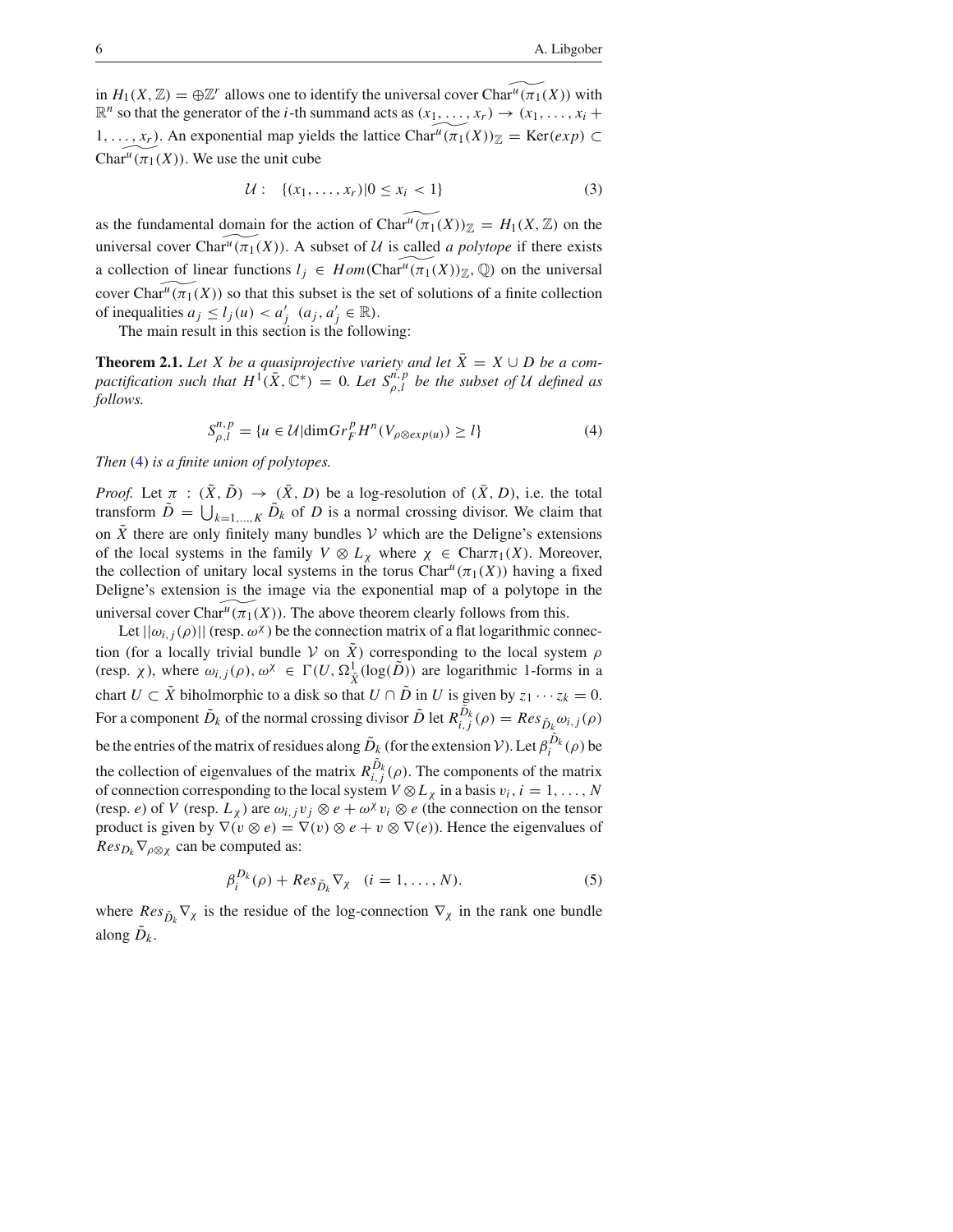Let  $\omega_1, \ldots, \omega_r$ ,  $\omega_s \in H^0(\tilde{X}, \Omega^1_{\tilde{X}}(\log(\tilde{D})))$  be a basis of the space of log 1-forms. Notice that  $\dim H^0(\tilde{X}, \Omega^1_{\tilde{X}}(\log(\tilde{D}))) = r$  since  $\dim H^1(X, \mathbb{C}) =$  $\dim H^0(\tilde{X}, \Omega^1_{\tilde{X}}(\log(D))) + \dim H^1(\bar{X}, \mathcal{O}_{\bar{X}})$  (cf. [7]),  $H^1(\bar{X}, \mathbb{C}^*) = H^1(\tilde{X}, \mathbb{C}^*)$ and we assumed that  $H^1(\tilde{X}, \mathbb{C}^*) = 0$ . We shall select forms  $\omega_s$  so that their cohomology classes all belong to  $H^1(X, \mathbb{Z}) \subset H^1(X, \mathbb{C})$ . The set of  $(\alpha_1, \ldots, \alpha_r) \in \mathbb{C}^r$ such that for a fixed  $\rho$  the connection  $\nabla_{\rho}^{\alpha_1,...,\alpha_r}$  with the matrix

$$
||\omega_{i,j}^{\alpha_1,\dots,\alpha_r}|| = ||\omega_{i,j}|| + \left(\sum \alpha_s \omega_s\right)I\tag{6}
$$

yields a unitary local system form a *r*-dimensional  $\mathbb{R}$ -subspace Char<sup>*u*</sup>( $\pi_1(X)$ ) of  $\mathbb{C}^r$ . Indeed, all connections with matrix  $||\omega_{i,j}^{\alpha_1,\dots,\alpha_r}||$  are flat since the connection corresponding to  $||\omega_{i,j}||$  is flat and any holomorphic log-form is closed (cf. [7]). Moreover, the holonomy of a connection along a path is given by solutions of a system of first order ODEs and hence is the exponent of a matrix *A* depending on the each summand in (6) linearly. Hence those  $(\alpha_1, \ldots, \alpha_r)$  which yield a skewhermitian *A* form a R-linear subspace in the universal cover  $Char(\pi_1(X)) = \mathbb{C}^r$ of the space of characters. In addition, there is a compact connected fundamental domain  $\tilde{U} \subset \text{Char}^u(\pi_1(X))$  for the action of  $H_1(X, \mathbb{Z})$  such that the family of unitary local systems corresponding to elements in  $\mathcal{U}$  coincides with Char<sup>u</sup> $(\pi_1(X))$ . One can take  $U$  so that it is an affine transform of  $U$  given by (3).

The eigenvalues of the residue matrix of the connection  $\nabla_\rho^{\alpha_1, \dots, \alpha_r}$  along a component  $\tilde{D}_k$  in an extension  $\mathcal M$  (i.e. a locally trivial bundle on  $\tilde{X}$ ) are given by:

$$
N_i^{\tilde{D}_k}(\alpha_1,\ldots,\alpha_r,\mathcal{M}) = \beta_i^{\tilde{D}_k}(\rho) + \sum \alpha_s Res_{\tilde{D}_k} \omega_s \quad i = 1,\ldots,\text{rk} V \tag{7}
$$

In particular, for each  $i = 1, \ldots, rkV$  and  $\tilde{D}_k$ , the image of the map  $\tilde{U} \to \mathbb{R}$  given by  $(\alpha_1, \ldots, \alpha_r) \to N_i^{D_k}(\alpha_1, \ldots, \alpha_r)$  is bounded and for any collection of integers  $n_i^{D_k}$ ,  $i = 1, \ldots, rkV$ ,  $k = 1, \ldots, K$  the set  $(\alpha_1, \ldots, \alpha_r)$  such that

$$
n_i^{\tilde{D}_k} \le N_i^{\tilde{D}_k}(\alpha_1, \dots, \alpha_r) < n_i^{\tilde{D}_k} + 1 \tag{8}
$$

is a (possibly empty) polytope in  $\mathcal{U}$ .

Now let us describe the bundles on  $\tilde{X}$  which are the Deligne's extensions of the connections in the family given by (6). Let us call collection  $n_i^{D_k}$  realizable if there is a connection corresponding to  $(\alpha_1, \ldots, \alpha_r)$  such that  $n_i^{\tilde{D}_k} = [N_i^{\tilde{D}_k}(\alpha_1, \ldots, \alpha_r)].$ Let  $\mathcal{M}(n_i^{D_k})$  be the Deligne extension of this connection. We claim that all connections with matrices (6) and residues satisfying (8) have  $\mathcal{M}(n_i^{D_k})$  as its Deligne extension. Consider a sufficiently fine cover of  $\tilde{X}$  by open sets such that both bundles *M* and  $M(n_i^{D_k})$  can be trivilized. Over each open set *U* of such a cover one has the transition matrix  $g_U \in GL_N(\Gamma(U, \mathcal{O}(*\tilde{D}))$  from a frame  $e_1, \ldots, e_N$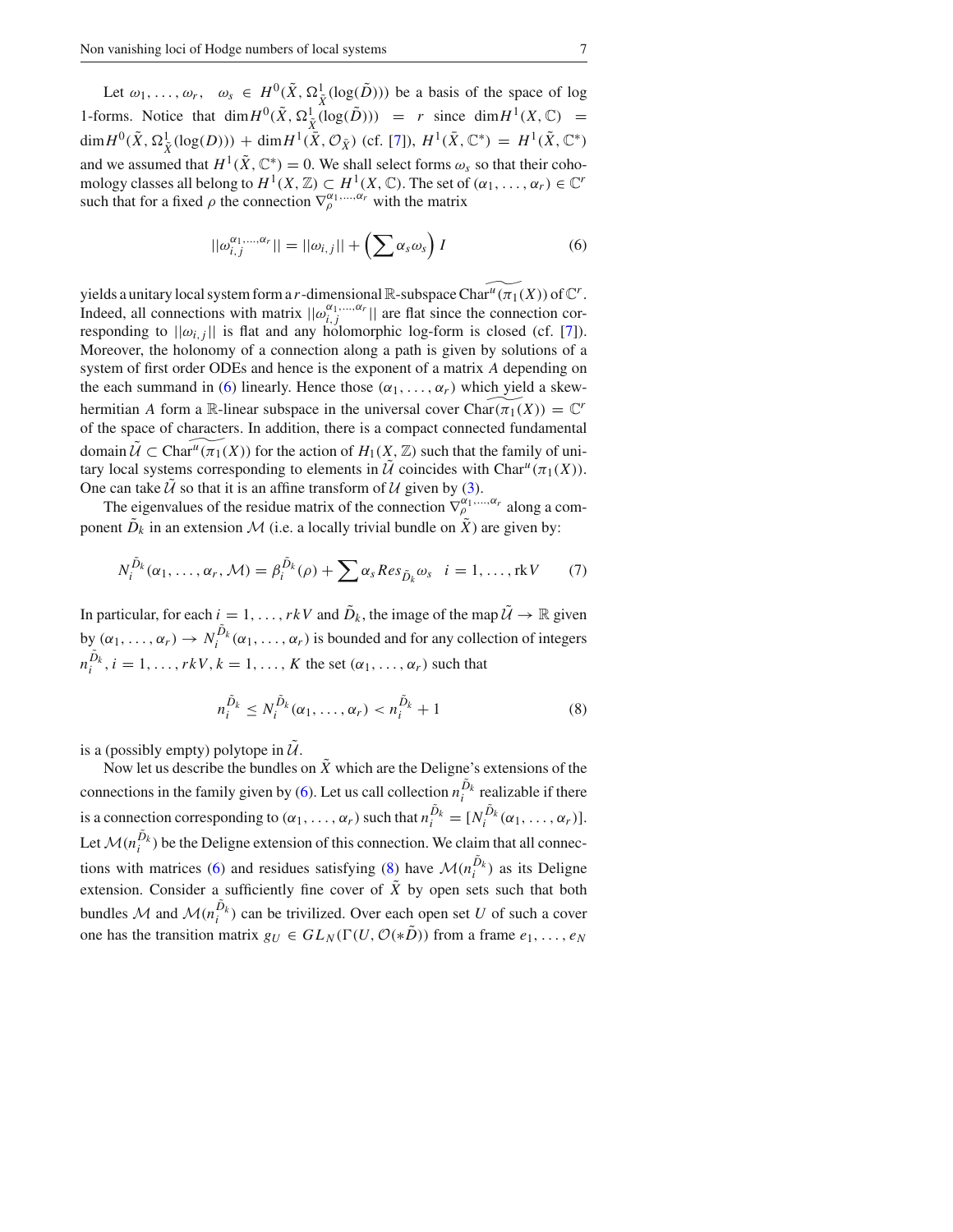of M to a frame  $e'_1 \ldots e'_N$  of  $\mathcal{M}(n_i^{\bar{D}_k})$ . The connection matrices  $\Omega(e_1, \ldots, e_N)$  and  $\Omega(e'_1, \ldots, e'_r)$  are related as follows:

$$
\Omega(e_1, ..., e_N) = g_U^{-1} dg_U + \Omega(e'_1, ..., e'_N)
$$
\n(9)

Since both  $exp(2\pi i Res_{\tilde{D}_k} \Omega(e_1, ..., e_N))$  and  $exp(2\pi i Res_{\Omega}(e'_1, ..., e'_N))$ conside with the monodromy of the connection around  $\tilde{D}_k$  (cf. [6, Prop. 3.11]) one sees that the eigenvalues of  $Res_{\tilde{D}_k} g_U^{-1} dg_U$  are integers. Moreover, these residues are equal to  $n_i^{\bar{D}_k}$  since  $\mathcal{M}(n_i^{\bar{D}_k})$  is the Deligne extension and the eigenvalues of the residues of the connection  $\Omega(e'_1, \ldots, e'_N)$  are in interval [0, 1). This also implies that in the frame  $e'_1, \ldots, e'_N$  the eigenvalues of the residues of the connections matrix of any connection satisfying (8) has the residues in the interval [0*,* 1*)*, i.e. has  $\mathcal{M}(n_i^{D_k})$  as its Deligne extension.

In the case when  $N = 1$  the relation between the extensions  $M$  and  $M(n_i^{\overline{D}_k})$ is particularly simple. Indeed, if ∇ is a logarithmic connection in a bundle *M* on  $\tilde{X}$  and  $B = \sum b_i \tilde{D}_i$  is a divisor on  $\tilde{X}$  having support on  $\tilde{X} - X$  then  $\nabla$  induces a connection  $\nabla^B$  on  $\mathcal{M} \otimes \mathcal{O}_{\tilde{X}}(B)$ . The residues  $Res(\cdot) : \mathcal{M} \to \mathcal{M} \otimes \mathcal{O}_{\tilde{D}_j}$  of two connections related as follows:

$$
Res_{\tilde{D}_j}(\nabla^B) = Res_{\tilde{D}_j}(\nabla) - b_j id|_{\tilde{D}_j}
$$
\n(10)

(cf. [15, Lemma 2.7]). In particular, for each member of the variation of the connection given by (6) the corresponding Delinge's connection has the form  $M \otimes \mathcal{O}_{\tilde{X}}(B)$ where the coefficients  $b_j$  in  $B = \sum b_j \tilde{D}_j$  chosen so that the residues of  $\nabla_{\tilde{D}_j}$  will satisfy  $0 \leq Res_{\tilde{D}_j}(\nabla^B) < 1$ . In the case or arbitrary *N* the above argument shows that possible number of isomorphism classes of bundles on  $\overline{X}$  which are the Deligne's extensions of the connections (6) does not exceed:

$$
\sum_{\tilde{D}_k,i} [sup_{(\alpha_1,\ldots,\alpha_r)} N_i^{\tilde{D}_k}(\alpha_1,\ldots,\alpha_r) - inf_{(\alpha_1,\ldots,\alpha_r)} N_i^{\tilde{D}_k}(\alpha_1,\ldots,\alpha_r)] \qquad (11)
$$

([*..*] is the integer part).

From the degeneration of the spectral sequence (2), it follows that

$$
Gr_F^p H^k(V_{\rho \otimes \chi}) = H^p(\tilde{X}, \Omega_{\tilde{X}}^{k-p}(\log \tilde{D}) \otimes V_{\rho \otimes \chi})
$$

Since the logarithms of characters  $\chi$  yielding a given Deligne's extension form a polytope (8) in *U* and since the rank of  $\overline{Gr}_F^p H^k(V_{\rho \otimes \chi})$  depends only on the Deligne's extension (and hence has only finitely many values bounded by the number of Deligne's extensions of the local systems  $V_{\rho \otimes \chi}$ ), we see that the collection of  $\alpha_i$  having fixed values is a finite union of polytopes.

It follows from (7) and (8) that each polytope is given by inequalities:

$$
N_i^{\tilde{D}_k}(\mathcal{V}) \le \beta_i^{\tilde{D}_k}(\rho) + \sum_{i=1,\dots,\text{rk}} \alpha_s Res_{\tilde{D}_k} \omega_s < N_i^{\tilde{D}_k}(\mathcal{V}) + 1
$$
\n
$$
i = 1, \dots, \text{rk}\mathcal{V}, \quad k = 1, \dots, K \tag{12}
$$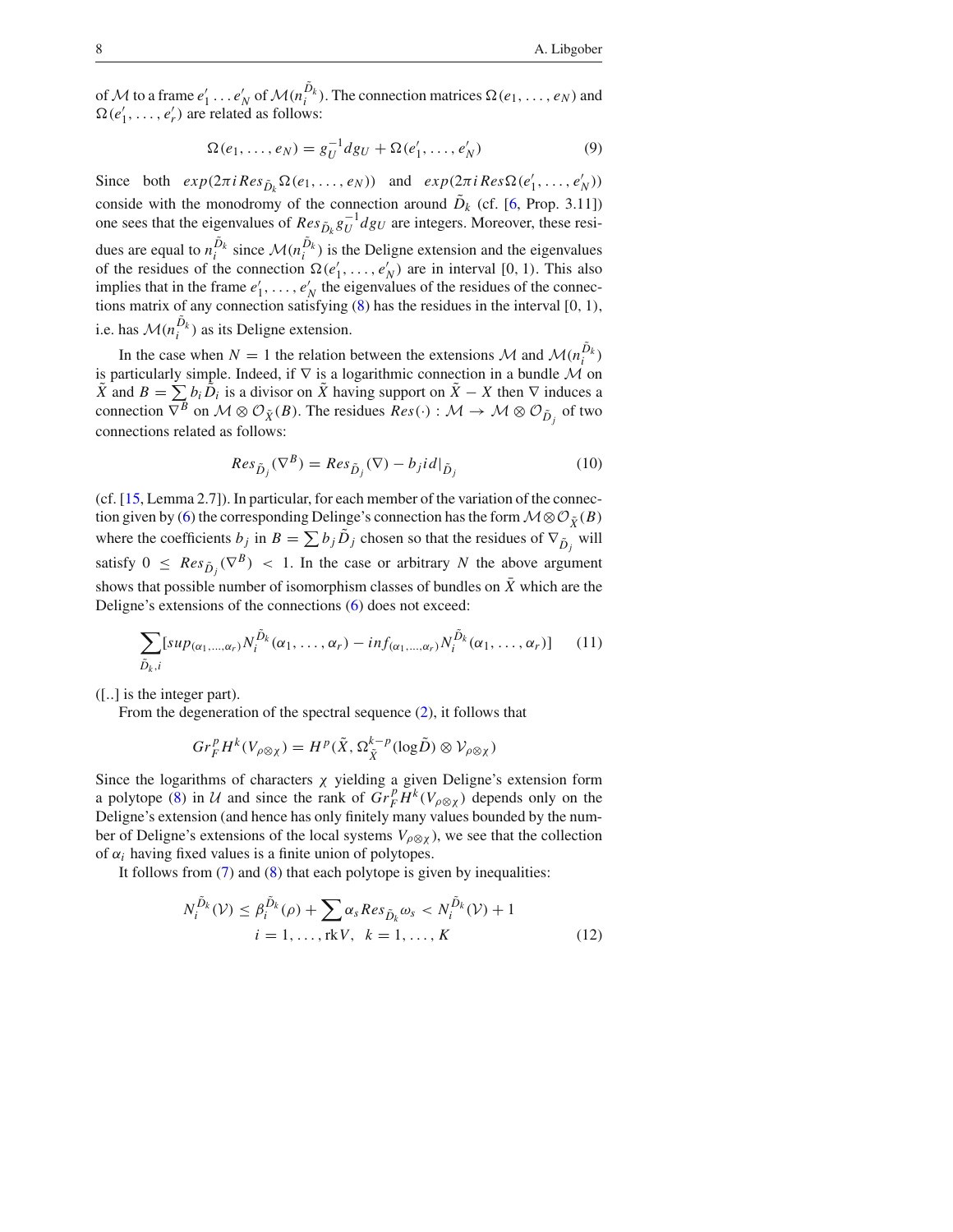where  $N_i^{\bar{D}_k}(\mathcal{V})$  are integers depending on the Chern classes of bundle  $\mathcal{V}$  on  $\tilde{X}$ . Since classes  $\omega_s$  belong to  $H^1(X, \mathbb{Z}) \subset H^1(X, \mathbb{C}^*)$  one has  $Res_{\tilde{D}_k} \omega_s \in \mathbb{Q}$  for any *k*. It follows that the linear subspaces in Char<sup>*u*</sup>( $\pi_1(X)$ ) spanned by the sets of solutions of  $rkV \cdot K$  inequalities (12) for fixed  $V$  are given by equations with integer relatively prime coefficients and constant terms having the form  $\gamma_1 \beta_i^{D_k} + \gamma_2$  ( $\gamma_1, \gamma_2 \in \mathbb{Q}$ ).  $\Box$ 

**Corollary 2.2.** Let  $\rho$  be a representation with abelian image and let  $\rho_1, \ldots, \rho_N \in$ Char<sup>*u*</sup> $\pi_1(X)$  *be its irreducible components. The isolated characters*  $\chi \in \text{Char}^u$  $(\pi_1(X))$  *for which* dim  $H^k(X, \rho \otimes \chi) \geq l$  generate a subgroup of Char<sup>u</sup> $\pi_1(X)$ *such that its subgroup generated by*  $\rho_i$  ( $i = 1, \ldots, N$ ) *has finite index.* 

*Proof.* Since the system of inequalities (12) has only isolated solutions, the logarithm of an isolated character  $\chi$  as above, is the solution to a finite system of equations. As was remarked above, each linear subspace spanned by the sets of solutions is given by equations with integer relatively prime coefficients and constant terms which can be written as  $\gamma_1 \beta + \gamma_2$ ,  $(\gamma_1, \gamma_2 \in \mathbb{Q})$ . Such subspace contains a point  $(\alpha_1, \ldots, \alpha_r)$  with coordinates having the form  $\gamma_1 \beta + \gamma_2$ ,  $(\gamma_1, \gamma_2 \in \mathbb{Q})$ . The exponential map takes such a point in Char<sup>*u*</sup>( $\pi_1(X)$ ) to a point in Char<sup>*u*</sup>( $\pi_1(X)$ ) with coordinates  $[e^{2\pi i \beta}]^{\gamma_1} e^{2\pi i \gamma_2}$ . If the representation  $\rho$  has an abelian image then the subgroup in Char<sup>*u*</sup>( $\pi_1(X)$ ) generated by characters which are the irreducible component of  $\rho$  is the subgroup of the points with the coordinates  $e^{2\pi i \beta}$  and the claim follows.  $□$ 

**Corollary 2.3.** *The subsets*

$$
S_{\rho,l}^n = \{ \chi \in \text{Char}^u \pi_1(X) | \dim H^n(X, L_{\rho \otimes \chi}) \ge l \}
$$

*are unions of finite collections of translated subgroups. If* ρ *has an abelian image*  $\partial f$  *and if*  $\overline{\rho}_1, \ldots, \overline{\rho}_N \in \text{Char}^u(\pi_1(X))$  *are the irreducible components of*  $\rho$ *, then translations can be made by points generating a subgroup of*  $Char<sup>u</sup>(\pi_1(X))$  *containing the subgroup generated by*  $\rho_1, \ldots, \rho_N$  *as a subgroup of finite order.* 

*Proof.* The subsets  $S_{\rho,l}^n$  clearly are algebraic subsets of Char<sup>*u*</sup> $\pi_1(X)$ . On the other hand it follows from Theorem 2.1 that  $S_{\rho,l}^n = \bigcup_{l_0+\cdots+l_n=l} \bigcap_{p=0,\ldots,n} S_{\rho,l_p}^{n,p}$  is a union of polytopes. The Zariski closure in Char<sup>u</sup> $\pi_1(X)$  of the image of a polytope is the intersection of algebraic subvarieties of Char<sup>u</sup> $\pi_1(X)$  containing this image. Since a polytope spans a linear subspace in Char $^{\mu} \pi_1(X)$ , the Zariski closure is the image of the exponential map restricted on the spanning subspace i.e. it is a translated subgroup of Char<sup>u</sup> $\pi_1(X)$ . The claim about the translation points follows by the argument identical with the one used in the proof of Corollary 2.2. □

*Remark 2.4.* The proof of the Theorem 2.1 yields an alternative proof of the results in [1]. In [1] it is shown that (at least for trivial  $\rho$ ) similarly defined subgroups of the full group of characters of  $\pi_1(X)$  are unions of finite collections of translated subgroups. In particular the subgroups  $S_l^n$  in Char<sup>u</sup> $\pi_1(X)$  determine completely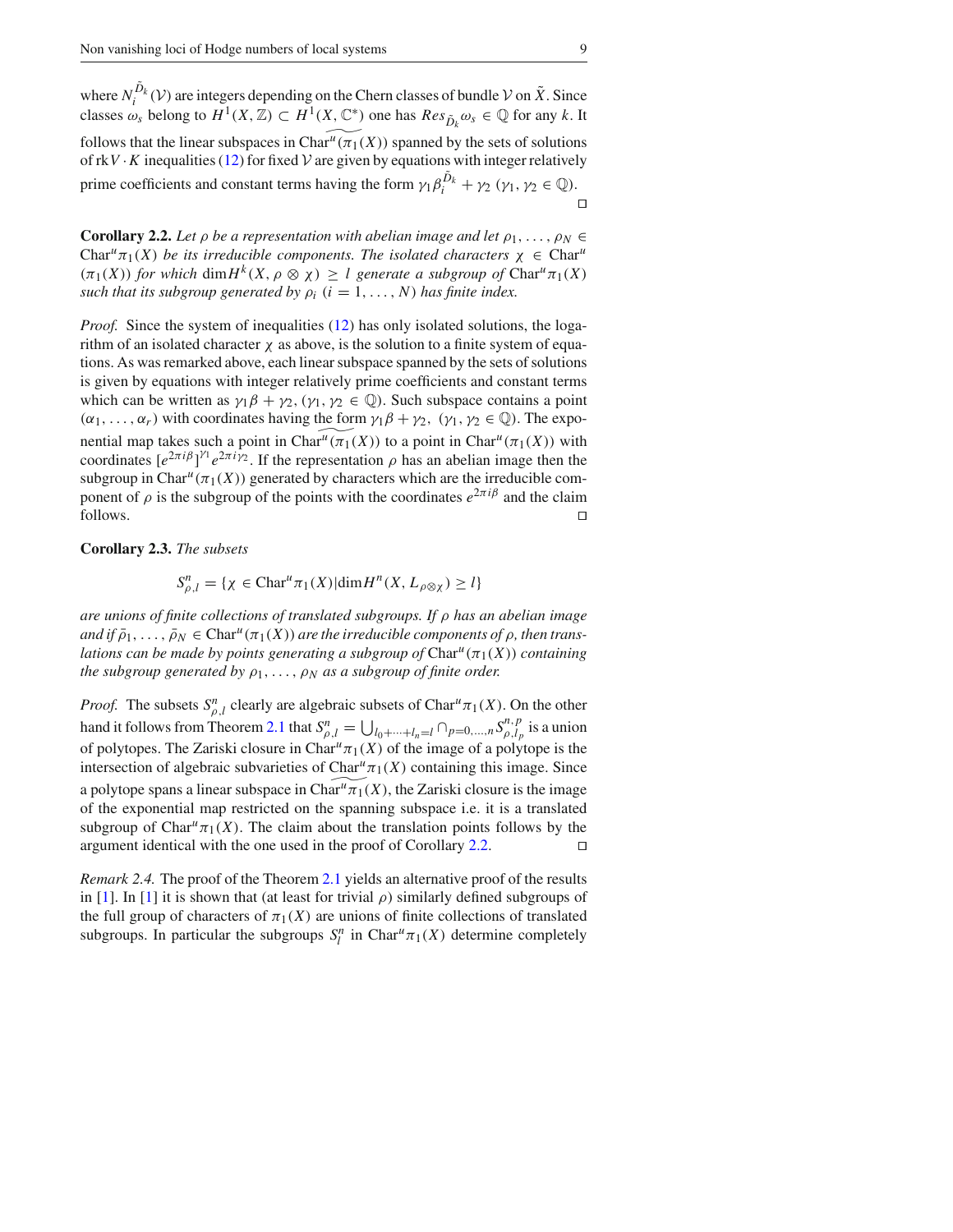the subgroups in Char $\pi_1(X)$ . The Corollary 2.3 shows that translation is by points of finite order (rather than just the unitary ones cf. [1]). This also implies that the polytopes  $S_{\rho,l}^{n,p}$  from the Theorem 2.1 for  $\rho = 1$  determine the translated subgroups of Char $\pi_1(X)$  completely. In [24], a procedure was outlined for calculation of the polytopes corresponding to  $p = 0$  component of the Hodge filtration in some geometrically interesting cases.

*Remark 2.5.* Proofs of the Corollaries 2.2 and 2.3 use as the essential step the fact that the coordinates of translation characters belong to cyclotomic extension of the field generated by  $e^{2\pi i \beta_i^{D_k}}$  for all  $D_k$  and *i*. This provides information about translation points also in the case when  $\text{Im}\rho$  is non-abelian.

**Corollary 2.6.** *Let i* :  $X_1 \rightarrow X_2$  *be an embedding of quasiprojective submanifold X*<sup>1</sup> *into a quasi-projective submanifold X*2*. Let* ρ *be a unitary representation of*  $\pi_1(X_2)$ *. Then either* 

$$
\{\chi \in \text{Char}^u \pi_1(X_2) | \dim \text{Ker} H^n(X_2, \mathcal{L}_{\rho \otimes \chi}) \to H^n(X_1, \mathcal{L}_{i*(\rho \otimes \chi)}) = l\}
$$

*or*

 $\{\chi \in \text{Char}^u \pi_1(X_2) | \text{dim }\text{Im} H^n(X_2, \mathcal{L}_{\rho \otimes \chi}) \to H^n(X_1, \mathcal{L}_{i*(\rho \otimes \chi)}) = l\}$ 

*are the images of a union of polytopes in the universal cover of U.*

*Proof.* Let us select a resolution of a pair  $(X_1, X_2)$  (i.e., the compactifying divisor  $D_2$  of  $X_2$  is a normal crossings divisor and the closure of  $X_1$  in this compactification has at infinity the divisor *D*<sup>1</sup> which also is a normal crossings divisor). The Deligne extension for the flat connection corresponding to the local system  $i^*(\rho \otimes \chi)$  is restriction of the Deligne extension of connection of  $\rho \otimes \chi$ . Hence the characters in the corollary are the characters giving the Deligne extension for which the corresponding map  $H^q(X_2, \Omega^p(\log D_2) \otimes V) \to H^q(X_1, \Omega^p(\log D_1) \otimes V)$  has a fixed dimension of the kernel (resp. image). □

### **3. Local translated subgroup theorem for complement to germs of singularities and Hodge structure on cohomology of local systems**

In this section we prove the local translated subgroups Theorem 1.1 and the local counterpart of the Theorem 2.1.

We shall use the same notations as in introduction:  $X$  is a germ of a complex space with an isolated singularity,  $D$  is a divisor on  $\mathcal X$  with arbitrary singularities having *r* irreducible components. Assume that the link of  $\mathcal{X}$ , i.e. the intersection with a small sphere about the singular point, is simply connected  $(cf. [11])$ . This implies that:

$$
H_1(\mathcal{X} - \mathcal{D}, \mathbb{Z}) = \mathbb{Z}^r \tag{13}
$$

(cf. [11,23]). As generators for  $H_1(\mathcal{X} - \mathcal{D}, \mathbb{Z})$  one can take the classes of 1-cycles each being the boundary of small disks transversal to *D* at a non-singular point of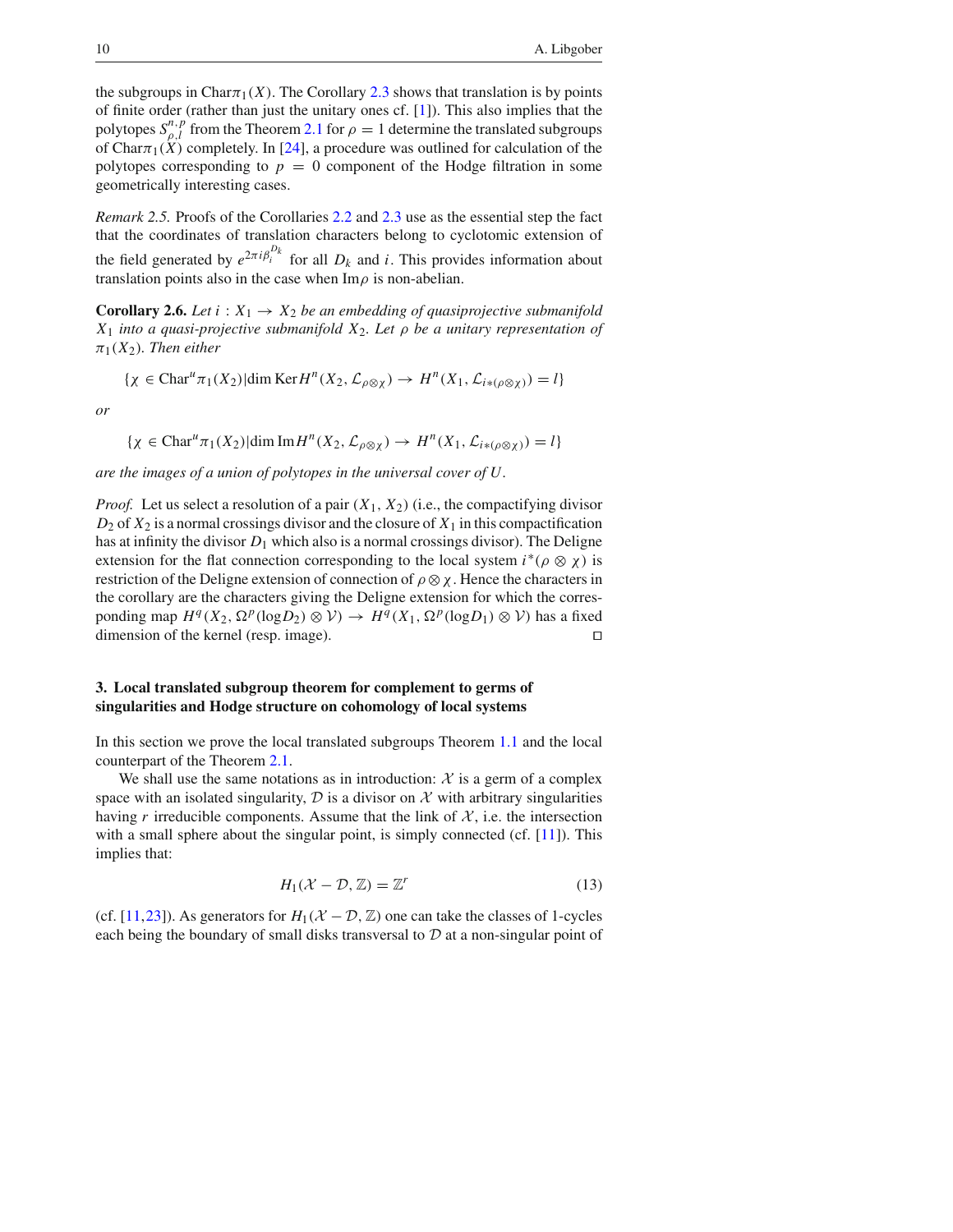each component. In particular  $H^1(\mathcal{X} - \mathcal{D}, \mathbb{C}^*) = \mathbb{C}^{*r}$  and hence the rank one local systems are parameterized by the torus with a fixed coordinate system.

The main results of this section are the following two theorems (cf. Theorem 1.1 in the Introduction).

**Theorem 3.1.** Let  $(X, D)$  be a germ of a pair where  $X$  has an isolated normal sin*gularity with a simply connected link andD is divisor with r irreducible components*  $D_i$   $(i = 1, ..., r)$ *. Let* 

$$
\mathcal{S}_l^n = \{ \chi \in \text{Char}\pi_1(\mathcal{X} - \mathcal{D}) | H^n(\mathcal{X} - \mathcal{D}, \mathcal{L}_\chi) \ge l \} \ (1 \le n \le \dim \mathcal{X})
$$

*where*  $\mathcal{L}_\chi$  *is the local system corresponding to the character*  $\chi$ *. Then*  $\mathcal{S}_l^n$  *is a union of a finite collection of translated subgroups for any n and l. More precisely, there are* (*possibly trivial*) *subgroups*  $T_i \subset \text{Char}\pi_1(\mathcal{X}-\mathcal{D})$ , ( $i \in \mathcal{I}$ , Card  $\mathcal{I} < \infty$ ), and *torsion characters* ρ*<sup>i</sup> such that*

$$
\mathcal{S}_l^n = \bigcup_i \rho_i T_i
$$

The arguments we are using in the proof of the Theorem 3.1 also yield the existence of the mixed Hodge structure on the cohomology of the unitary local systems extending the results of  $[1,31]$  to the local case:

**Theorem 3.2.** *Let X be a germ of an analytic space having an isolated normal singularity and let D be a divisor on X . Denote by* ρ *a unitary representation of*  $\pi_1(\mathcal{X}-\mathcal{D})$  *and let*  $\mathcal{L}_\rho$  *be the corresponding local system. Then the cohomology groups*  $H^i(X - D, \mathcal{L}_\rho)$  *support the canonical* ( $\mathbb{C}$ *)-mixed Hodge structure compatible with the holomorphic maps of pairs*  $(X, D)$  *endowed with a local system on the complement*  $X - D$ *.* 

We refer to  $[1,2]$  for a discussion of  $\mathbb C$ -mixed Hodge structures. Before proving these results, let us calculate the cohomology of local systems on the total space of a fibration with the fibers homotopy equivalent to  $F = (\mathbb{C}^*)^k$ . Let  $\pi : T^* \to E$  be such a locally trivial fibration over a manifold  $E$  for which the associated  $\mathbb{C}^k$  bundle  $T \to E$  is a direct sum of *k* line bundles  $L_1, \ldots, L_k$ . Denote by  $c_1^1, \ldots, c_1^k \in H^2(E)$ the first Chern classes of  $L_1, \ldots, L_k$ , respectively. Let  $\rho_E$  be a unitary local system on *E*. Consider the homomorphisms:

$$
\kappa^{a,b}: H^a(E, \mathcal{L}_{\rho_E}) \otimes \Lambda^b(H_1(\mathbb{C}^*)) \to H^{a+2}(E, \mathcal{L}_{\rho_E}) \otimes \Lambda^{b-1}(H_1(\mathbb{C}^*)) \tag{14}
$$

given by:

$$
\kappa^{a,b}(\beta \otimes \alpha_1 \wedge \cdots \wedge \alpha_k) = \sum_i \beta \cup c_1^j \otimes \alpha_1 \wedge \cdots \hat{\alpha}_j \cdots \wedge \alpha_k \qquad (15)
$$

and let

$$
K^{a,b} = \text{Ker} \kappa^{a,b} / \text{Im} \kappa^{a-2,b+1}
$$
 (16)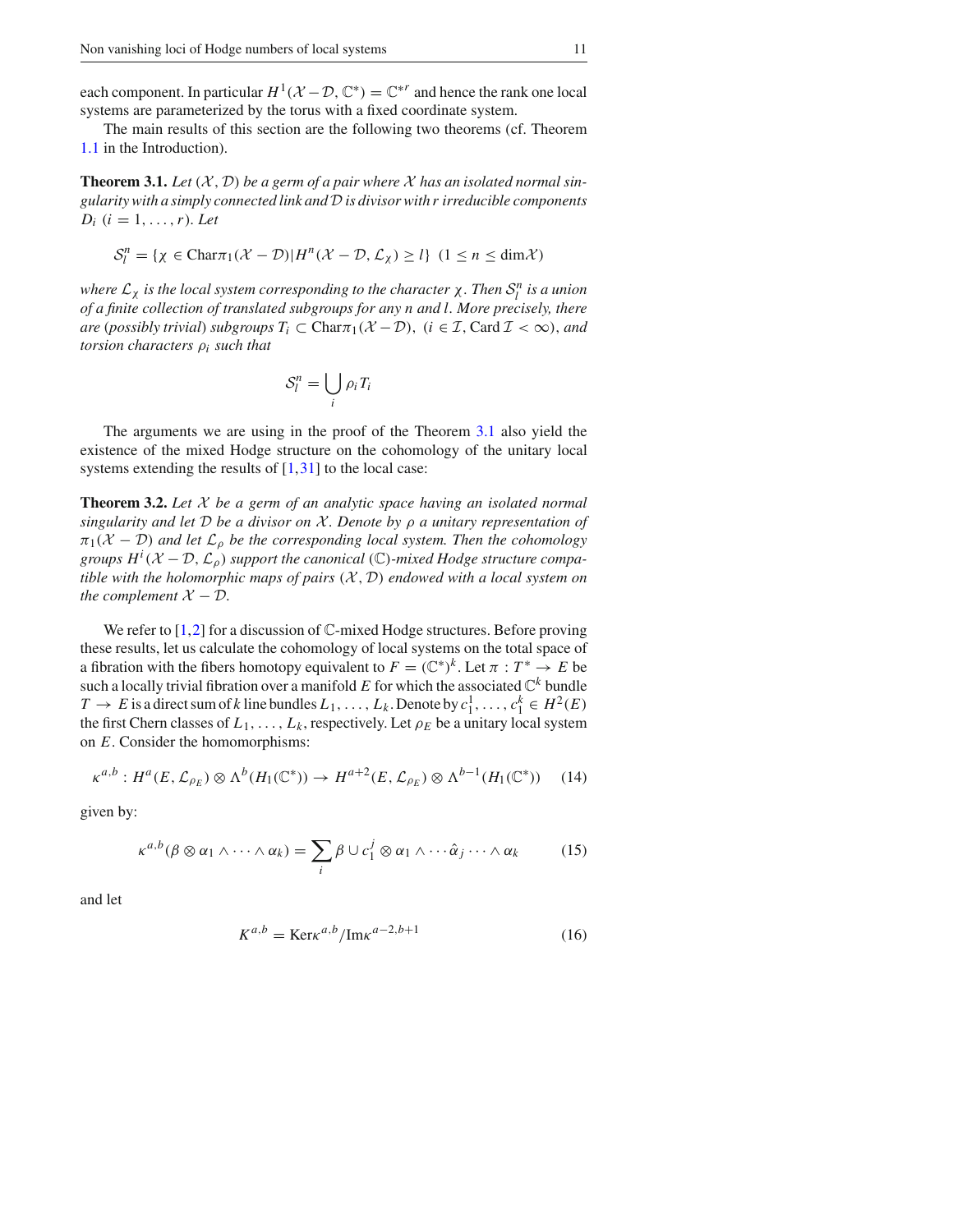Denote by  $Im \pi_1(F)$  the image of the homomorphism  $\pi_1(F) \to \pi_1(T^*)$  and let  $\rho : \pi_1(T^*) \to \mathbb{C}^*$  be a unitary representation of the fundamental group of  $T^*$ . The exact sequence:

$$
0 \to Im\pi_1(F) \to \pi_1(T^*) \to \pi_1(E) \to 0 \tag{17}
$$

shows that a representation  $\rho$  has trivial restriction on  $Im\pi_1(F)$  if and only if  $\rho = \pi^*(\rho_E)$  for some unitary representation  $\rho_E$  of  $\pi_1(E)$ .

**Lemma 3.3.** *For any non-negative i one has the following*:

$$
\dim H^{i}(T^{*}, \mathcal{L}_{\rho})
$$
\n
$$
= \begin{cases}\n0 & \text{if } \rho|_{\text{Im}\pi_{1}(F)} \neq 1 \\
\sum_{a+b=i} \dim K^{a,b} & \text{if } \rho|_{\text{Im}\pi_{1}(F)} = 1 \text{ or equivalently } \rho = \pi^{*}(\rho_{E}).\n\end{cases}
$$
\n
$$
(18)
$$

*Proof.* (of Lemma 3.3) (18) is clearly the case when *E* is a point which also yields that the fiber of  $R^q \pi_*(L_\rho)$  for arbitrary *E* is either  $\Lambda^q(H^1(F, \mathbb{C}))$  (if  $\rho_E$  is trivial) or zero (otherwise). For a more general  $E$ , the lemma follows from the Leray spectral sequence:  $H^p(E, R^q \pi_*(\mathcal{L}_\rho)) \Rightarrow H^{p+q}(T^*, \mathcal{L}_\rho)$  which degenerates in the term  $E_3$ . Indeed if  $\rho$  is not induced from *E* then  $E_2^{p,q} = 0$ ,  $p, q \ge 0$  by (18). If  $\rho = \pi^*(\rho_E)$  for a local system  $\rho_E$  on *E* then, since the local systems  $R^q\pi_*(\mathbb{C})$  are trivial i.e.  $E_2^{p,q} = H^p(E, \rho_E) \otimes \Lambda^q(H_1(F, \mathbb{C}))$ , the degeneration can be seen using the compatibility property of differentials of a spectral sequence with products and vanishing of  $d_i$ ,  $i > 2$  on  $E_*^{0.1}$ . One arrives at the formula (18) for  $E_3 = E_\infty$  since  $d_2^{a,b} = \kappa^{a,b}$  as one can see using multiplicativity and the well-known identification of  $d_2$  in the Leray spectral sequence of a circle bundle with the cup product with the first Chern class of the associated line bundle. □

*Remark 3.4. Local systems on* C∗*-fibrations over quasiprojective manifolds.* Let *T*<sup>\*</sup> be a  $(\mathbb{C}^*)^r$ -fibration over *E* such that the associated  $\mathbb{C}^r$ -bundle *T* is a direct sum of holomorphic line bundles and let:

$$
\mathcal{S}_l^n(T^*) = \{ \chi \in \text{Char}_{\mathcal{T}_1}(T^*) | H^n(T^*, \mathcal{L}_\chi) \ge l \}
$$
\n<sup>(19)</sup>

If the base *E* is quasiprojective, then it follows from Lemma 3.3 and [1] that  $S_l^n(T^*)$  is a finite union of translated subgroups. Indeed,  $S_l^n(T^*)$  is an invariant of the homotopy type and, since  $T^*$  is homotopy equivalent to the complement in the total space of *T* to union of total spaces of rank  $r - 1$  subbundle of *T* which is also quasiprojective, one can apply [1].

Similarly, let  $\rho$  be a unitary local system on a the total space of a fibration  $T^*$ . Assume again that the associated  $\mathbb{C}^r$  bundle *T* is a direct sum of line bundles. Then the cohomology  $H^p(T^*, \mathcal{L}_\rho)$  support the canonical C-mixed Hodge structure defined has follows. By Lemma 3.3 we can assume that  $\rho = \pi^*(\rho_E)$ . Consider the total space of bundle  $T = \bigoplus_{i=1}^{i=r} L_i$ . The complement to the union of divisors  $\bigoplus_{i \neq j} L_i$   $(j = 1, ..., r)$  has the homotopy type of  $T^*$  and the mixed Hodge structure on  $H^p(T^*, \rho_E)$  is obtained from the mixed Hodge structure constructed in [31], [1] via the identification

$$
H^{p}(T^{*}, \pi^{*}(\rho_{E})) = H^{p}(T - \cup_{j} \oplus_{i \neq j} L_{i}, \pi^{*}(\rho_{E}))
$$
 (20)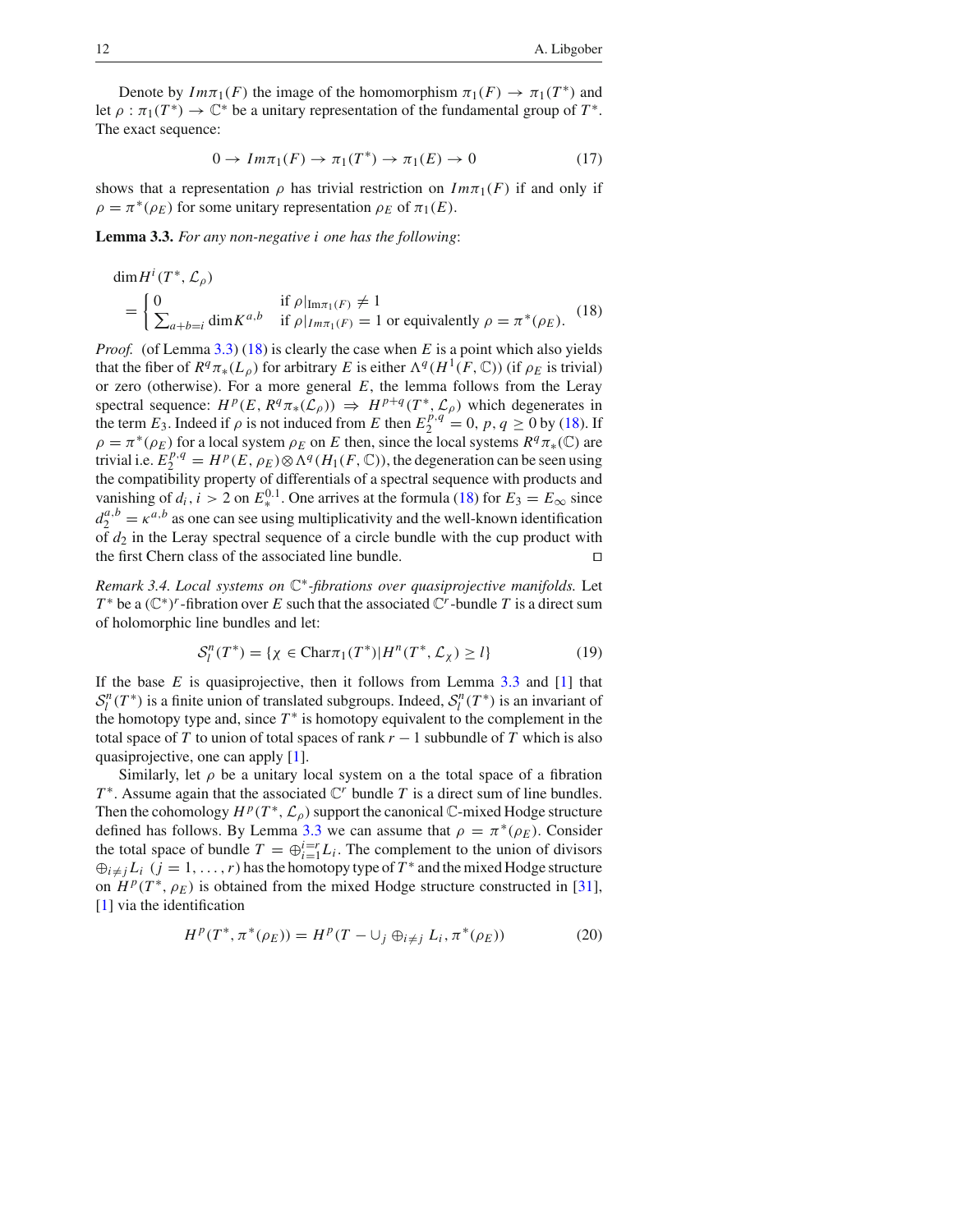In the case when  $\rho$  is trivial this is compatible with the standard mixed Hodge structure of a punctured neighbourhood.

The proofs of the theorems 3.1 and 3.2 use the following result on degeneration of Mayer Vietoris spectral sequence generalizing the case of projective manifolds discussed in [5] to quasiprojective situation with local systems.

**Lemma 3.5.** *Let*  $\bar{X} = \cup \bar{X}_i$  *be a union of projective manifolds having only normal crossings and let*  $D_i = \bigcup_i D_{i,i} \subset \overline{X}_i$  *be a normal crossing divisor such that*  $D_{i,i} \cup$  $\bar{X}_i \cap_{k \neq i} X_k$  *is a normal crossing divisor on*  $\bar{X}_i$  *as well. Denote by*  $X_i = \bar{X}_i - \cup D_{i,j}$ ,  $X_{i_0,...,i_q} = X_{i_0} \cap \cdots \cap X_{i_q}$  and  $X^{[q]} = \coprod X_{i_0,...,i_q}$ . Let  $\rho : \pi_1(\cup X_i) \to \mathbb{C}^*$  be *a* local system on X and  $\rho_{i_0,\dots,i_q}$  be the local system on  $X_{i_0,\dots,i_q}$  induced by  $\rho$ . Let  $H^p(X^{[q]}, \mathcal{L}^{[q]}) = \bigoplus_{i_0 < \dots < i_q} H^p(X_{i_0, \dots, i_q}, \mathcal{L}_{i_0, \dots, i_q})$ . This data determines a *spectral sequence*:

$$
E_1^{p,q} = H^p(X^{[q]}, \mathcal{L}^{[q]}) \Rightarrow H^{p+q}(X, \mathcal{L})
$$
\n<sup>(21)</sup>

*degenerating in term E*2*.*

*Proof.* Let  $\mathcal{M}_{i_0,\dots,i_q}$  be the Deligne's extension (cf. [6]) corresponding to the local system  $\mathcal{L}_{i_0,\dots,i_q}$  and  $\mathcal{M}^{[q]}$  be the corresponding bundle on  $X^{[q]}$ . The spectral sequence in this lemma is the spectral sequence of the double complex

$$
A^{\bullet,\bullet} = A^p(X^{[q]}(log), \mathcal{M}^{[q]}, (\nabla, \delta))
$$
\n(22)

with components being  $C^{\infty}$  logarithmic forms on  $\bar{X}^{[q]}$  (=  $\prod \bar{X}_{i_0,\dots,i_q}$ ) with the poles along the intersections of components of  $\mathbf{D}_i$  with  $\bar{X}_{i_0,\dots,i_q}$  (twisted deRham complex for the Deligne's extension  $\mathcal{M}^{[q]}$ ). The differentials respectively are the differential  $\nabla$  : *A*<sup>*p*</sup>,<sup>*q*</sup> → *A*<sup>*p*+1,*q*</sup> of the connection and the differential  $\delta$  : *A*<sup>*p*</sup>,*q* →  $A^{p,q+1}$  which takes  $\omega \in A^{p,q}$  having components  $\omega(i_0, \ldots, i_q) \in A^p(X_{i_0, \ldots, i_q})$  $(log), \mathcal{L}|_{X_{i_0,\dots,i_q}})$  to  $\delta(\omega)(i_0,\dots,i_{q+1}) = \sum (-1)^k \omega(i_0,\dots,\hat{i}_k,\dots,i_q)|_{X_{i_0,\dots,i_{q+1}}}.$ 

Clearly the term  $E_1^{p,q}$  of the spectral sequence of the double complex (22) coincides with expression in (21). The abutment of this spectral sequence is  $H^*(X, \mathcal{L})$ since the single complex  $(A^{\bullet,\bullet}, \nabla + \delta)$  is a locally free *acylic* resolution of locally constant vector bundle of the local system *L*. Acyclicity follows from the local calculation which identifies for a sufficiently small open subset  $U \subset X$  the group *H<sup>n</sup>*(*U*, *L*) with the abutement of the spectral sequence having  $E_2^{q,p} = H_8^q H_V^p$  and vanishing of the latter: indeed for *U* over which *L* is not trivial one has  $H_V^{\vec{p}} = 0$ and for *U* over which  $\mathcal L$  is trivial  $E_2^{0,q}$  is the cohomology of the simplex (cf. [5]).

To show the  $E_2$ -degeneration of  $(21)$  first let us consider the case when none of the eigenvalues of the holonomy of the connection about the components of  **is equal to one. In this case, for each component**  $X_{i_0,\,\ldots,i_q}$  **one has:** 

$$
H^{i}(X_{i_{0},...,i_{q}}, \mathcal{L}_{i_{0},...,i_{q}}) = H^{i}(\bar{X}_{i_{0},...,i_{q}}, j_{*}\mathcal{L}_{i_{0},...,i_{q}}) = H^{i}_{(2)}(X_{i_{0},...,i_{q}}, \mathcal{L}_{i_{0},...,i_{q}})
$$

(cf. [31,32]; here *j* is the embedding  $X_{i_0,\dots,i_q} \to \bar{X}_{i_0,\dots,i_q}$  and  $L^2$ -cohomology are with respect to a complete metric on  $X_{i_0,\ldots,i_q}$  asymptotic to the Poincare metric).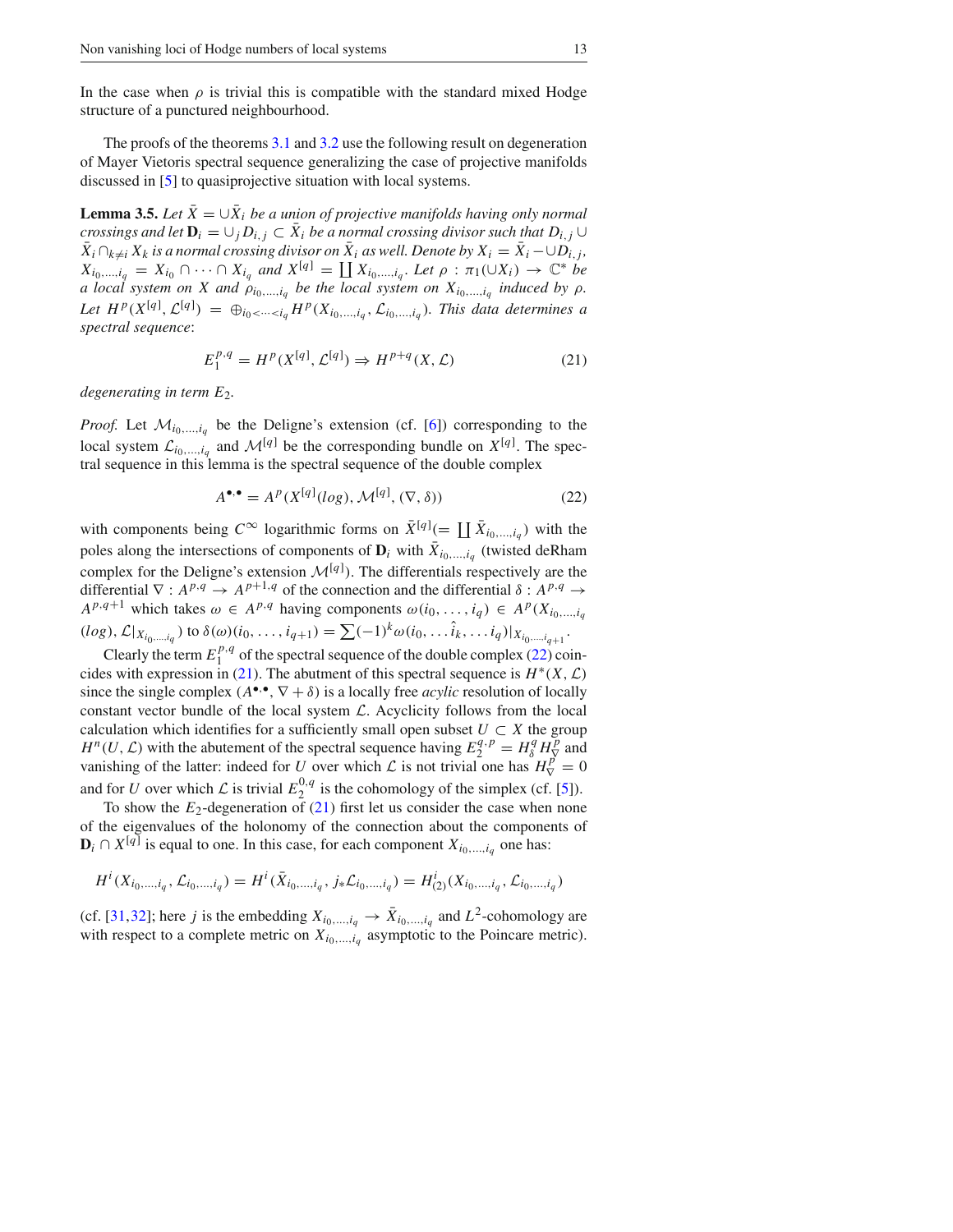Using the twisted analog of  $\partial \partial$  lemma (cf. [33]) as in compact case [5] one obtains degeneration in ths case when all monodormies of  $\mathcal{L}_{i_0,\dots,i_q}$  are non trivial.

 $\bigcup_i$  **D***i* for which *L* has non trivial monodormy. Let *X'* =  $(X_1 - D) \cup \bigcup_{i \ge 2} X_i$  i.e. General case now can be deduced by induction over the number of components *X*′ is a quasiprojective normal crossing having one more compactifying component than does *X*. Let  $\mathcal L$  be a local system on  $X'$  such that the holonomy about *D* is trivial. The connection matrix of the flat connection corresponding to the local system  $\mathcal{L}|_{X_{1,i_1,\dots,i_q}}$  has an integer residue along *D* since the holonomy is trivial along *D*. Hence in the Deligne's extension this residue is equal to zero along *D*. In particular we have a well defined holomorphic connection on *X* and its restriction to *D*. Then one has

$$
0 \to A^p(\log)(X^{[q]}, \mathcal{M}) \to A^p(\log)(X'^{[q]}, \mathcal{M}) \to A^{p-1}(\log)(D^{[q]}) \to 0 \quad (23)
$$

where the last term is the log complex of  $D^{[q]} = D \cap X_{\neq 1}^{\{q-1\}}$  with  $X_{\neq 1}^{\{q-1\}}$  is disjoint union of intersections of irreducible components of X different from  $X_1$  and the last map is the residue map of log-forms along *D*.

Recall that the degeneration of a spectral sequence of a differential graded algebra  $A^{\bullet}$  filtered by a decreasing filtration  $F^p(A)$  in term  $E_k$  is equivalent to condition:

$$
F^p(A^{\bullet}) \cap dA \subset dF^{p-k+1}(A^{\bullet})
$$
 (24)

(cf. [26] Lemma (1.5) p.144 and [7], (1.3.2) and (1.3.4)) One sees directly, that condition (24) for the endterms of (23) yields it for the middle terms as well.  $□$ 

*Proof.* (of Theorem 3.1) *Step 1. Identification of X* − *D with a union of torus bundles.* Let  $\bigcup_{i \in I} E_i$  be the exceptional locus of a log resolution of the pair:

$$
\left(\tilde{\mathcal{X}}, \bigcup_{i \in I} E_i \cup \bigcup_{j=1}^{j=r} \tilde{\mathcal{D}}_j\right) \to (\mathcal{X}, \cup D_j)
$$

where  $\ddot{D}_j$  are the proper preimages of the components  $D_j$ . Recall that a resolution of a pair  $(X, D)$  where X is a normal variety is a morphism  $f: Y \to X$  such that the union of the exceptional locus of  $f$  and the proper preimage of  $D$  in  $Y$  is a normal crossing divisor. Given  $(X, D)$  such a morphism  $f$  always exist (cf. [18]). Let  $\partial T(\cup E_i)$  be the boundary of a regular neighborhood  $T(\cup E_i)$  of  $\cup E_i$  in *X*. We have the identification (homotopy equivalence)

$$
\partial T(\cup E_i) - \partial T(\cup E_i) \cap \cup \tilde{D}_j = \mathcal{X} - \cup D_j
$$

The (open) manifold  $\partial T(\cup E_i) - \partial T(\cup E_i) \cap \cup \tilde{D}_i$  can be constructed inductively as a union of tori bundles over quasiprojective varieties intersecting along unions of tori bundles lower dimension. More precisely, consider the stratification of  $\bigcup E_i$  in which each stratum is a connected component of a set consisting of points belonging to exactly *l* components of this union. Complement to  $\cup D_j$  in an intersection of the boundaries  $\partial T(E_i)$  of small regular neighborhoods in  $\hat{\mathcal{X}}$  of  $E_i$  containing this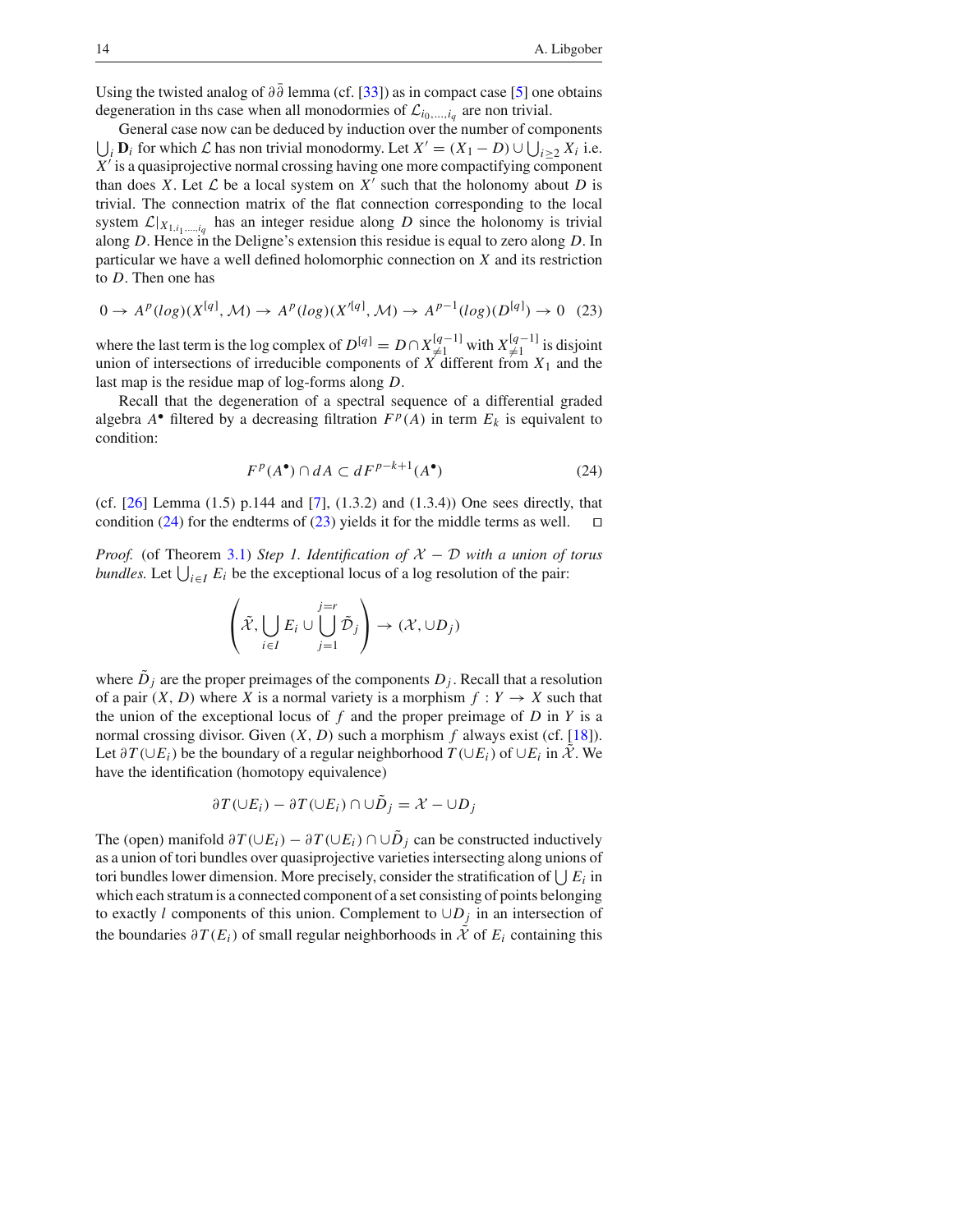stratum is a fibration with the fiber being the torus  $(S^1)^l$ . Here *l* is the number of components  $E_i$ ,  $i \in I$  containing this stratum. Each such torus fibrations has a compact base if and only if the corresponding component  $E_i$  of the exceptional locus has empty intersection with the proper preimage of  $D \subset \mathcal{X}$ . One has a locally trivial torus fibrations over the complement in an intersection of components *E* having non empty intersection with the proper preimage of *D* due to normal crossing condition on union of the exceptional locus and the proper preimage of *E* (note that we do not need assumption that  $X$  has an isolated singularity).

*Step 2. Translated subgroup property for each stratum.* For each stratum *S*, the total space  $T^*(S)$  of this  $(S^1)^l$ -fibration is a subset of  $\partial T(\cup E_i) - \partial T(\cup E_i) \cap \cup \tilde{D}_j$ . The collection of characters in **T** = Char $(\pi_1(\partial T(\cup E_i) - \partial T(\cup E_i) \cap \cup D_i))$ , which when restricted on  $T^*(S)$  yields a character with the corresponding local system having  $H^n(T^*(S), \mathcal{L}_\gamma) \geq l$ , is a union of translated subgroups in **T** (cf. (19) or, since *S* is quasiprojective, apply the remark after proof of lemma 3.3).

*Step 3. Degeneration of Mayer-Vietoris spectral sequence for torus bundles.* The cohomology  $H^n(\partial T(\cup E_i) - \partial T(\cup E_i) \cap \cup D_j, \mathcal{L}_{\chi})$  is the abutment of a Mayer Vietoris spectral sequence:

$$
E_1^{p,q} = H^p(A^{[q]}, \mathcal{L}_{\chi|_{A^{[q]}}}) \Rightarrow H^{p+q}(\bigcup A_i \mathcal{L}_{\chi})
$$
 (25)

where  $A^{[q]}$  is a torus bundle over a stratum of the above stratification. This spectral sequence has trivial differentials  $d_i$  for  $i \geq 2$ . Indeed, the degeneration of the spectral sequence  $(25)$  in the case when  $A^{[0]}$  are quasiprojective was shown in Lemma  $3.5$ . The case when  $A^{[q]}$  are tori bundles over quasiprojective manifolds follows from formulas in Lemma 3.3.

*Step 4. End of the proof.* Now let us consider the collection of quasi-affine subsets *T* of the torus **T** with each quasi-affine subset being a finite union of subgroups of **T** with a removed collection of translated subgroup of **T** (possibly empty). Each collection of local systems with fixed dimension  $H^n(A, L_\chi)$ , in the case when *A* is quasiprojective, belongs to *T* and hence the collection  $\chi$  for which each  $E_2^{p,q}$ term in the spectral sequence (25) has a fixed dimension also belongs to  $T$  as follows from Corollary 5.7 (since  $d_1$  in (25) is the restriction map). This proves the theorem. □

*Proof.* (of theorem 3.2) The main point is that, while making the calculation of the cohomology of local system on resolution of  $X, D$  using the isomorphism  $H^i(\mathcal{X} - \mathcal{D}, \mathcal{L}_{\chi}) = H^i(\tilde{\mathcal{X}} - (\bigcup_{i \in I} E_i \cup \tilde{\mathcal{D}}))$  where  $\tilde{\mathcal{X}}, \bigcup_{i \in I} E_i \cup \tilde{\mathcal{D}}$  is a resolution of pair *X*, *D*, one can replace  $\bigcup_{i \in I} E_i \cup \tilde{\mathcal{D}}$  by the union of components  $E_i$ such that the restriction of  $\chi$  of  $\pi_1(\partial T(E_i^{\circ}) - \mathcal{D})$  is a pull back of a character of  $\pi_1(E_i^{\circ} - D)$  with respect to projection  $\partial T(E_i^{\circ}) - D \to E_i^{\circ} - D$  (here  $E_i^{\circ}$  is the locus of points of  $E_i$  which are nonsingular points of  $\bigcup E_i$ ; the set of indices of  $E_i$ 's labeling these components will be denoted  $I_{\chi}$ ). In quasiprojective case this corresponds to isolating components with trivial holonomy of the connection. (cf. [1,31]). Moreover, in the case of C∗*<sup>r</sup>* -bundles we have the mixed Hodge structure as described in the Remark 3.4. Then all steps used in [31] to derive the extension of [7] with modifications as in local case of  $[13]$ , i.e. constructing the Mixed Hodge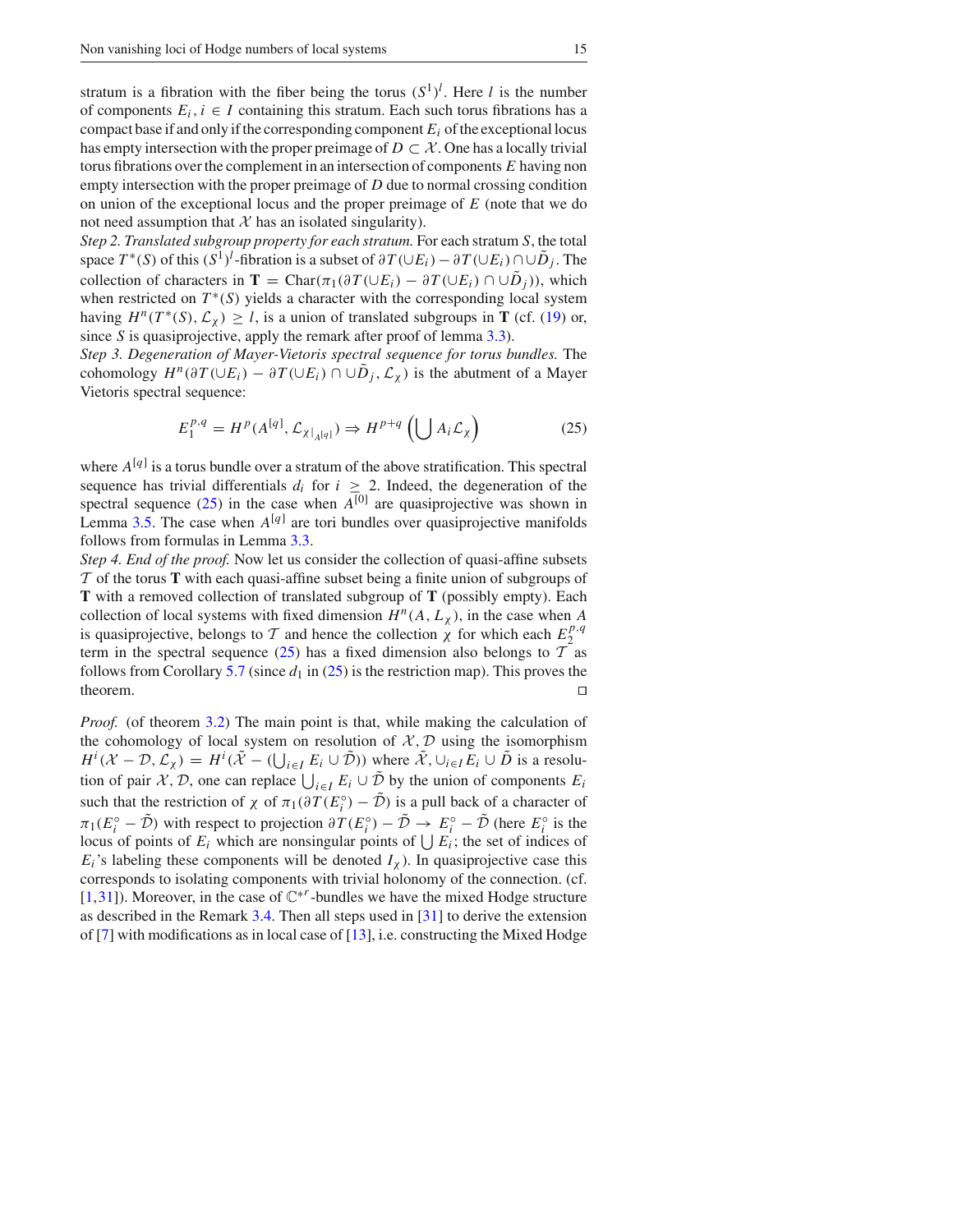complex yielding the Mayer Vietoris spectral sequence go through in our local case as well.

More precisely, let  $E^{\circ}_{i_1, \dots, i_k}$  be the locus of points of  $\bigcup_{i \in I} E_i$  which belong to the components  $E_{i_1}, \ldots, E_{i_k}$  but do not belong to any other components of *E* (recall that *I* denotes the set of indices of components of exceptional set). Let  $\partial T(E_{i_1,\dots,i_k}^{\circ}) - \tilde{\mathcal{D}}$  be  $T(E_{i_1} \cap \dots \cap E_{i_k}) - \bigcup E_i$  where  $T(E_{i_1} \cap \dots \cap E_{i_k})$  is a tubular neighborhood in  $X$ . One has

$$
\partial T\left(\bigcup E_i\right) - \mathcal{D} = \bigcup_{(i_1,\dots,i_k)\subset I} \partial T(E_{i_1,\dots,i_k}^{\circ}) - \tilde{\mathcal{D}} \tag{26}
$$

For each character  $\chi \in \text{Char}\pi_1(\mathcal{X} - \mathcal{D}, \mathcal{L})$ , let  $\chi_{\partial T(E_{i_1,\dots,i_k}^\circ) - \tilde{\mathcal{D}}}$  be the induced

character of  $\pi_1(\partial T(E_{i_1,...,i_k}^{\circ}) - \mathcal{D})$ . Let, as above,  $I_\chi$  be the collection of components of exceptional divisor for which  $\chi_{\partial T(E_i)}$  is a pull back of a character  $\chi_{E_i^{\circ}} - D \cap E_i^{\circ}$ (i.e., which restriction of the boundary of transversal to  $E_i$  circle is the trivial character: cf. (3.3); we shall call such components *fiber* χ*-trivial*). The characters of  $\pi_1(E_{i_1,\dots,i_k}^{\circ} - E_{i_1,\dots,i_k}^{\circ} \cap \mathcal{D})$ , i.e., classes in  $H^1(E_{i_1,\dots,i_k}^{\circ} - E_{i_1,\dots,i_k}^{\circ} \cap \mathcal{D}, \mathbb{C}^*)$ obtained from the characters of  $\tilde{X} - \bigcup_{i \in I} E_i \cup \tilde{D}$  (and hence compatible with restrictions), define as a result of degeneration of Mayer Vietoris spectral sequence, the characters of  $\pi_1(\bigcup_{i \in I_\chi} E_i)$  and hence the local system on  $T(\bigcup_{i \in I_\chi} E_i)$  which we also denote  $\mathcal{L}_{\chi}$ .

Two Mayer Vietoris spectral sequences:

$$
E_1^{p,q} = H^p \left( \bigcup_{(i_1,\dots,i_{q-1}) \in I} \partial T(E_{i_1,\dots,i_{q-1}}^{\circ}) - \tilde{\mathcal{D}}, \mathcal{L}_{\chi_{T(E_{i_1,\dots,i_{q-1}}^{\circ})} - \tilde{\mathcal{D}}} \right)
$$
  

$$
\Rightarrow H^{p+q} \left( \partial T \left( \bigcup E_i \right) - \partial T \left( \bigcup E_i \right) \cap \mathcal{D}, \mathcal{L}_{\chi} \right)
$$
(27)

and

$$
E_1^{p,q} = H^p \left( \bigcup_{(i_1, \dots, i_{q-1}) \in I_\chi} \partial T(E_{i_1, \dots, i_{q-1}}^\circ) - \tilde{\mathcal{D}}, \mathcal{L}_{X_{T(E_{i_1, \dots, i_{q-1}}^\circ) - \tilde{\mathcal{D}}}} \right)
$$
  
\n
$$
\Rightarrow H^{p+q} \left( \partial T \left( \bigcup_{i \in I_\chi E_i} \right) - \partial T \left( \bigcup E_i \right) \cap \mathcal{D}, \mathcal{L}_{X_{\partial T(\bigcup_{i \in I_\chi E_i}) - \partial T} \left( \bigcup E_{i \in I_\chi E_i} \right) \cap \mathcal{D}} \right)
$$
\n(28)

yield that it is enough to show the existence of the Mixed Hodge structure on the cohomology of local systems of the boundary of the neighborhood only for those components for which the restriction of  $\chi$  on the boundary is the pullback from this component.

In order to describe the cohomological  $\mathbb{C}$ -Hodge complex  $(A, F, \overline{F}, W)$  on  $\mathcal{X}-\mathcal{D}$  with cohomology being the cohomology of the abutment of the spectral sequence (28) first let us describe the complex for each intersection  $\partial T(E_{i_1,...,i_{q-1}}^{\circ}) - \mathcal{D}$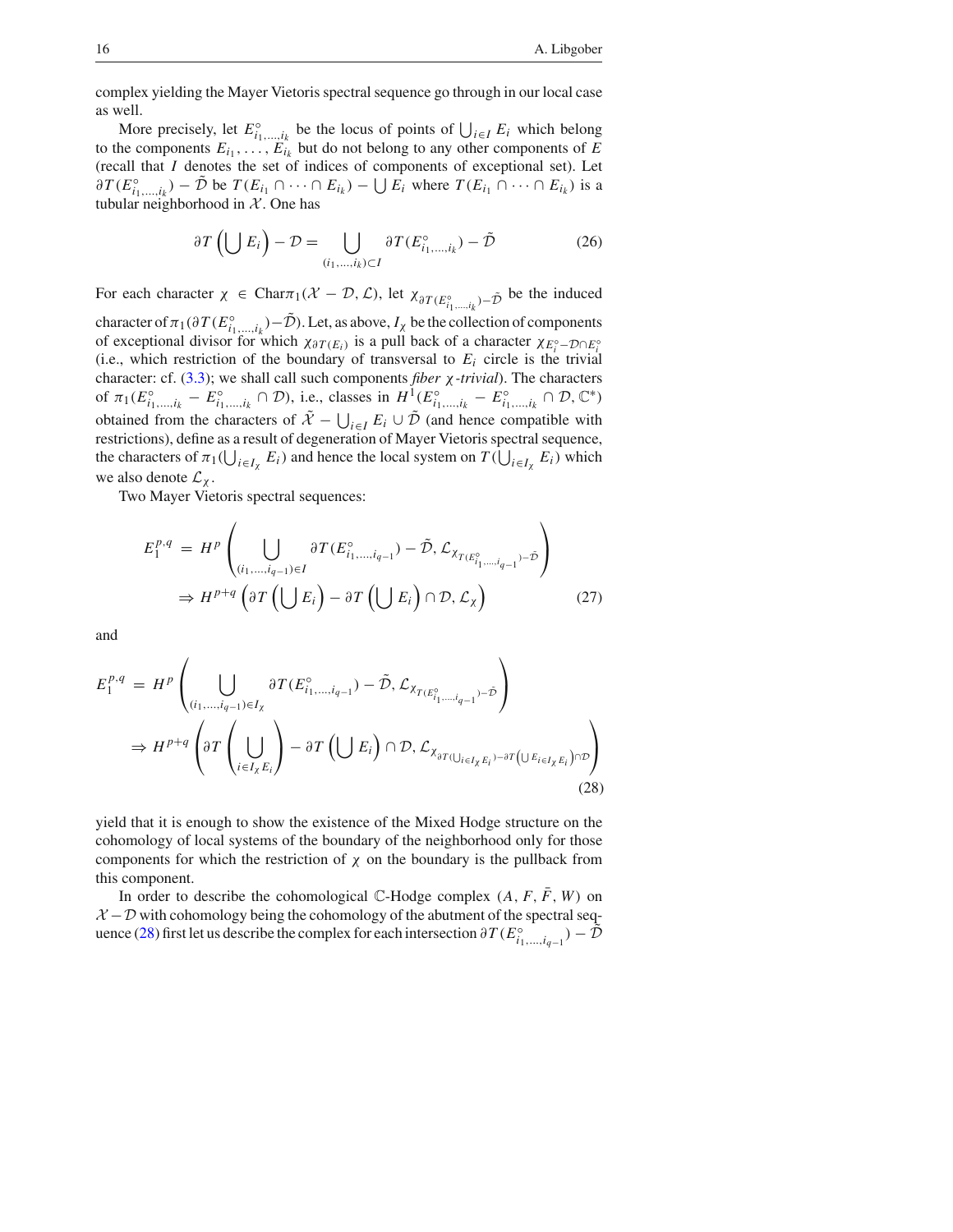and the local system  $\mathcal{L}_{\pi^*(\chi)}$  pulled back to it from the base. If  $\mathbb{T}(E_{i_1,\ldots,i_{q-1}})$  is defined as the projectivization of the total space of the direct sum of the normal bundle to  $E_{i_1,\dots,i_{q-1}}$  in *X* with  $\mathcal{O}_{E_{i_1,\dots,i_{q-1}}}$  and  $\iota_{i_1,\dots,i_{q-1}}$  is the embedding of the neighbourhood of  $E_{i_1,...,i_{q-1}}$  in  $\mathbb{T}(E_{i_1,...,i_{q-1}})$  then  $\mathbb{T}(E_{i_1,...,i_{q-1}})$  is a compactification of the total space of the normal bundle of  $E_{i_1,...,i_{q-1}}$  in  $\mathcal{X}$ .  $\mathbb{T}(E_{i_1,...,i_{q-1}})$  is also a compactificaiton of  $\mathbb{C}^*$ -fibration over  $E^{\circ}_{i_1,\dots,i_{q-1}} - E^{\circ}_{i_1,\dots,i_{q-1}} \cap \mathcal{D}$  and the complement in it to the total space of this fibration is a normal crossing divisor which we denote as  $D_{i_1,\ldots,i_{q-1}}$  ⊂  $\mathbb{T}(E_{i_1,\ldots,i_{q-1}})$ . This fibration is homotopy equivalent to the punctured neighbourhood of  $E^{\circ}_{i_1,\dots,i_{q-1}} - \mathcal{D}$  in *X*. We can use the just described compactification to construct (following [1]) log-complex associated with the (Deligne's extension)  $\overline{V}$  of the connection with the holonomy given by  $\rho$ . We consider trifiltered real analytic log-complex:

$$
A_{i_1,\dots,i_q}^{\bullet} = (A_{\mathbb{T}(E_{i_1,\dots,i_{q-1}})}^{\bullet}(\log D_{i_1,\dots,i_{q-1}}) \otimes \bar{V}, F, \bar{F}, W)
$$
(29)

used in [1] and generalizing the complex considered in [27] in the case  $\bar{V}$  is trivial and providing supporting conjugation analog on the log-complex with connection constructed in [31]. The log-complex (29) is quiasiisomorphic to direct image of its restriction on punctured neighbourhood  $T(E_{i_1,\ldots,i_{q-1}})$  (i.e. with deleted zerosection) which we denote

$$
(\tilde{A}_{i_1,\dots,i_q}^{\bullet} \otimes \bar{V}, F, \bar{F}, W) \tag{30}
$$

Here  $F$ ,  $\bar{F}$ ,  $W$  are the filtrations induced by corresponding filtrations of (29) One has the maps  $\delta : A^{\bullet}_{i_1,\dots,i_q} \to A^{\bullet}_{i_1,\dots,i_q,i_{q+1}}$  induced by inclusion of punctured neighbourhoods which allow to form differential graded complex

$$
\tilde{A}^{\bullet,\bullet} = \bigoplus_{i_1,\dots,i_{q-1}} \tilde{A}^{\bullet}_{i_1,\dots,i_{q-1}} \tag{31}
$$

The total complex  $T^n = \bigoplus_{i+j=n} \tilde{A}^{i,j}$  with the usual differential  $d + (-1)^j \delta_j$ and filtrations  $F^pT^n = \bigoplus_{i \geq p, i+j=n} \tilde{A}^{i,j}$ ,  $\bar{F}^p = \bigoplus_{j \geq p, i+j=n} W_kT = \bigoplus W_{k+i} \tilde{A}^{i,j}$ (cf.  $[2,27]$ ) is a  $\mathbb C$ -mixed Hodge complex calculating the abuttment of the spectral sequence  $(28)$  and hence  $(27)$  i.e. yielding the Mixed Hodge structure on the cohomology of the abutment. Compatibility with holomorphic maps follows form the corresponding compatibility in quasiprojective case. □

*Remark 3.6.* Assume that one has an embedding  $(X, \mathcal{D}) \subseteq (\overline{X}, \overline{\mathcal{D}})$  such that  $(\overline{X}, \overline{\mathcal{D}})$ is quasiprojective and such that *χ* is a pullback of a character of  $\pi_1(\overline{X} - \overline{D})$ . For a germ on an isolated non-normal crossing in  $\mathbb{C}^n$ , the extension of each irreducible component *D* to an irreducible hypersurface in  $\mathbb{C}^n$  yields such  $(\overline{\mathcal{X}}, \overline{\mathcal{D}})$ . The mixed Hodge structure of the Theorem 3.2 on  $H^i(\mathcal{L}_\chi)$  where  $\mathcal{L}_\chi$  is the local system on the boundary of a punctured neighbourhood of union of fiber  $\chi$ -trivial exceptional divisors minus  $D$  can be constructed using methods of  $[13]$  (by above, these cohomology coincide with  $H^i(\mathcal{X} - \mathcal{D}, \mathcal{L}_{\chi})$ ). Indeed, such a punctured neighbourhood is the intersection of regular neighbourhood of union of fiber  $\chi$ -trivial divisors and  $X$  − *D*. Both spaces support the canonical ( $\mathbb{C}$ -) mixed Hodge structure. In particular,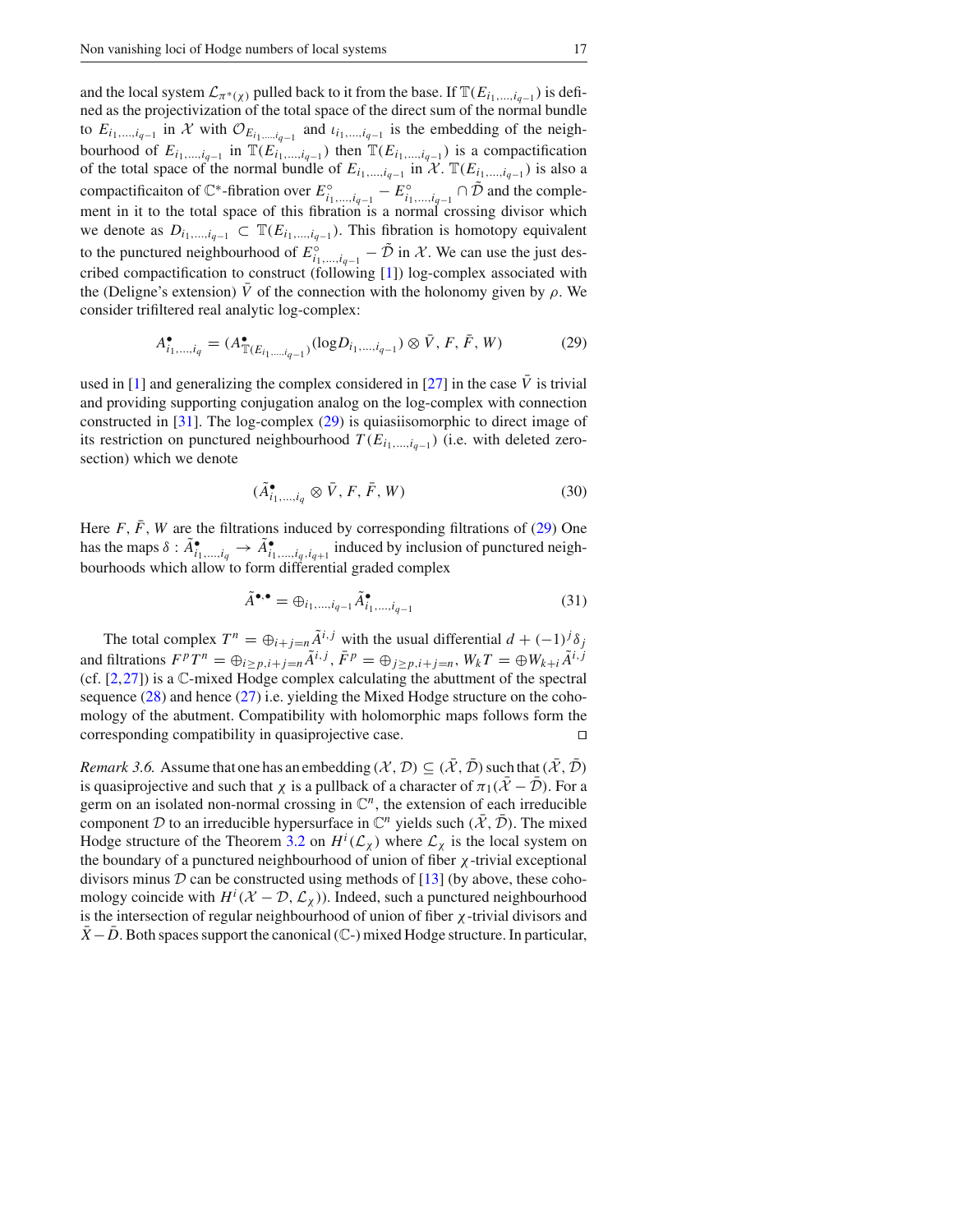the cohomology of such a local system on the boundary of a neighborhood of union of fiber χ-trivial exceptional divisors can be calculated using hypercohomology of the mapping cone of the following bifiltered complexes of sheaves corresponding to presentation  $T(\bigcup_{i\in I_\chi} E_i - \mathcal{D} \cap \bigcup_{i\in I_\chi} E_i)$  as an intersection of a quasiprojective variety containing  $\tilde{\mathcal{X}} - \tilde{\mathcal{D}}$  (i.e., the resolution of singularities  $\bar{\mathcal{X}}$ ,  $\bar{\mathcal{D}}$  of  $\bar{\mathcal{X}}$ ,  $\bar{\mathcal{D}}$  in which preimage of *X*,  $\mathcal{D}$  is  $\tilde{\mathcal{X}}$ ,  $\tilde{\mathcal{D}}$ ) and a regular neighborhood of  $\bigcup_{i \in I_X} E_i - \mathcal{D} \cap \bigcup_{i \in I_X} E_i$ (this construction in a standard way can be upgraded to the level of mixed  $H\hat{o}dge$ complexes). The first complex has as its hypercohomology the the cohomology of the regular neighborhood of  $T(\bigcup_{i \in I_{\chi}} E_i) - \mathcal{D}$  and is given by:

$$
\Omega'_{\bigcup_{i \in I_{\chi}} E_i}(\log \mathcal{D}) = \bigoplus_{p+q=n} (\pi_q)_* \Omega^p_{E^{\{q\}}, i \in I_{\chi})}(\log(\mathcal{D} \cap \cup E)) \otimes \mathcal{V}_{\chi}
$$
 (32)

i.e., the single complex associated to the double complex with components being the push forward to  $\bigcup_{i \in I_{\chi}} E_i$  of log forms with the values in the induced (from  $\bar{\chi}$ ) the Deligne's extension on all  $q + 1$  fold intersections  $E^{[q]}$  of  $E_i$ ,  $i \in I_\chi$  relative to divisors on connected components of  $E^{[q]}$  induced by intersections with  $D$  and with differential given by the log-connection.

The second complex, having as its hypercohomology the cohomology of the complement to  $\bigcup_{i \in I_\chi} E_i \cup \mathcal{D}$  in the resolution of singularities of quasiprojective variety  $\bar{X}$ , is given by:

$$
\Omega_{\tilde{\chi}} \left( \log \cup_{i \in I_{\chi}} E_i \cup \mathcal{D} \right) \otimes \mathcal{V}_{\chi} \tag{33}
$$

The Hodge filtration and weight filtrations are given in the usual way (i.e., by truncation and by considering forms with vanishing *m*-residues, respectively).

The construction in the theorem yields:

**Corollary 3.7.** *The above mixed Hodge structure is functorial in the following sense. Consider the homomorphism*:

$$
h^{k}(f): H^{k}(\widetilde{\mathcal{X}-\mathcal{D}}, \mathcal{V}) \to H^{k}(\mathcal{X}-\mathcal{D}, f_{*}(\mathcal{V}))
$$

*induced by an unbranched covering*  $f : \widetilde{X} - \mathcal{D} \rightarrow \mathcal{X} - \mathcal{D}$  *(here*  $f_*(\mathcal{V})$  *is the direct image of the local system, corresponding to the induced character of subgroup*  $\pi_1(\widetilde{\mathcal{X}} - \mathcal{D})$  *of*  $\pi_1(\mathcal{X} - \mathcal{D})$ *). Then h*<sup>k</sup> (*f*) *is a morphism of mixed Hodge structures.* 

The above Proof of Theorem 3.1 allows one to deduce the following property of the mixed Hodge structures described in Theorem 3.2:

**Corollary 3.8.** Let  $X$ ,  $D$  be as above. Then the subset of a fundamental domain in *the universal cover*  $U$  *of*  $Char<sup>u</sup>(\pi_1(X - D))$  *given by:* 

$$
\{u \in \mathcal{U} | \dim Gr_F^p H^n(\mathcal{X} - \mathcal{D}, V_{exp(u)}) \ge l\}
$$
\n(34)

*is a finite union of polytopes.*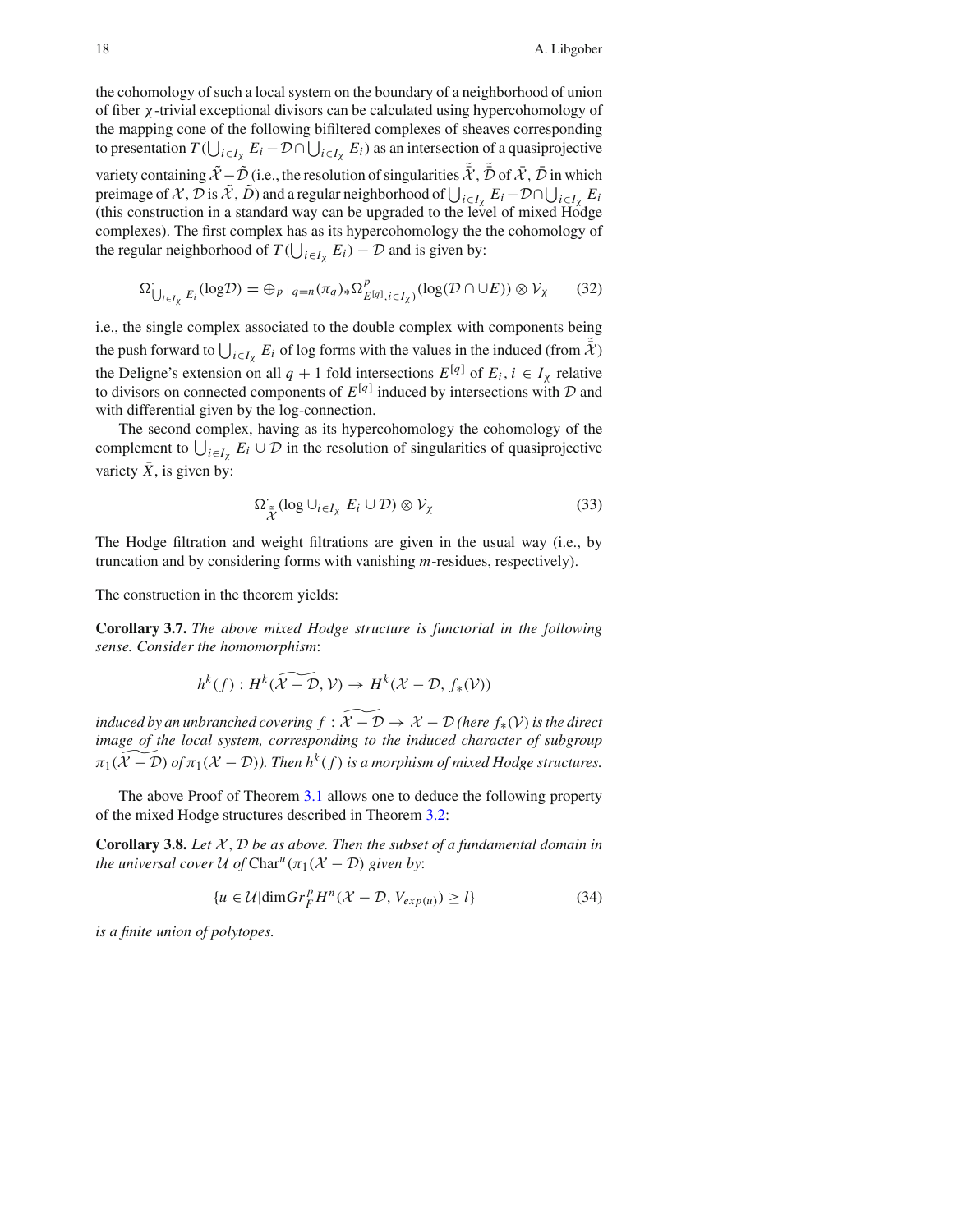*Proof.* It follows from the degeneration of the Mayer-Vietoris spectral sequence mentioned in the Proof of Theorem 3.1, the compatibility of  $d_1$  in it with the mixed Hodge structures and the theorem in the previous section. ⊓5

This extends the results of [22] on Hodge decomposition of characteristic varieties of germs of plane curves where also examples of such "Hodge decomposition" of  $S_l^{1,p}$  in this case are given.

*Remark 3.9.* The construction of the mixed Hodge structure in the local case also can be extended to the case of cohomology of a unitary local system, i.e. to the context of [31]. The Theorem 3.1 can be modified in an obvious way to include a twisting by a higher rank local system as in Theorem 2.1.

#### **4. Isolated non-normal crossings**

Now we shall apply the results of previous section to the case of isolated non-normal crossings. First recall the following, already mentioned in the introduction:

**Definition 4.1.** (cf. [11,23]) An isolated non-normal crossing (INNC) is a pair  $(X, D)$  where *X* is a germ of a complex space *X* having dim $X$  − 2-connected link  $\partial B \cap \mathcal{X}$  where *B* is a small ball about  $P \in \mathcal{D}^6$  and where  $\mathcal D$  is a divisor on  $\mathcal X$  which has only normal crossings at any point of  $X - P$ .

The global isolated-non normal crossings divisors were considered in [24] where the homotopy groups of the complement were related to the local invariants which are certain polytopes. The goal of this section is to relate them to the polytopes discussed in this paper.

For the local INNCs as in 4.1, one has the following homotopy vanishing theorem (cf. [23, Th.2.2], [11]):

**Theorem 4.2.** If  $(X, D)$  is an INNC,  $\dim \mathcal{X} = n + 1$  and r is the number of *irreducible components in D then*:

$$
\pi_1(\mathcal{X} - \mathcal{D}) = \mathbb{Z}^r, \quad \pi_i(\mathcal{X} - \mathcal{D}, x) = 0 \quad \text{for } 2 \le i \le n - 1
$$

The main invariant of local INNCs is  $\pi_n(\mathcal{X} - \mathcal{D})$  considered as a  $\pi_1(\mathcal{X} - \mathcal{D})$ module. It follows from the Theorem 4.2 that this homotopy group is isomorphic as a  $\mathbb{Z}[\pi_1(\mathcal{X}-\mathcal{D})]$ -module to the homology of the infinite abelian cover  $H_n(\mathcal{X}-\mathcal{D},\mathbb{Z})$ . The  $\pi_1(\mathcal{X} - \mathcal{D})$ -module structure on the latter is given by the action of the fundamental group on the homology of the universal cover.

**Definition 4.3.** (cf. [20,21]) *l*-th characteristic variety of  $(X, \mathcal{D})$  is the reduced support of  $\pi_1(\mathcal{X} - \mathcal{D})$  module  $\Lambda^l(\pi_n(\mathcal{X} - \mathcal{D}) \otimes_{\mathbf{Z}} \mathbb{C})$ . In other words:

$$
S_l(\mathcal{X}, \mathcal{D}) = \{ \wp \in \text{Spec} \mathbb{C}[\pi_1(\mathcal{X} - \mathcal{D})] = \mathbb{C}^{*r} \mid (\Lambda^l(\pi_n(\mathcal{X} - \mathcal{D}) \otimes_{\mathbf{Z}} \mathbb{C}))_{\wp} \neq 0 \}
$$
(35)

(here subscript  $\wp$  denotes the localization in the prime ideal  $\wp$ ).

<sup>6</sup> For example a germ of a complete intersection with isolated singularity.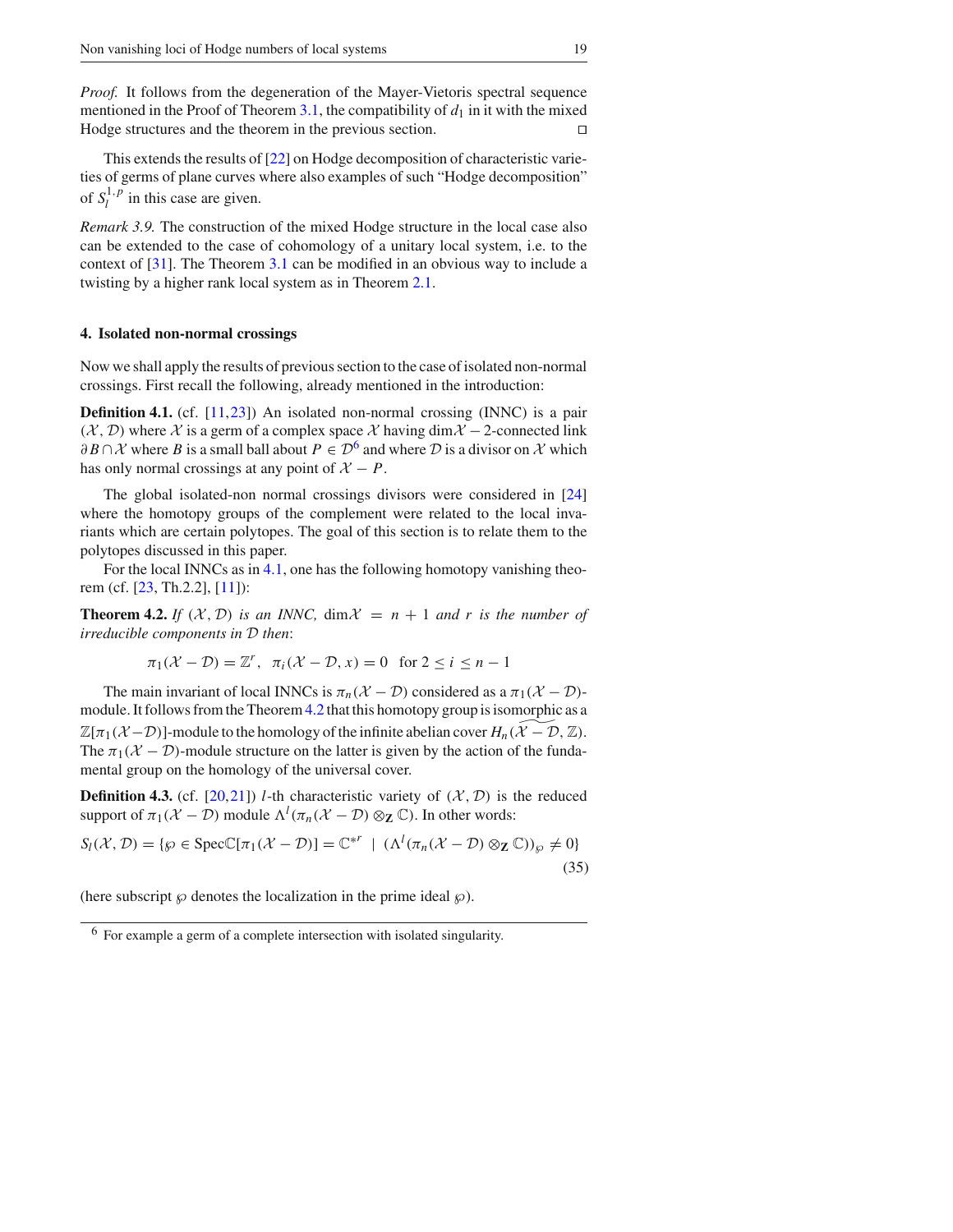INNCs are reducible analogs of isolated singularities corresponding to the case  $r = 1$ . The homotopy vanishing in Theorem 4.2 is equivalent to the Milnor's theorem asserting that the Milnor fiber of an isolated singularity of a hypersurface having dimension *n* is  $(n - 1)$  connected (cf. [25]). Indeed, by Milnor's fibration theorem one has a locally trivial fibration:  $\phi : \mathcal{X} - \mathcal{D} \to S^1$ . Clearly, the identities of the Theorem 4.2 are equivalent to the requirement that the fiber  $F$  of  $\phi$  satisfies:  $\pi_i(F) = 0$  0  $\le i \le n - 1$ . Moreover, in this case (i.e. when  $r = 1$ ) the variety  $S_1 \subset \mathbb{C}^*$  is the collection of eigenvalues of the monodromy of Milnor fibration  $\phi$ .

Note that since the universal cover  $\mathcal{X} - \mathcal{D}$  of  $\mathcal{X} - \mathcal{D}$  is also a covering space of the Milnor fiber and since the latter has the homotopy type of an *n*-complex, it follows that the universal cover of  $X - D$  has the homotopy type of a bouquet of *n*-spheres (cf. Remark 4.7 in [23]).

The characteristic varieties are equivalent to the loci considered in the Theorem 3.1:

**Proposition 4.4.** [11,23] *A local system*  $\chi \in \text{Char}(\pi_1(\mathcal{X} - \mathcal{D}))$ ,  $\chi \neq 1$  *corresponds to a point*  $S_l \subset \text{Spec} \mathbb{C}[\pi_1(\mathcal{X} - \mathcal{D})]$  *after the canonical identification*  $Char(\pi_1(\mathcal{X} - \mathcal{D})) = Spec\mathbb{C}[\pi_1(\mathcal{X} - \mathcal{D})]$  *if and only if* 

$$
\dim H^n(\mathcal{L}_\chi) \geq k
$$

*i.e. the jumping loci of the cohomology of local systems coincide with the supports of the homotopy group*  $\pi_n$ .

As result we obtain the following:

**Corollary 4.5.** *The components of characteristic variety are translated subgroups by torsion points.*

This corollary can be viewed as a generalization of the classical monodromy theorem since in the case  $r = 1$  this is equivalent to the claim that an eigenvalue of the monodromy operator is a root of unity.

Next we shall interpret the results of previous sections in terms of mixed Hodge theory of abelian covers.

As above, for a group *G* acting on a vector space *V* and a character  $\chi \in \text{Char}G$ we shall denote by  $V_\chi$  the subspace  $\{v \in V | g \cdot v = \chi(g)v\}$ . The following is a direct generalization of Prop. 4.5 and 4.6 in [23] on homology of branched and unbranched covers and the relation with cohomology of local systems in the case of curves discussed in [16,21].

**Proposition 4.6.** a) *Let*  $X = (X - D) \cap \partial B$  *(where*  $\partial B$  *is a small ball about the point of non normal crossing of D). Let*  $U_m \rightarrow X$  ( $m = (m_1, \ldots, m_r)$ ) *be the abelian covering corresponding to the homomorphism*  $\pi_1(X) = \mathbb{Z}^r \to \bigoplus \mathbb{Z}/m_i\mathbb{Z}$ .  $For \bar{\omega} = (\ldots, \omega_i, \ldots) \in \mathbb{C}^{*r}$  *let* 

$$
f(\bar{\omega}, X) = \max\{l|\bar{\omega} \in S_l(X)\}\tag{36}
$$

*Then*

$$
H_k(U_{\mathbf{m}}, \mathbb{Z}) = \Lambda^k(\mathbb{Z}^r) \quad (1 \le k < n) \tag{37}
$$

$$
\mathrm{rk}\,H_n(U_{\mathbf{m}},\mathbb{Q})=\sum_{\bar{\omega},\omega_i^{m_i}=1}f(\bar{\omega},X)\tag{38}
$$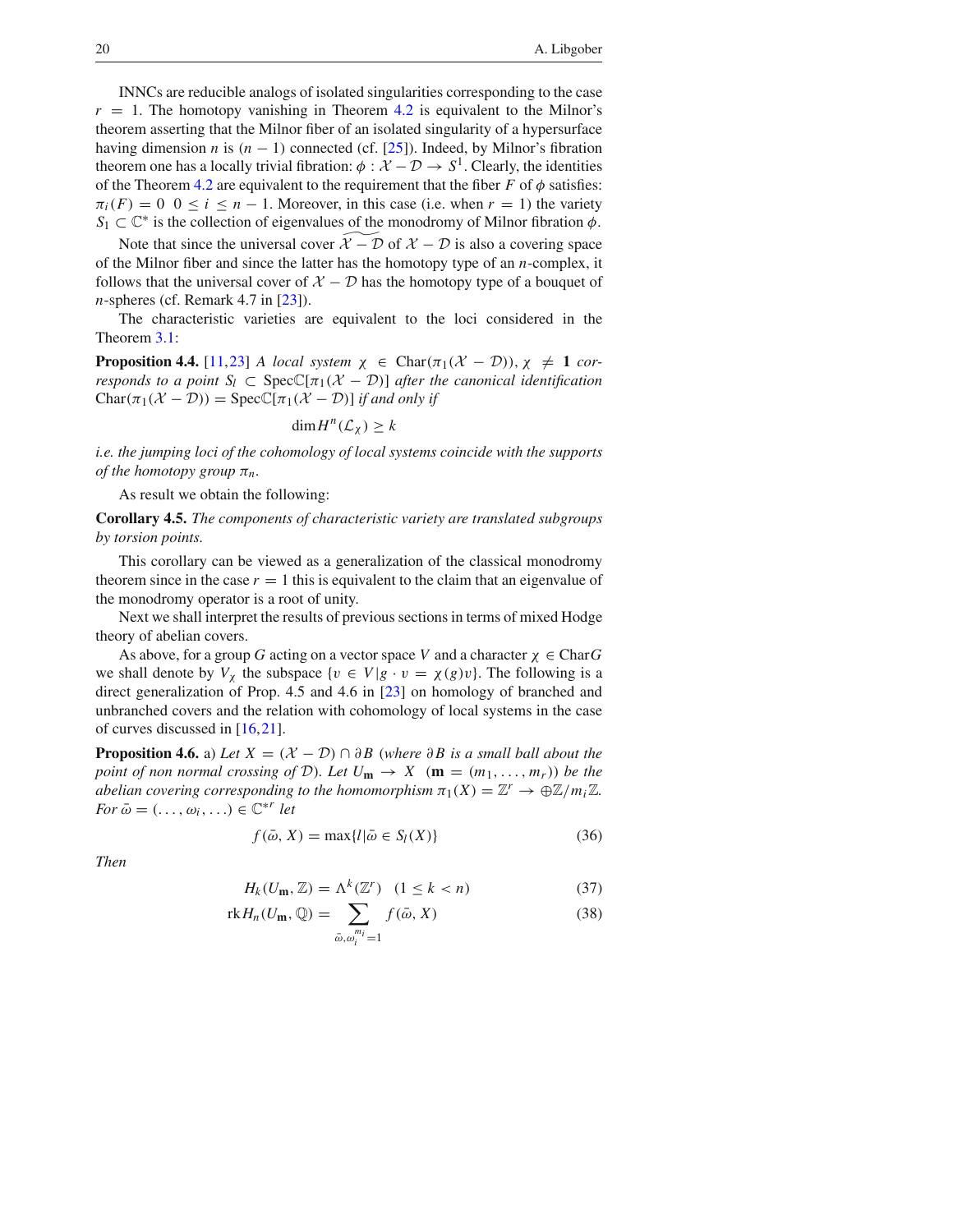b) *Let V***<sup>m</sup>** *be the branched covering space of X* ∩ ∂ *B branched over D* ∩ ∂ *B. For a character*  $\chi \in \text{Char} H_1(\mathcal{X} - \mathcal{D}, \mathbb{Z})$  *let* 

$$
I_{\chi} = \{i \mid 1 \le i \le r \text{ and } \chi(\gamma_i^{j_i}) \neq 1 \text{ for some } j_i, 1 \le j_i < m_i\} \tag{39}
$$

*where*  $\gamma_i \in H_1(\mathcal{X} - \mathcal{D}, \mathbb{Z})$  *is represented by the boundary of a small disk in*  $\mathcal{X}$ *transversal to the component Di of D. Then* χ *can be considered as the character of*  $H_1(\mathcal{X} - \bigcup_{i \in I_{\mathcal{X}}} D_i, \mathbb{Z})$  *and* 

$$
H_i(V_{\mathbf{m}},\mathbb{Z})=0 \quad 1\leq i\leq n-1
$$

$$
H_n(V_{\mathbf{m}}, \mathbb{Z}) = \sum_{\chi \in \text{Char}(\oplus_i \mathbb{Z}/m_i \mathbb{Z})} f(\chi, \mathcal{X} - \cup_{i \in I_{\chi}} D_i)
$$
(40)

If the components  $D_i$  of  $D$  are zeros of holomorphic functions:  $f_i$  for  $i =$ 1, ..., *r*, respectively, and *X* ⊂  $\mathbb{C}^N$  as above, then  $V_m$  has the realization as the link of complex space  $\mathcal{X}_m \subset \mathcal{X} \times \mathbb{C}^r \subset \mathbb{C}^N \times \mathbb{C}^r = \{(\mathbf{x}, z_1, \dots, z_r) | \mathbf{x} \in \mathbb{C}^N \times \mathbb{C}^r \times \mathbb{C}^r \times \mathbb{C}^r \times \mathbb{C}^r \times \mathbb{C}^r \times \mathbb{C}^r \times \mathbb{C}^r \times \mathbb{C}^r \times \mathbb{C}^r \times \mathbb{C}^r \times \mathbb{C}^r \times \mathbb$  $\mathbb{C}^N$ ,  $(z_1, \ldots, z_r) \in \mathbb{C}^r$  such that:

$$
z_1^{m_1} = f_1(\mathbf{x}), \dots, z_r^{m_r} = f_r(\mathbf{x}), \quad \mathbf{x} \in \mathcal{X}
$$
 (41)

**Proposition 4.7.** *Let*  $G = \bigoplus \mathbb{Z}/m_i\mathbb{Z}$  *and let*  $\chi \in \text{Char } G \subset \text{Char } \mathbb{Z}^r$ *. The group* G *acts on*  $H_n(U_m, \mathbb{Q})$  *and* 

$$
H_n(U_{\mathbf{m}}, \mathbb{Q})_\chi = H_n(\mathcal{L}_\chi)
$$
\n(42)

*If*  $\chi(\gamma_i^{j_i}) \neq 1$  *for*  $1 \leq i \leq r$  *where*  $\gamma_i$ *,*  $j_i$  *as in the Proposition* 4.6(*b*) *then there is canonical isomorphism:*

$$
H_n(V_{\mathbf{m}}, \mathbb{Q})_\chi = H_n(\mathcal{L}_\chi)
$$
\n(43)

Next we have the following corollary of the functoriality of the mixed Hodge structure:

**Proposition 4.8.** *The Mixed Hodge structure on the cohomology of an abelian cover with a finite Galois group G of a complement*  $X - D$  *to an INNC determines the mixed Hodge structure on the cohomology of essential (cf.* [23]) *local systems of finite order via*:

$$
h^{p,q}(\tilde{\mathcal{X}}_G)_{\chi} = h^{p,q}_{\chi}((\mathcal{X} - \mathcal{D})_G) = h^{p,q}(\mathcal{L}_{\chi})
$$

*Here*  $(X - D)$ <sup>*G*</sup> *is the Galois cover with group G and*  $\hat{X}_G$  *is the corresponding branched cover.*

*Proof.* We have the isomorphism  $H^n((X - \mathcal{D})_G)_\chi = H^n(\mathcal{L}_\chi)$  (for example one can use a chain description of the cohomology of local systems cf.[21] or the next section for twisted version of it) which by Corollary 3.7 is compatible with both filtrations. The first equality follows from the assumption that  $\chi$  is essential. ⊓5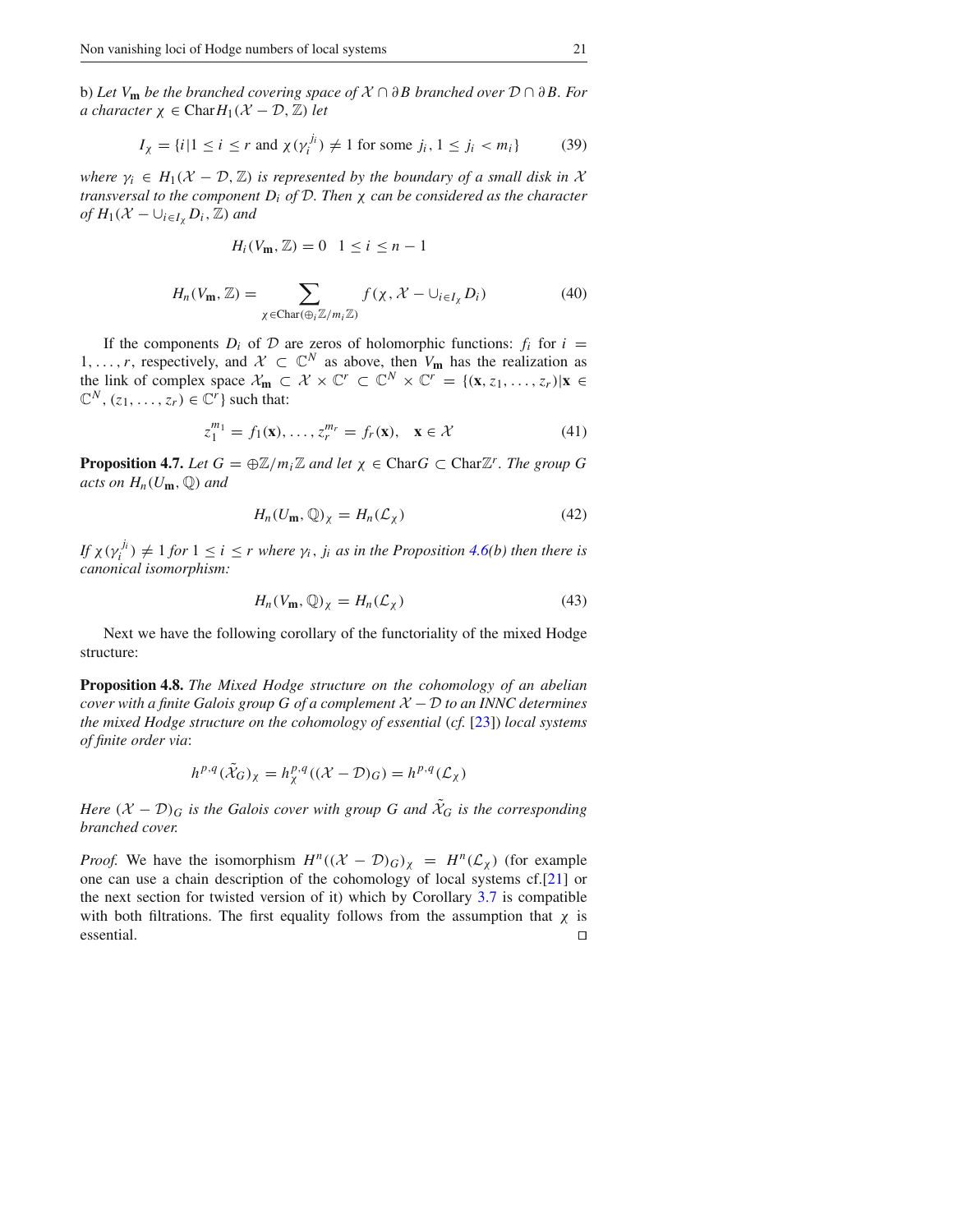This yields the following calculation of the Hodge numbers of abelian covers:

**Proposition 4.9.** dim $Gr_F^p H^n(U_{\mathbf{m}})_\chi = \max\{ l \mid \chi = exp(u) \text{ where } u \in S_l^{n,p} \}.$  If  $\chi$  *is as in Proposition 4.7 then this is also equal to*  $\dim Gr_F^p H^n(V_m)_{\chi}$ *.* 

In particular the function  $f(m_1, \ldots, m_r) = \dim Gr_F^p H^n(U_m)$  is polynomial periodic with the degrees of polynomial depending on the dimensions of the polytopes  $S_l^{n,p}$ . This result for the Hodge groups  $H^{p,0}$  was obtained in [3].

#### **5. Twisted characteristic varieties**

In this section we describe a multivariable generalization (cf. Definition 5.1) of the twisted Alexander polynomials considered in [4] and relate it to the subvarieties  $S_{\rho}^{n,l}$  described in Theorem 2.1. It is similar to the way the characteristic varieties generalize the Alexander polynomials (cf. [21]). The Theorem 5.4 extends the cyclotomic property of the roots of Alexander polynomials of plane algebraic curves (cf. [19]) to twisted case. We use Theorem 5.4 to describe a group theoretical property of the fundamental groups which may not be shared by other groups. We also use twisted characteristic variety to obtain information on the homology of non unitary local systems (cf. Proposition 5.3).

Let *X* be a finite CW complex and  $\tilde{X}$  (resp.  $\tilde{X}_{ab}$ ) denotes the universal cover of *X*, (resp. its universal abelian cover). As usual  $\pi'_1(X) = \pi_1(X_{ab})$  be the commutator of the fundamental group of *X*. Let  $C_*(\tilde{X})$  be a chain complex of  $\tilde{X}$  with C-coefficients. We shall assume that each graded component is *a right* free  $\mathbb{C}[\pi_1(X)]$ -module. For a  $\mathbb{C}[\pi_1(X)]$ -module *M* we shall denote by  $M_{ab}$  the  $\mathbb{C}[\pi_1'(X)]$ -module obtained by restricting the ring  $\mathbb{C}[\pi_1(X)]$  to  $\mathbb{C}[\pi_1'(X)]$ . A unitary representation  $\rho : \pi_1(X) \to U(V)$  yields the left  $\mathbb{C}[\pi'_1(X)]$ -module  $V_{ab}$ (here  $U(V)$  is the unitary group of a hermitian vector space  $V$ ). The modules  $C_*(\tilde{X}) \otimes_{\pi'_1(X)} V_{ab}$  with the action of  $g \in \pi_1(X, \mathbb{Z})$  given by  $g(c \otimes v) = cg^{-1} \otimes$  $g \cdot v$  form a complex of  $\mathbb{C}[H_1(X, \mathbb{Z})]$  modules which results in the structure of a  $\mathbb{C}[H_1(X,\mathbb{Z})]$ -module on the homology of the abelian cover  $H_i(X_{ab}, V_{ab})$  with coefficients in the local system  $V_{ab}$  (obtained by restriction of  $\rho$  on the commutator of the fundamental group). Recall that we assume that  $H_1(X, \mathbb{Z})$  is torsion free and hence  $SpecC[H_1(X, \mathbb{Z})]$  is connected: the general case requires only obvious modifications.

**Definition 5.1.** The twisted by  $\rho$  *l*-th characteristic variety (in degree *n*) (denoted as  $\text{Ch}_n^l$ ) is the support of the module

$$
\Lambda^l H_n(\tilde{X}_{ab}, V_{ab})
$$

i.e., the subset of  $SpecC[H_1(X, \mathbb{Z})]$  consisting of prime ideals  $\wp$  in  $C[H_1(X, \mathbb{Z})]$ such that localization of  $\Lambda^l H_n(\tilde{X}_{ab}, V)$  at  $\wp$  is non zero.

Let us in addition fix a surjection  $\epsilon : \pi_1(X) \to \mathbb{Z}$ , and denote  $\bar{\pi} = \text{Ker } \epsilon$ . Let  $\rho : \pi_1(X) \to U(V)$  be a unitary representation. With such data one associates a twisted Alexander polynomial and the homology torsion which both were studied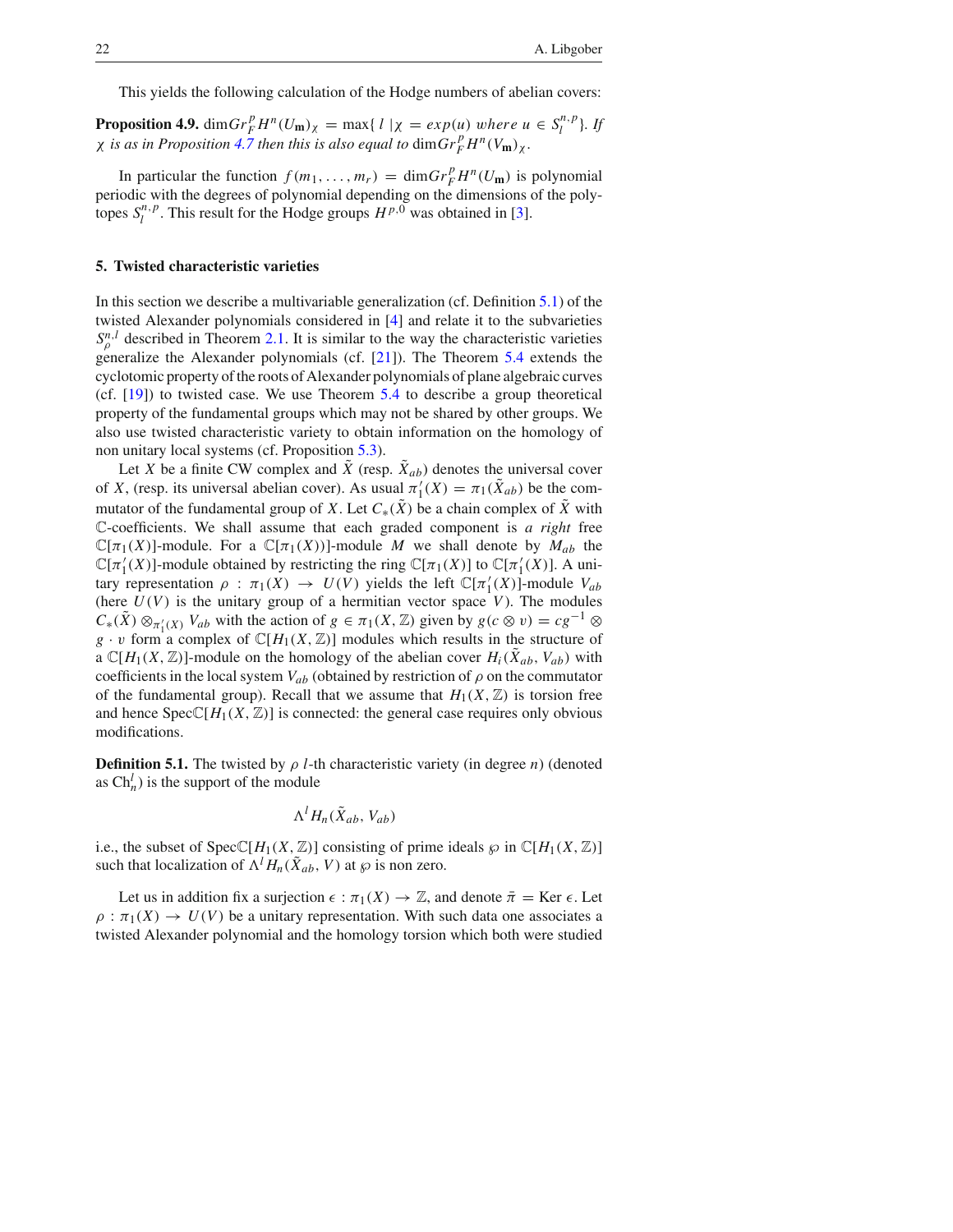in [4,17] (cf. references there for the prior work). The main geometric situations in which these invariants appear are the case when *X* is a complement to a knot (cf. [17]) and the case of the complement to a plane algebraic curve in  $\mathbb{P}^2$  (cf. [4]).

Recall that the twisted Alexander polynomials and the torsion corresponding to the data  $(X, \epsilon, \rho)$  are defined as follows. Consider the covering space  $X_{\overline{x}}$  corresponding to the subgroup  $\bar{\pi}$  and the local system  $V_{\bar{\pi}}$  on the latter obtained by restricting  $\rho$  to  $\bar{\pi}$ . The *k*-th Alexander polynomial  $\Delta_k(t)$  is the order of the C[Z]module Tor $H_k(\bar{X}_{\bar{\pi}}, V_{\bar{\pi}})$  with the convention that the order of a trivial module is 1 (cf. [17, Def. 2.3]). The homology torsion is defined as:

$$
\Delta_{\epsilon,\rho}(t) = \Pi_k \Delta_k(t)^{(-1)^{k+1}} \tag{44}
$$

In other words,  $\Delta_k = \Pi a_{k,i}(t)$  where  $\text{Tor} H_k(\tilde{X}_{\bar{\pi}}, V_{\bar{\pi}}) = \bigoplus_i (\mathbb{C}[\mathbb{Z}]/(a_{k,i}(t)))$  $(a_{k,i}(t)$  divides  $a_{k,i+1}(t)$  is the cyclic decomposition.

If *X* has a homotopy type of a 2-dimensional complex such that  $H_1(X, \mathbb{Z}) = \mathbb{Z}$ (which is the case for the complements to irreducible algebraic curves in  $\mathbb{P}^2$  or knots in  $S^3$ ) and  $\epsilon$  is the abelianization:  $\pi_1(X) \to H_1(X, \mathbb{Z})$  (i.e.  $\bar{\pi}$  is the commutator  $\pi'_1$ , then the homology torsion is just  $\frac{\Delta_1(t)}{\Delta_0(t)}$  since the C[Z]- module  $H_k(\tilde{X}_{\pi'_1}, V_{\pi'_1})$ is free for  $k = 2$  (and trivial for  $k > 2$ ). To be more specific, the chain complex calculating  $H_k(\tilde{X}_{\pi'_1}, V_{\pi'_1})$  is given by:

$$
0 \to C_2(\tilde{X}) \otimes_{\pi'_1} V_{\pi'} \to C_1(\tilde{X}) \otimes_{\pi'_1} V_{\pi'} \to C_0(\tilde{X}) \otimes_{\pi'_1} V_{\pi'} \to 0 \tag{45}
$$

Since the cell structure of  $\tilde{X}$  can be chosen so that all  $C_i(\tilde{X})$  are free  $\pi_1(X)$ modules and since the structure of  $\mathbb{C}[\mathbb{Z}]$ -module on  $\mathbb{C}[\pi_1(X)] \otimes_{\pi'_1} V_{\pi'_1}$  yields a free  $\mathbb{C}[\mathbb{Z}]$  module this implies that  $H_2(\bar{X}_{\pi'_1}, V_{\pi'_1}) \subseteq C_2(\bar{X}) \otimes_{\pi'_1} V_{\pi'_1}$  is also free. Hence  $\Delta_2(t) = 1$ . Moreover,  $\Delta_0(t)$  can be calculated in terms of  $\rho$  as follows. Denoting by  $\partial_i$  :  $C_i(\bar{X}) \to C_{i-1}(\bar{X})$  the boundary operator of the chain complex of the universal cover, one has  $H_0(\tilde{X}) \otimes_{\pi'_1} V_{\pi'_1} = \text{Coker}\partial_1 \otimes \text{id}, C_0(\tilde{X}) = \mathbb{C}[\pi_1(X)]$ , and  $\text{Im}\partial_1$ is the augmentation ideal of the group ring  $\mathbb{C}[\pi_1(X)]$ . Hence  $H_0(X_{\pi'_1}) \otimes_{\pi'_1} V_{\pi'_1} =$  $\mathbb{C} \otimes_{\pi'_1(X)} V_{\pi'_1}$  where the action of  $\pi'_1(X)$  on  $\mathbb{C}$  is trivial. This implies that the latter is isomorphic to  $\pi'_1(X)$  covariants of *V*. The C[Z]-module structure is given by the action of the generator of  $\pi_1/\pi'_1$  on the  $\pi'_1$  covariants  $V^{\pi'_1}$  of *V*. For example, if  $\rho$ has an abelian image, i.e.  $\pi'_1 \subseteq \text{Ker}\rho$ , then  $V^{\pi'_1} = V$  and  $\Delta_0$  is the characteristic polynomial of the generator of  $\mathbb Z$  acting on *V* (cf. [17]).

Returning back to the case of an arbitrary CW-complex *X*, the relation between the twisted Alexander polynomial and twisted characteristic varieties can be stated as follows:

**Proposition 5.2.** Let X be a CW complex such that  $H_1(X, \mathbb{Z}) = \mathbb{Z}$ ,  $\rho : \pi_1(X) \rightarrow$  $U(V)$  *is a unitary local system and*  $Ch_n^l \subseteq Spec\mathbb{C}[\mathbb{Z}] = \mathbb{C}^*$  *is the collection of characteristic varieties associated with*  $(X, \rho)$  *in Definition* 5.1. For  $\xi \in \mathbb{C}^*$ *let*  $l_n(\xi) = \max\{l \mid \xi \in \text{Ch}_n^l(X, \rho)\}$  *and*  $b_n = \min\{l_n(\xi) | \xi \in \text{Spec} \mathbb{C}[\mathbb{Z}]\}$ *. Then*  $\Delta_n(\xi) = 0$  *if and only if*  $l_n(\xi) > b_n$ .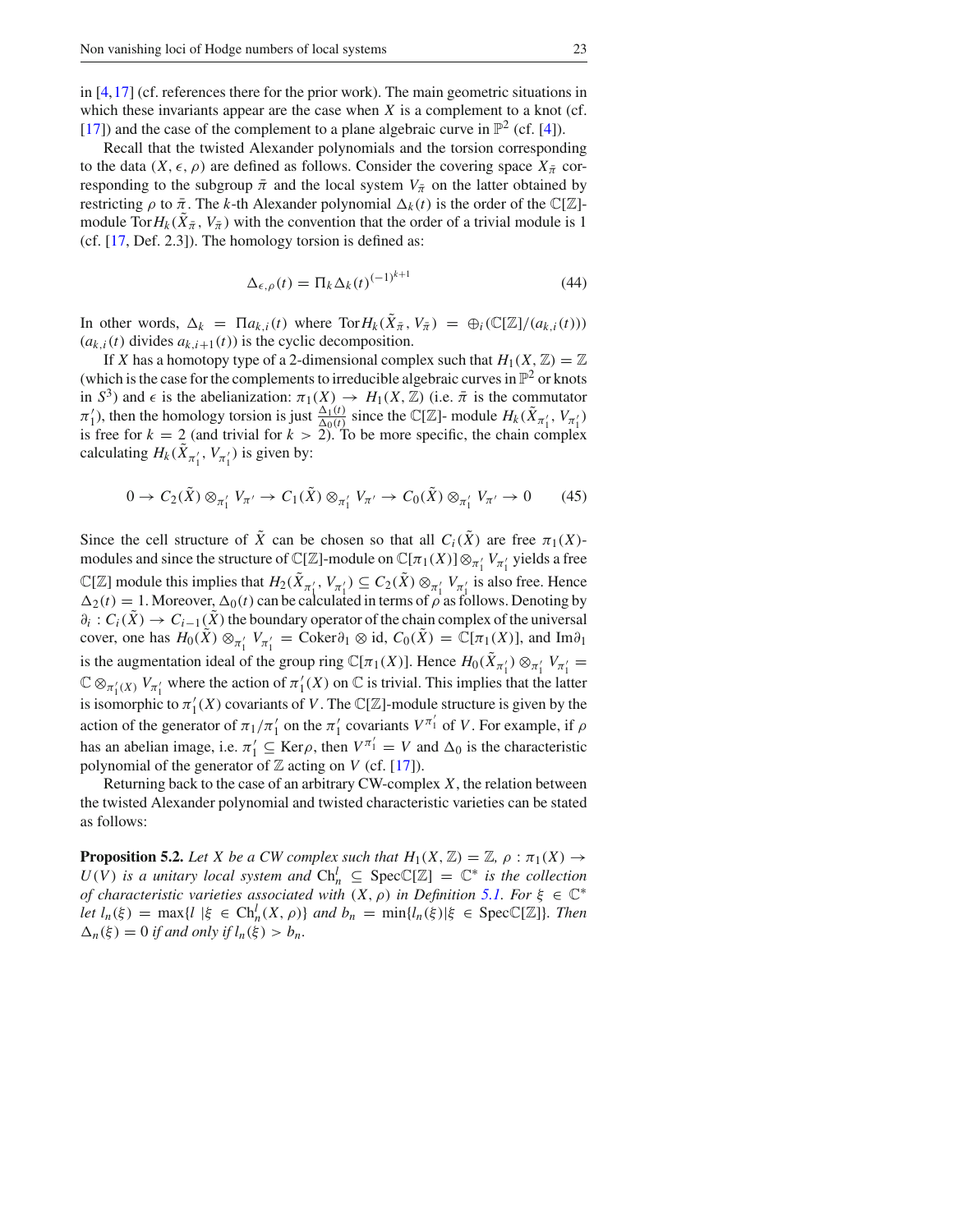*Proof.* Let us consider the cyclic decomposition of  $R = \mathbb{C}[t, t^{-1}]$ -module  $H_n(X_{ab}, V_{ab})$ :

$$
H_n(X_{ab}, V_{ab}) = R^{\oplus c_n} \oplus R/(f_n^s)
$$
\n(46)

Then  $b_n$  is equal to the rank  $c_n$ . Moreover for  $\xi \in \text{Spec } R = \mathbb{C}^*$  the integer  $l_n(\xi)$  is equal to  $c_n$  plus the number of torsion summands in (46) having  $\xi$  as its root. This yields the claim. □

**Proposition 5.3.** *If*  $\pi_i(X) = 0$  *for*  $2 \leq i \leq k$  *or if*  $k = 1$  *then the dimension of the homology group*  $H_k(X, V \otimes L_\gamma)$  *corresponding to a character*  $\chi \in \text{Char}_{\mathcal{T}_1}(X)$ *and a local system* ρ *is given by*:

$$
\max\{i\,|\,\chi\,\in\text{Ch}_k^i(X,\,\rho)\}
$$

*Proof.* Using the identification  $C_*(X) \otimes_{\pi} (V \otimes_{\pi} L_X) = (C_*(X) \otimes_{\pi'_1} V) \otimes_{H_1(X)}$  $\otimes L_X$  (recall that  $C_*(X) \otimes_{\pi'_1} V$  has the structure of  $\mathbb{C}[H_1(X, \mathbb{Z})]$ -module:  $l(c \otimes v)$  =  $(c\bar{l}^{-1}\otimes\bar{l}v)$  where  $l \in H_1(X,\mathbb{Z})$  and  $\bar{l}$  is its lift to  $\pi_1$ ), the homology  $H_*(X, V \otimes L_X)$ can be obtained as the abutment of the spectral sequence:

$$
H_p(H_1(X, \mathbb{Z}), H_q(C_*(\tilde{X}_a b) \otimes_{\pi'} V) \otimes_{\mathbb{C}} L_\chi) \Rightarrow H_{p+q}(X, V \otimes L_\chi) \tag{47}
$$

Considering the lower degree terms we have:

$$
H_{k+1}(H_1(X,\mathbb{Z}),L_X) \to H_k(\tilde{X}_{ab},V)_{\chi,H_1(X,\mathbb{Z})} \to H_k(X,V \otimes_{\pi_1} L_X
$$
  

$$
\to H_k(H_1(X,\mathbb{Z}),L_X)
$$
 (48)

Since for  $\chi \neq 1$  one has  $H_k(H_1(X, \mathbb{Z}), \chi) = 0$ . Using the interpretation of the nension of the middle term via Fitting ideals we obtain the result. dimension of the middle term via Fitting ideals we obtain the result. ⊓5

**Theorem 5.4.** *Let*  $X = \mathbb{P}^2 - C - L$  *where C is an irreducible curve and L is a line at infinity. Let* ρ *be a unitary representation of the fundamental group and let F be the extension of*  $\mathbb Q$  *generated by the eigenvalues of*  $\rho(\gamma)$  *where*  $\gamma$  *is a boundary of a small disk transversal to C at its non singular point. Then the roots of*  $\Delta_{\rho}(C)$ *belong to a cyclotomic extension of F.*

*Proof.* Let  $f = 0$  be the equation of the curve and let  $\omega = A \frac{df}{f}$  be the matrix of flat (logarithmic for a log resolution of the pair  $(\mathbb{P}^2, C \cup L)$ ) connection, i.e. in a neighbourhood of any point in  $\mathbb{P}^2$ , except for those which are singularities of *C*, the connection is given by  $\nabla_{\chi}(\cdot) = d \cdot + \omega \wedge \cdot$ . Assume first that for a loop  $\gamma$  having the linking number with *C* equal to one we have:

$$
\chi(\gamma) = \exp 2\pi \sqrt{-1}\alpha \tag{49}
$$

where  $\alpha \in \mathbb{R}$ , i.e.  $\chi$  is unitary. If  $\pi : (X', E) \to (\mathbb{P}^2, C \cup L)$  is the log resolution (i.e., *E* contains the exceptional set and the proper preimages of *C* and *L*) and  $m_i = \text{mult}_{E_i} \pi^*(f)$  then the residue of log extension of flat connection on  $V \otimes L_{\chi}$ is equal to  $m_i(A(0) + \alpha I)$ . Hence the jumping loci are

$$
m_i(\xi_{i,j} + \alpha) = n_i \tag{50}
$$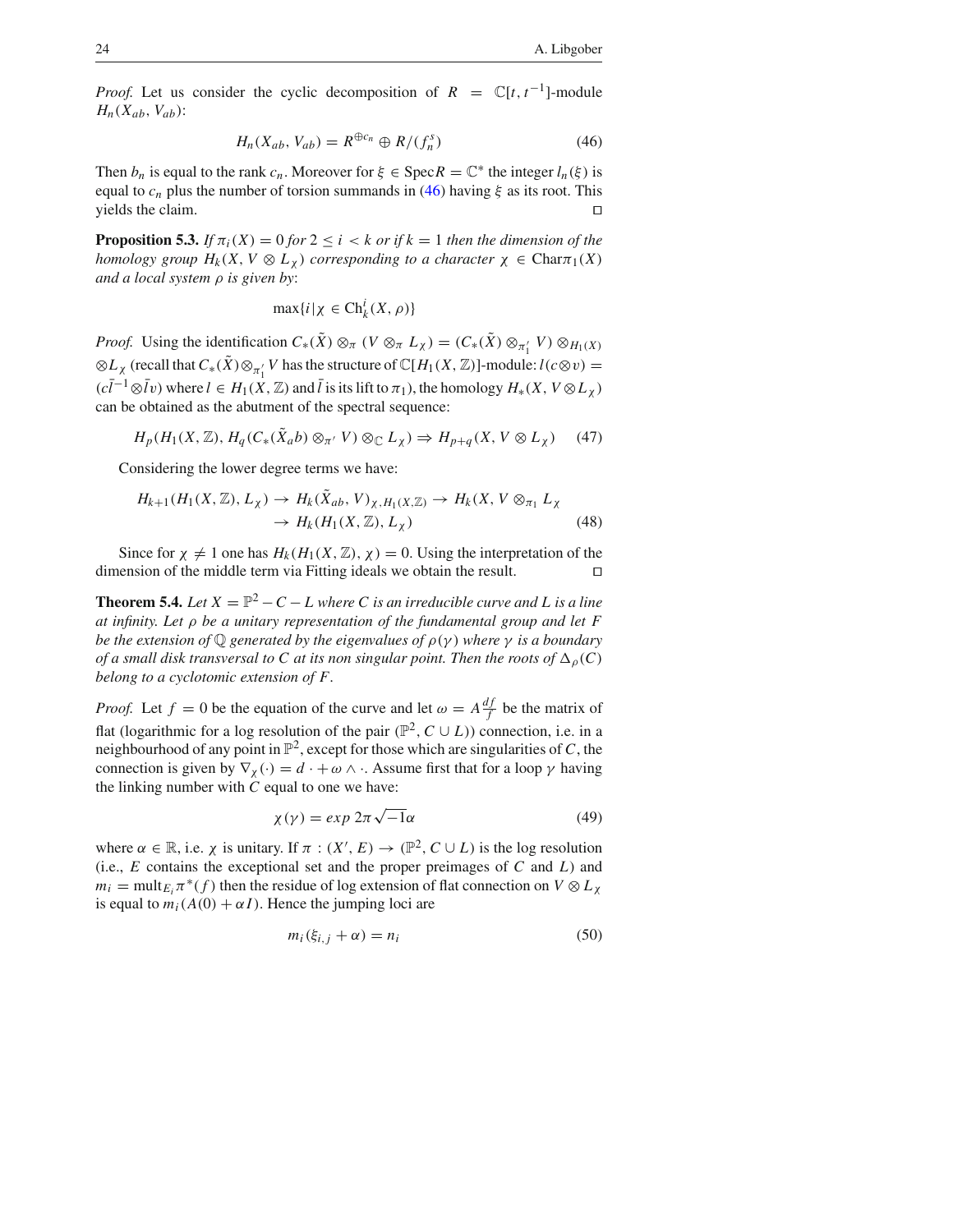for some integers  $n_i$ . Hence  $(e^{2\pi\sqrt{-1}\alpha})\zeta_{m_i} = e^{2\pi\sqrt{-1}\xi_{i,j}}$  where  $\zeta_{m_i}^{m_i} = 1$  and the claim follows.

If the character  $\chi$  is not unitary, i.e. Im $\alpha \neq 0$ , can one see that  $\dim H^1(V \otimes$  $L_{\chi}$ ) = 0 as follows. First notice that the Deligne's Hodge deRham spectral sequence (2) has in  $E_1$  all terms equal to zero except possibly for the following:

$$
H^2(X',\mathcal{V}_\chi) \n\begin{array}{ccc}\n0 & 0 & 0 \\
H^1(X',\mathcal{V}_\chi) & H^1(X',\Omega^1(\log E) \otimes \mathcal{V}_\chi) & 0 \\
H^0(X',\mathcal{V}_\chi) & H^0(X',\Omega^1(\log E) \otimes \mathcal{V}_\chi) & H^0(X',\Omega^2(\log E) \otimes \mathcal{V}_\chi)\n\end{array} \n\tag{51}
$$

Indeed, the terms above the diagonal  $i + j = 2$  are zeros which can be seen as follows. This spectral sequence, for variable  $\chi$ , depends only on the locally trivial bundle supporting the Deligne's extension of the connection corresponding to local system  $V \otimes L_{\chi}$ . This extension in turn does not depend on imaginary part Imα (but differential a priori may be dependent on the latter). Since in the case  $\alpha \in \mathbb{R}$  these terms are trivial due to degeneration of this spectral sequence in term *E*<sub>1</sub> and vanishing of  $H^i(X, V \otimes L_X)$  for  $i > 2$  the claim follows. This spectral sequence degenerates in term  $E_1$  even if  $\chi$  is not unitary since the differential  $d_1^{\alpha}$ in the spectral sequence corresponding to the character  $\chi$  given by (49) is the map induced on cohomology by the connection  $\nabla_{\chi}: \Omega^{i}(\log E) \otimes V \to \Omega^{i+1}(\log E) \otimes V$ and hence depends on  $\alpha$  linearly. Since it is trivial for  $\alpha \in \mathbb{R}$  (i.e. in the unitary case) it is trivial for all  $\alpha$ . The transgression  $d_2^{\alpha}$  depends on  $\alpha$  linearly also as can be seen from the following description of  $d_2^{\alpha}$ : since for a form  $\eta \in H^1(X', \mathcal{V}_\chi)$  the differential  $d_1^{\alpha}$  takes its class to zero and hence we have  $\nabla_{\chi}(\eta) = d\bar{\eta}$  where  $\bar{\eta}$  is a 0-form in  $\Omega^1(\log E) \otimes V_\chi$  and  $\nabla_\chi(\bar{\eta})$  represents the transgression.

*Remark 5.5.* Hodge-deRham spectral sequence may not degenerate in term *E*<sup>1</sup> for non-unitary local system (cf. [28]).

*Remark 5.6.* If dim  $V = 1$  (or, more generally, if  $Im(\rho)$  is abelian), the twisted characteristic varieties coincide with the ordinary ones. If  $\xi = \rho(\gamma)$  then the roots of  $\Delta_{\rho}(t)$  are  $\xi^{-1}\epsilon$  where  $\epsilon$  is a root of ordinary Alexander polynomial (cf. also [17]) and the claim of 5.4 is immediate.

One way to obtain a local system of higher rank is the following. Let *X* be a CWcomplex and let *H* be a normal subgroup of  $\pi = \pi_1(X)$  such that  $rkH/H' < \infty$ ( $H'$  is the commutator subgroup of *H*). The action of  $\pi$  on *H* by conjugation preserves *H'* and hence we obtain an action on  $H/H'$ . Since for such action of  $\pi$ the subgroup  $H'$  acts trivially we also have the action of  $\pi/H$ . We shall denote by  $\rho_H$  the corresponding representation of  $\pi$  (or  $\pi/H$ ) on  $V_H = (H/H') \otimes \mathbb{C}$ .

**Theorem 5.7.** Let H be a finitely generated normal subgroup of  $\pi = \pi_1(\mathbb{C}^2 - C)$ *and*  $\gamma \in \pi$  *an element in the conjugacy class of a loop which is the boundary of a small disk transversal to C. The eigenvalues of the action of*  $\gamma$  *on*  $(\pi')$ *H/(*π′ ∩ *H)*′ *)* ⊗ C *belong to a cyclotomic extension of the field F generated by the eigenvalues of*  $\rho$ <sub>*H*</sub>( $\gamma$ ) *acting on*  $(H/H') \otimes \mathbb{C}$ *.*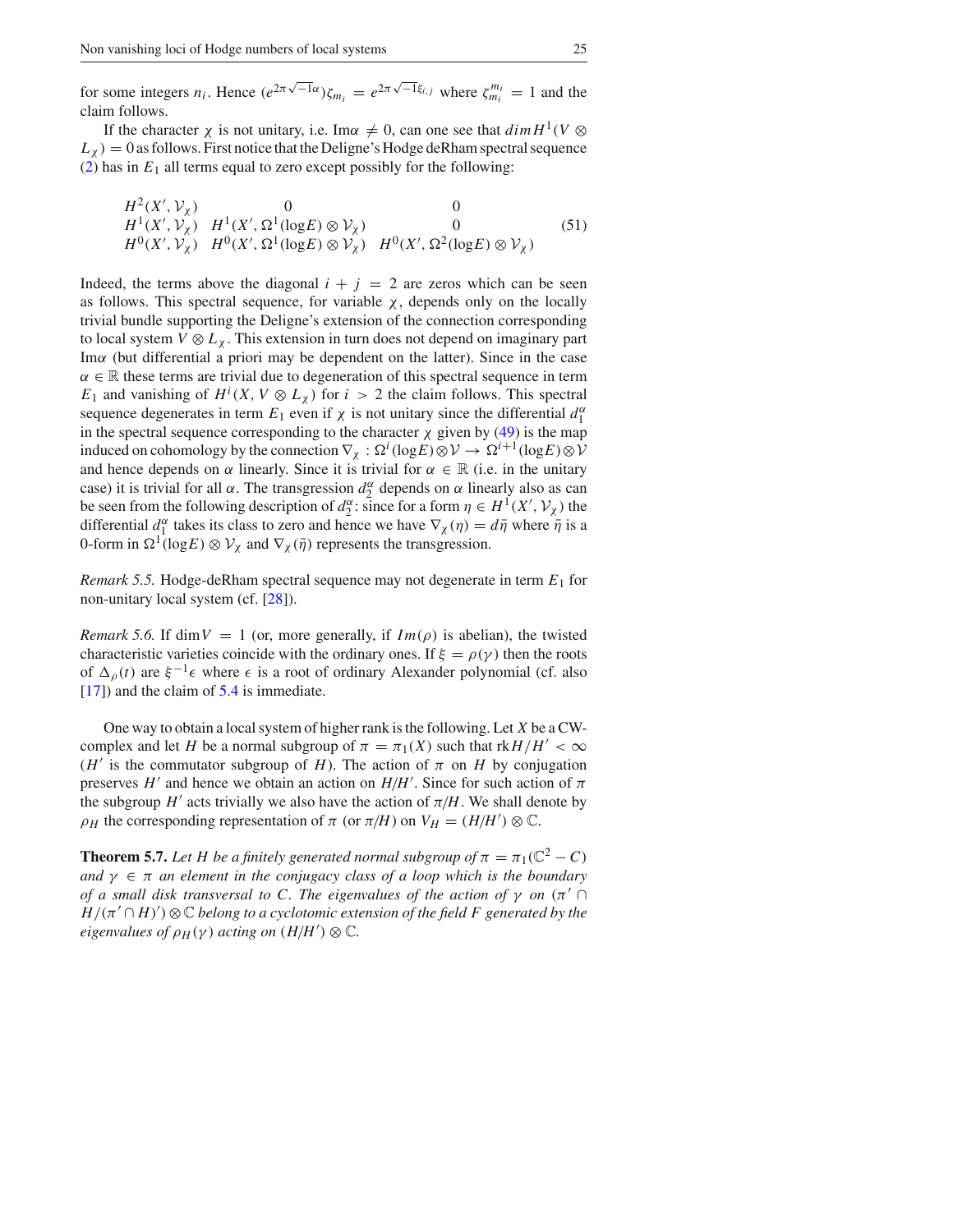*Proof.* Recall that if *G* is the covering group of a Galois cover  $f: Y \to X$  and *V* is a local system on *X* then one has the Leray spectral sequence

$$
H_p(G, H_q(Y, f^*(V))) \Rightarrow H_{p+q}(X, V) \tag{52}
$$

We shall consider the exact sequence of low degree terms corresponding to the spectral sequence of  $G = \pi'/\pi' \cap H$  acting on the covering space  $X_{\pi' \cap H}$  of  $X_{\pi}$ corresponding to the subgroup  $\pi' \cap H \subset \pi'$ :

$$
H_p(G, H_q(X_{\pi' \cap H}, f^*(V_H))) \Rightarrow H_{p+q}(X_{\pi}, V_H)
$$
\n
$$
\tag{53}
$$

After the identification  $H_1(X_{\pi'\cap H}, f^*(V_H)) = H_1(X_{\pi'\cap H}) \otimes_{\mathbb{C}} V_H$  and  $H_0(X_{\pi'\cap H}) = \mathbb{C}$  (since the pullback of the local system  $V_H$  on  $X_{\pi'\cap H}$  is trivial because the restriction of  $\rho_H$  on  $\pi' \cap H$  is trivial) we have:

$$
H_2(G, \mathbb{C}) \to (H_1(X_{\pi' \cap H}) \otimes_{\mathbb{C}} V_H)_{G} \to H_1(X_{\pi'}, V_H) \to H_1(G, \mathbb{C}) \tag{54}
$$

The eigenvalues of  $\rho(\gamma)$  belong to the cyclotomic extension of *F* and since the action of *G* is trivial on  $H_1(X_{\pi' \cap H})$  we obtain the claim. □

*Remark 5.8.* In the case when  $\pi/H$  is finite this result is not new: if so, then *H* is the fundamental group of a quasiprojective variety and the Alexander polynomial is cyclotomic in this case [24]. On the other hand this theorem imposes restrictions on finitely generated subgroups of the fundamental group and this appears to be a non-trivial restriction on this class of groups for which there exist a plane curve *C* such that  $\pi = \pi_1(\mathbb{P}^2 - C)$ .

#### **6. Examples**

# 6.1. Points in  $\mathbb{P}^1$

Let us consider the case when *X* is the complement to  $r+1$  distinct points in  $\mathbb{P}^1$ . Then  $\pi_1(X)$  the free group on *r* generators and Char $\pi_1(X) = \mathbb{C}^{*r}$ . Let  $(\alpha_1, \ldots, \alpha_r) \in \mathcal{U}$ (cf. (3)) and not all  $\alpha_i = 0$ . Let  $[-(\sum_i \alpha_i)] = -k (1 \le k \le r)$ . The Deligne's extension then is  $\mathcal{O}_{\mathbb{P}^1}(-k)$ . We have:

$$
\dim H^0(\Omega^1(\log D)(-k)) = \dim H^0(\mathcal{O}(-2+r+1-k)) = r - k \tag{55}
$$

$$
\dim H^1(\mathcal{O}(-k)) = k - 1\tag{56}
$$

Hence the dimensions of the graded components of Hodge filtration take constant values within the polytopes:

$$
k < \sum \alpha_i \le k + 1 \tag{57}
$$

with dim  $H^1(\mathcal{L}_\chi) = r - 1$ .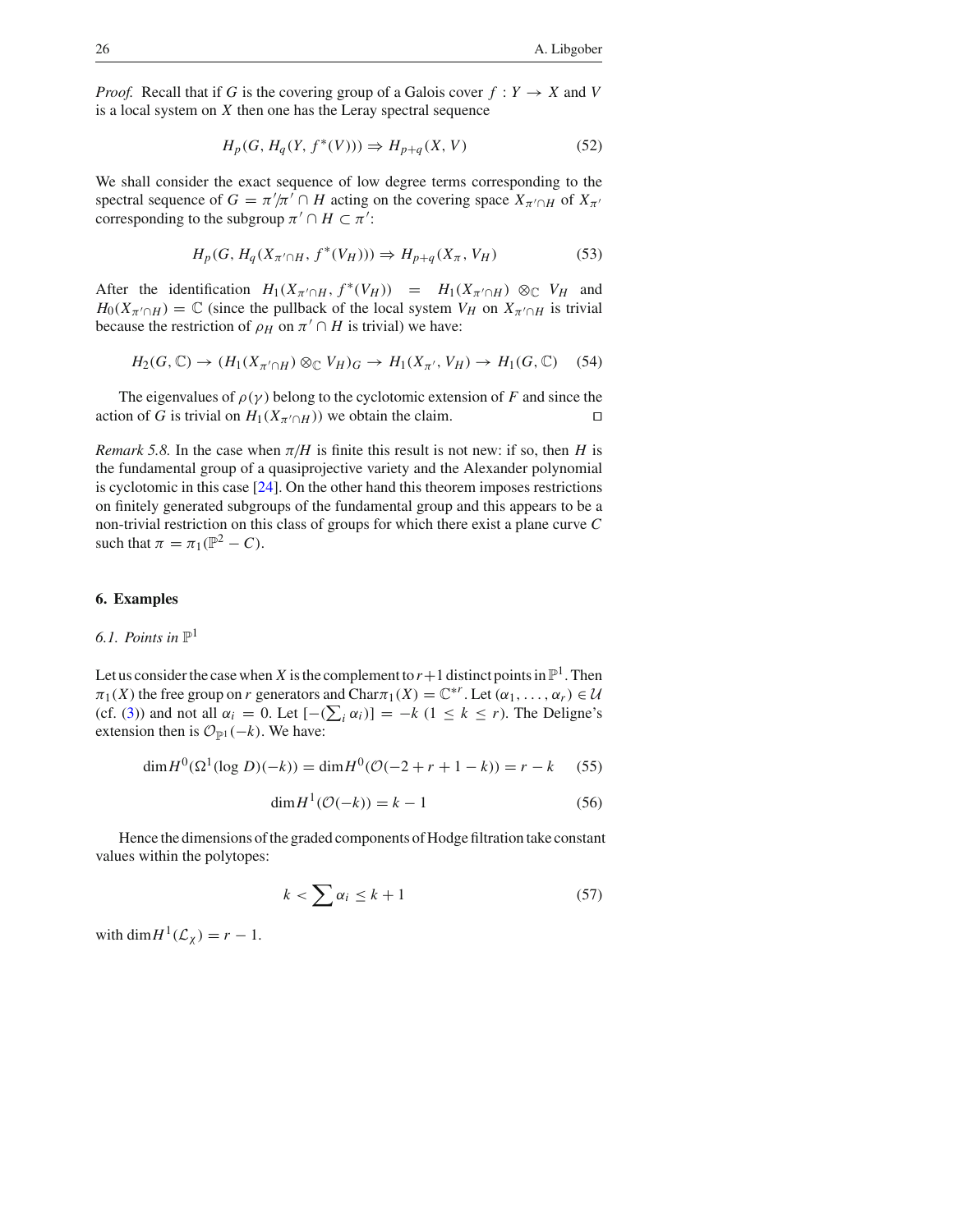## 6.2. Generic arrangement in  $\mathbb{P}^2$

The cohomology of a non-trivial local system on the complement *X* to generic arrangement of  $r + 1$  lines are given as follows:

$$
rkH^{2}(X, \mathcal{L}_{\chi}) = 1 + \frac{r^{2} - 3r}{2} \quad rkH^{i}(X, \mathcal{L}_{\chi}) = 0 \quad (i \neq 2)
$$

Together with the degeneration of the Hodge spectral sequence (2) this yields that each of the bundles of this spectral sequence in this case has only one nonvanishing cohomology group, i.e.

$$
H^{p}(\Omega^{q}(\log D) \otimes V) = (-1)^{p} e(\Omega^{q}(\log D) \otimes V)
$$
 (58)

where  $e(A)$  denotes the holomorphic euler characteristic of a bundle  $A$ . Let us consider a local system for which the residues along r lines are  $\alpha_1, \ldots, \alpha_r$  and

$$
k - 1 < \sum \alpha_i \le k \tag{59}
$$

Then the Deligne's extension is  $O(-k)$  and we have:

$$
e(\mathbb{P}^2, \mathcal{O}(-k)) = \frac{(k-1)(k-2)}{2} \tag{60}
$$

$$
e(\mathbb{P}^2, \Omega^2(\log D)(-k)) = e(\mathbb{P}^2, \mathcal{O}(r-2-k)) = \frac{(r-k-1)(r-k)}{2}
$$
 (61)

For the calculation of  $e(\mathbb{P}^2, \Omega^1(\log D)(-k))$  let us use the Riemann-Roch. The logarithmic bundle has the following Chern polynomial (where  $h \in H^2(\mathbb{P}^2, \mathbb{Z})$  is the generator and  $c(\mathcal{A}) = \sum c_i(\mathcal{A})t^i$  and  $c_i(\mathcal{A})$  are the Chern classes):

$$
c(\Omega^1(\log D)) = (1 - ht)^{-r+2}
$$
 (62)

(cf. [8]). Therefore we have the following expression for the Chern character:

$$
ch(\Omega^2(\log D)(-k) = 2 + (r - 2 - 2k)h + \left(k^2 - (r - 2)k - \frac{r - 2}{2}\right)h^2
$$
 (63)

Hence, since the Todd class  $td(\mathbb{P}^2) = 1 + \frac{3}{2}h + h^2$ , the Riemann Roch yields:

$$
e(\mathbb{P}^2, \Omega^1(\log D)(-k)) = k^2 + r - k - rk \tag{64}
$$

Hence we obtain the following:

**Theorem 6.1.** For the generic arrangement in  $\mathbb{P}^2$  one has the following:

$$
\dim Gr_F^0 = \frac{(k-1)(k-2)}{2}, \quad \dim Gr_F^1 = rk + k - r - k^2,
$$

$$
\dim Gr_F^2 = \frac{(r-k-1)(r-k)}{2}
$$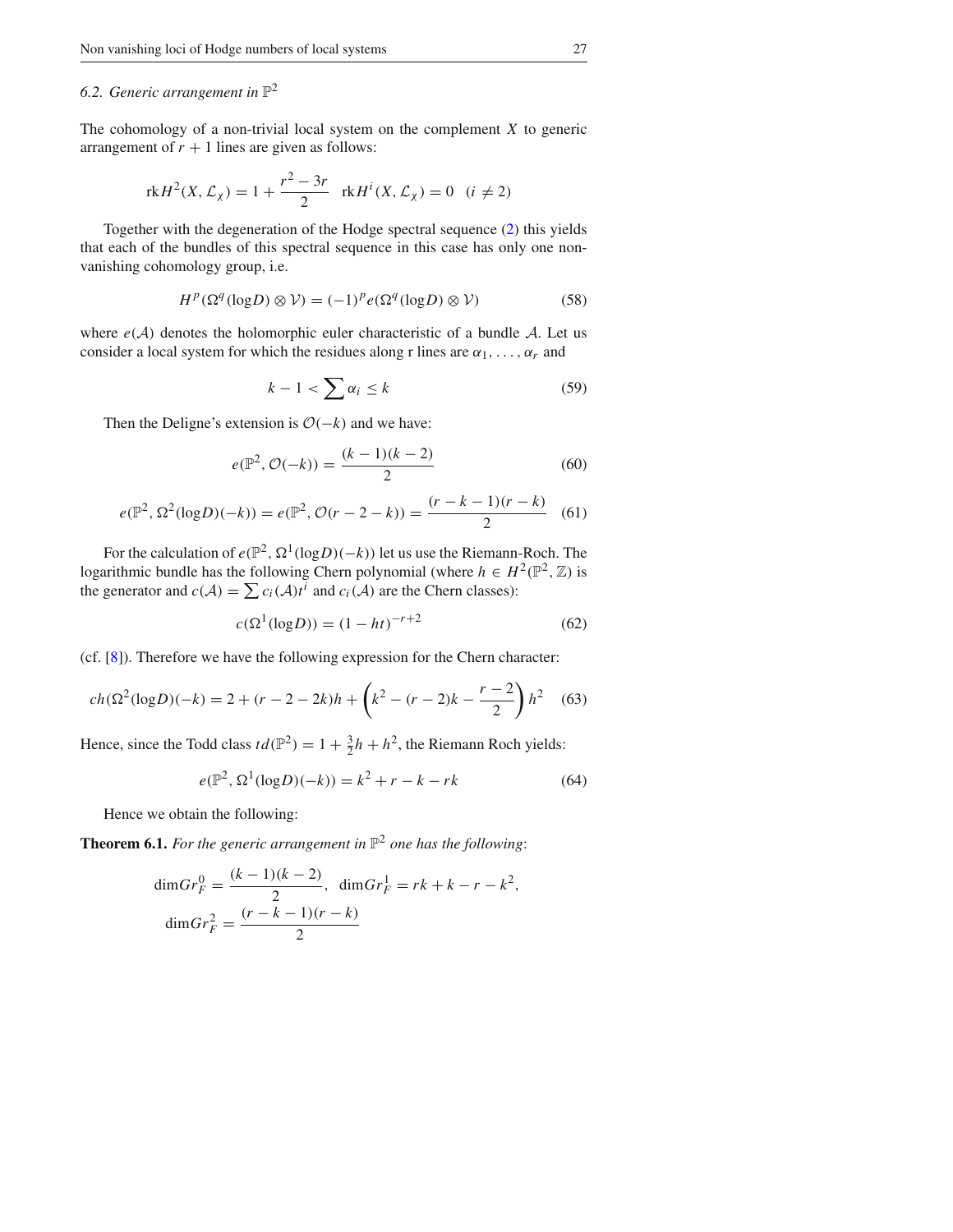### *6.3. Cone over generic arrangements*

In the case of the cone over *r* points in  $\mathbb{P}^1$  we obtain an ordinary plane curve singularity of multiplicity *r* which is the case discussed already in [22]. Consider now the cone over the generic arrangement in  $\mathbb{P}^2$  considered in the previous example, i.e. the arrangement *CA* of  $r + 2$  planes in  $\mathbb{P}^3$  with  $r + 1$  planes  $H_1, \ldots, H_{r+1}$ forming an isolated non-normal crossing and the remaining plane  $H_{\infty}$  (at infinity) being transversal to the first  $r + 1$  planes. One can make calculations on the blow up of  $\mathbb{P}^3$  at the non-normal crossing point of the arrangement but from

$$
0 \to \mathbb{Z} \to \pi_1(\mathbb{P}^3 - C\mathcal{A}) \to \pi_1(\mathbb{P}^2 - \mathcal{A}) \to 0
$$

one has the identification of Char $\pi_1(\mathbb{P}^2 - A)$  with the subgroup of Char $\pi_1$  $(\mathbb{P}^3 - C\mathcal{A})$  in the standard coordinates in the latter given by

$$
x_1\cdots x_{r+1}=1
$$

From the Gysin sequence associated with  $H_{\infty} - \bigcup_{i=1}^{i=r} H_i \cap H_{\infty} \subset \mathbb{P}^3 - \bigcup_{i=1}^{i=r} H_i$ we have the identification of the Hodge structures:

$$
H^{3}(\mathbb{P}^{3} - CA, \mathcal{L}_{\chi}) = H^{2}(H_{\infty} - H_{\infty} \cap \cup H_{i}, \mathcal{L}_{\chi})
$$
\n(65)

Hence the polytopes  $S_k^2$  are given by  $\alpha_1 + \cdots + \alpha_{r+1} = k$  and in each of these polytopes we have the value of  $\dim Gr_F^k$  given by the Theorem 6.1.

#### *6.4. Arrangement from a pencil of plane quadrics*

Consider the arrangement of six lines  $L_1, \ldots, L_6$  composed of the three sides of triangle and the three cevians in it. Let  $H_{\infty}$  be the line at infinity. Char $\pi_1(\mathbb{P}^2$  – ∪ $L_i$  ∪  $H_{\infty}$ ) =  $\mathbb{C}^{*6}$ . The characteristic variety is given by

$$
x_{i_1} \cdot x_{i_2} \cdot x_{i_3} = 1 \tag{66}
$$

where  $(i_1, i_2, i_3)$  runs through triples having a triple point in common (cf. [21]). This is a two dimensional sub-torus in the torus of characters. Let us consider the characters  $exp(u)$  where  $u = (\alpha_1, \ldots, \alpha_6)$  such that  $\sum \alpha_{i_1} + \alpha_{i_2} + \alpha_{i_3} = p + 1$  $(p = 0, 1)$   $(i_1, i_2, i_3)$  as in (66). Let  $\tilde{\mathbb{P}}^2$  be the blow up of  $\mathbb{P}^2$  at the vertices of the triangle. The Deligne's extension is  $\mathcal{O}(\sum_i (p+1)E_i - 2pH_\infty)$ . We have using  $K_{\tilde{\mathbb{P}}^2} = \sum E_i - 3H_{\infty}$  and Serre duality

$$
H^{1}\left(\tilde{\mathbb{P}}^{2}, \mathcal{O}\left(\sum_{i} 2E_{i} - 4H_{\infty}\right)\right) = H^{1}\left(\tilde{\mathbb{P}}^{2}, \mathcal{O}\left(-\sum E_{i} + H_{\infty}\right)\right)
$$

$$
= H^{1}(\mathbb{P}^{2}, \mathcal{J}_{B}(H_{\infty})) = 1
$$

where  $\mathcal{J}_B$  is the ideal sheaf of the set of the vertices of the triangle (the last equality follows from the Cayley-Bacharach theorem, cf.  $[21]$ ). Similarly one obtains ( $V$  is the Deligne's extension):

$$
Gr_F^0 = \dim H^0(\tilde{\mathbb{P}}^2, \Omega^1(\log \cup E_i \cup H_\infty) \otimes \mathcal{V}) = 1
$$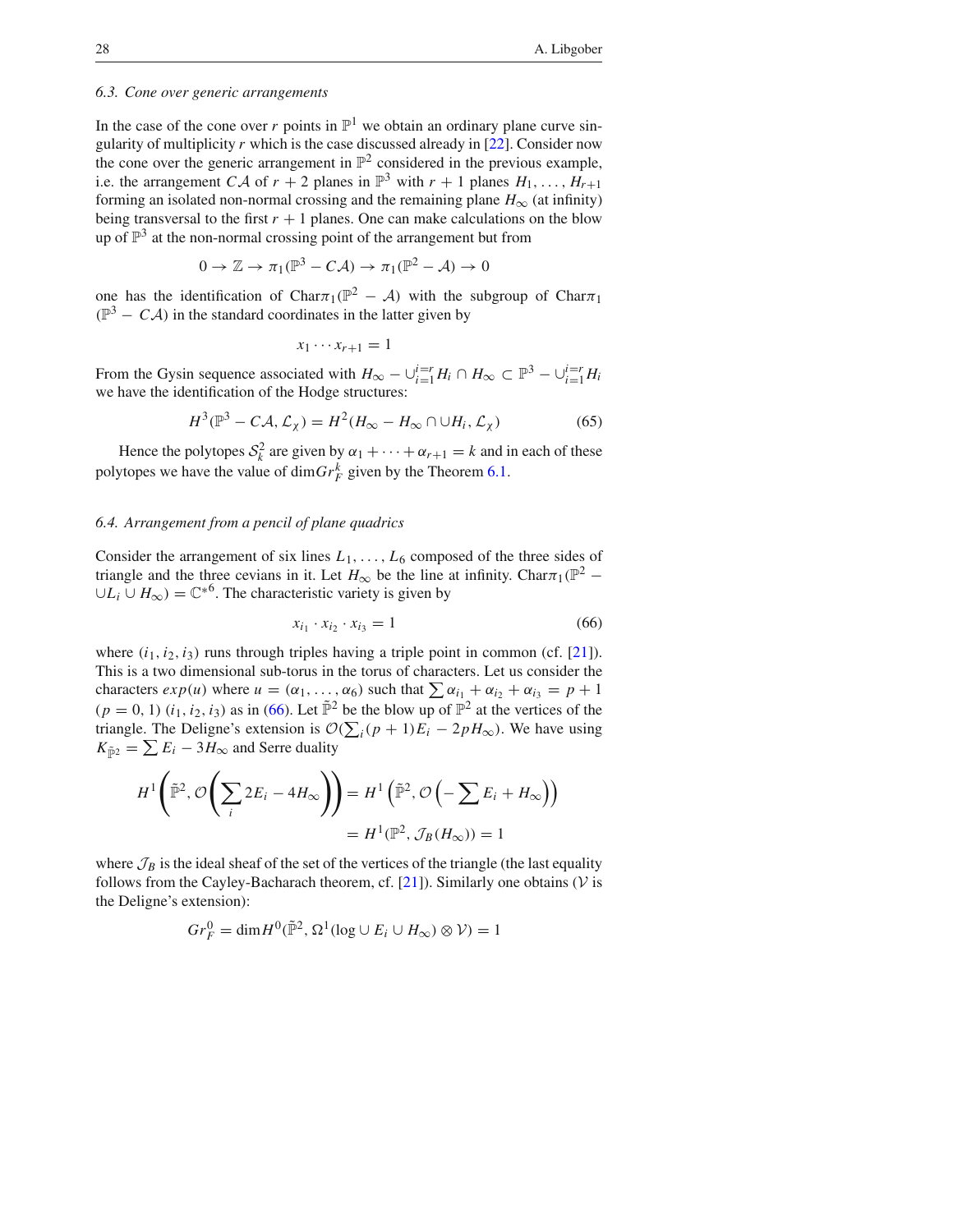# 6.5. Arrangement from a net of quadrics in  $\mathbb{P}^3$

Consider the arrangement  $D_{8,4} = \bigcup_{i=1,\dots,8} H_i$  of eight planes in  $\mathbb{P}^3$  introduced in [24]. Recall that these eight planes split in four pairs forming 4 quadrics belonging to a net. This net has eight base points which are the *only* eight non-normal crossings in the arrangement. Let  $H_{\infty}$  be a generic hyperplane in  $\mathbb{P}^{3}$ . One has Char $\pi_1(\mathbb{P}^{3}$  –  $D_{8,4} \cup H_{\infty}$ ) =  $\mathbb{C}^{*8}$ . Consider the subset in *U* (cf. Sect. 2.1) given by

$$
\bar{S}_3^2: \quad \alpha_{i_1} + \dots + \alpha_{i_4} = 3 \tag{67}
$$

where  $(i_1, \ldots, i_4)$  runs through eight unordered collections of indices such that  $H_{i_1}, \ldots, H_{i_4}$  form a quadruple of planes containing one of eight non-normal crossings points. Note that the dimension (over  $\mathbb{R}$ ) of the set of solutions is equal to three and the Zariski closure of this set is support of the homotopy group Supp $\pi_2(\mathbb{P}^3 D_{8,4}$ ) ⊗  $\mathbb C$  considered in [24]. We claim that for any  $u = (\alpha_1, \ldots, \alpha_8) \in \bar{S}_3^2$  and for the corresponding character  $exp(u)$  one has

$$
\dim Gr_F^3 H^2(\mathbb{P}^3 - D_{8,4} \cup H_{\infty}, \mathcal{L}_{exp(u)}) = 1 \tag{68}
$$

Indeed let  $\tilde{\mathbb{P}}^3$  be the blow up of  $\mathbb{P}^3$  in eight base points and  $E_1, \ldots, E_8$  the corresponding exceptional components. For a character  $exp(u)$ , where *u* belongs to (67), the Deligne's extension is  $O(3E_1 + \cdots + 3E_8 - 6H_\infty)$ , since each of the eight planes in the arrangement contains four base points. The canonical class of  $\tilde{\mathbb{P}}^3$  is  $2E_1 + \cdots + 2E_8 - 4H_{\infty}$  and therefore we have:

$$
\dim Gr_F^3 H^2(\mathbb{P}^3 - D_{8,4} \cup H_{\infty}, \mathcal{L}_{exp(u)}) = \dim H^2(\mathcal{O}((3E_1 + \dots + 3E_8 - 6H_{\infty}))
$$
\n(69)

(using Serre duality)

$$
= \dim H^{1}(\mathcal{O}(-E_{1} - \dots - E_{8} + 2H_{\infty}) = \dim H^{1}(\mathbb{P}^{3}, \mathcal{J}_{B}(2H))
$$

where  $\mathcal{J}_B$  is the ideal sheaf of the base locus. Since *B* is the complete intersection of three quadrics in  $\mathbb{P}^3$ , the claim (68) follows from the Cayley-Bacharach theorem. In fact dim $Gr_F^p = 1$  for  $p = 0$ , 1 as well and the corresponding characters are the exponents of *u* for which  $\alpha_{i_1} = \cdots = \alpha_{i_r} = p + 1$ .

#### **References**

- [1] Arapura, D.: Geometry of cohomology of support loci for local systems I. Alg. Geom. **6**, 563 (1997)
- [2] Arapura, D.: Building mixed Hodge structures. CRM lecture notes, vol. 24. AMS, Providence, pp. 13–32
- [3] Budur, N.: Unitary local systems, multiplier ideals and polynomial periodicity of Hodge numbers. math.AG/0610382
- [4] Cogolludo, J.I., Florens, V.: Twisted Alexander polynomials of algebraic curves. J. Lond. Math. Soc. (to appear). math.GT/0504356
- [5] Cornalba, M., Griffiths, P.: Some Transcendental Aspects of Algebraic Geometry. In: Proc. Symp. in Pure Math. AMS, Providence (1975)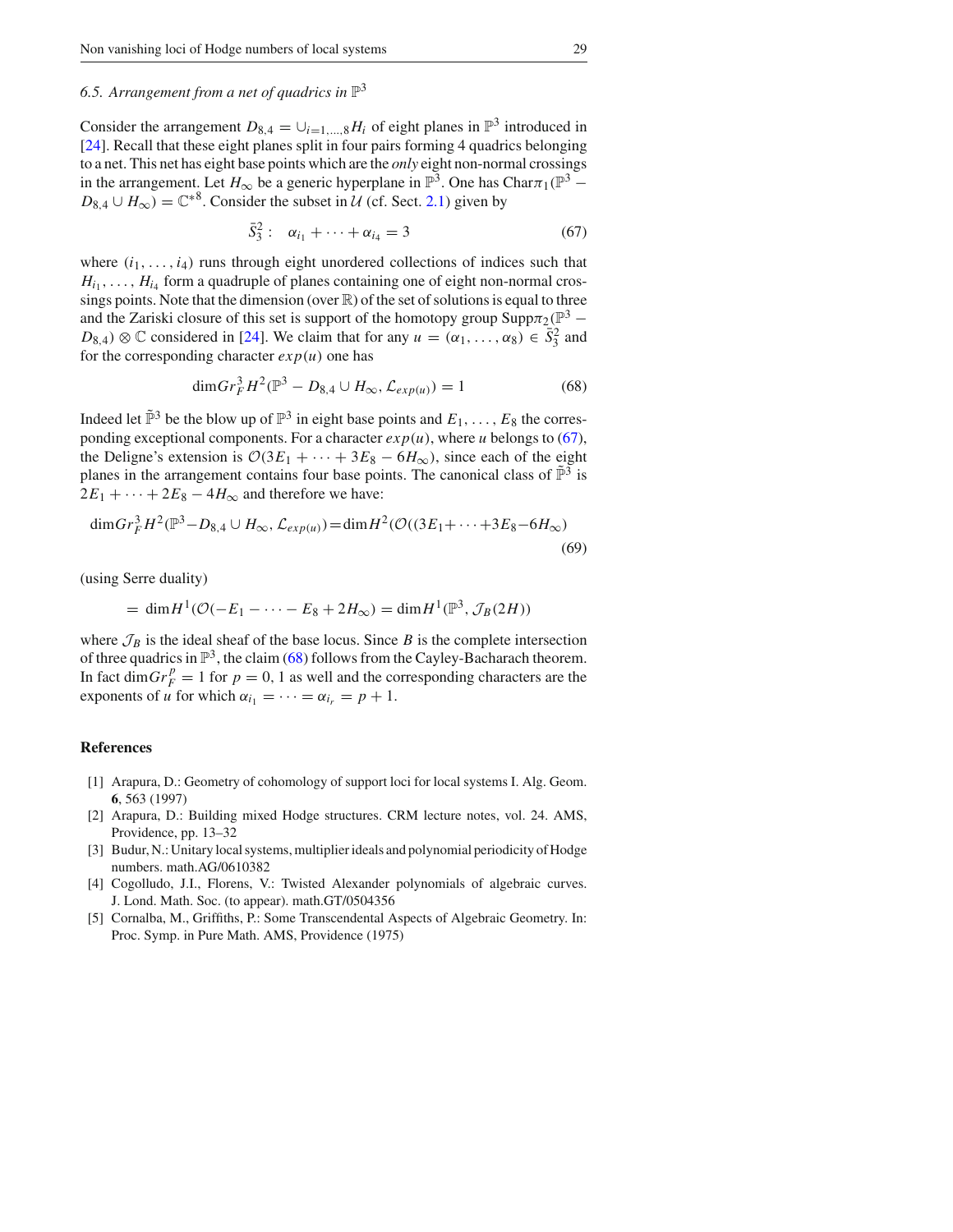- [6] Deligne, P.: Differential equations Equations differentielles e points singuliers reguliers. Lecture Notes in Mathematics, vol. 163. Springer, Berlin (1970)
- [7] Deligne, P.: Theorie de Hodge. II, Publ. Math. IHES **40**, 5–58 (1971). Theorie de Hodge III, Publ. Math. IHES **44**, 5–77 (1974)
- [8] Dolgachev, I., Kapranov, M.: Arrangements of hyperplanes and vector bundles on **P***n*. Duke Math. J. **71**(3), 633–664 (1993)
- [9] Green, M., Lazarsfeld, R.: Higher obstructions to deforming cohomology groups of line bundles. J. Am. Math. Soc. **4**(1), 87–103 (1991)
- [10] Griffiths, P.: On the periods of certain rational integrals. I, II. Ann. of Math. (2) **90**, 460–495 (1969); ibid. (2) **90**, 496–541 (1969)
- [11] Dimca, A., Libgober, A.: Local topology of reducible divisors. math.AG/0303215. Real and Complex Singularities, Trends in Mathematics. Birkhauser, Basel, p. 99–111 (2007)
- [12] Dimca, A., Maxim, L.: Multivariable Alexander invariants of hypersurface complements. Trans. AMS. **359**(7), 3505–3528 (2007). math.AT/0506324
- [13] Durfee, A., Hain, R.: Mixed Hodge structures on the homotopy of links. Math. Ann. **280**(1), 69–83 (1988)
- [14] El Zein, F.: Introduction a la Theorie de Hodge Mixte. Hermann, Paris (1991)
- [15] Esnault, H.: Viehweg, Lectures on vanishing theorems. DMV seminar, vol. 20. Birkhauser, Basel (1992)
- [16] Hironaka, E.: Alexander stratifications of character varieties. Ann. Inst. Fourier (Grenoble) **47**(2), 555–583 (1997)
- [17] Kirk, P., Livingston, C.: Twisted Alexander invariants, Reidemeister torsion and Casson-Gordon invariants. Topology **38**, 635–661 (1999)
- [18] Kollar, J., Mori, S.: Birational Geometry of Algebraic Varieties. Cambridge Tracts in Mathematics, vol. 134. Cambridge University Press, Cambridge (1998)
- [19] Libgober, A.: Alexander polynomial of plane algebraic curves and cyclic multiple planes. Duke Math. J. **49**(4), 833–851 (1982)
- [20] Libgober, A.: On the homology of finite abelian coverings. Topol. Appl. **43**(2), 157– 166 (1992)
- [21] Libgober, A.: Characteristic varieties of algebraic curves. Applications of algebraic geometry to coding theory, physics and computation (Eilat, 2001), pp. 215–254. NATO Sci. Ser. II Math. Phys. Chem., 36. Kluwer, Dordrecht (2001)
- [22] Libgober, A.: Hodge decomposition of Alexander invariants. Manusc. Math. **107**(2), 251–269 (2002)
- [23] Libgober, A.: Isolated non-normal crossings. Real and complex singularities, pp. 145– 160. Contemp. Math., vol. 354. Amer. Math. Soc., Providence (2004)
- [24] Libgober, A.: Homotopy groups of complements to ample divisors. Singularity theory and its applications, pp. 179–204. Adv. Stud. Pure Math., vol. 43. Math. Soc. Japan, Tokyo (2006)
- [25] Milnor, J.: Singular points of complex hypersurfaces. Annals of Mathematics Studies, vol. 61. Princeton University Press, Princeton (1968)
- [26] Morgan, J.: The algebraic topology of smooth algebraic varieties. Publ. Math. **48**, 137– 204 (1978)
- [27] Navaro-Aznar, V.: Sur le theorie de Hodge-Deligne. Inv. Math. **90**, 11–76 (1987)
- [28] Ramanan, S.: The Early work of Seshadri, A Tribute to S.C. Seshadri, A collection of articles on geometry and representation theory, Trends in Mathematics. Birkhauser, Basel (2003)
- [29] Simpson, C.: Higgs bundles and local systems. Publ. IHES **75**, 5–95 (1992)